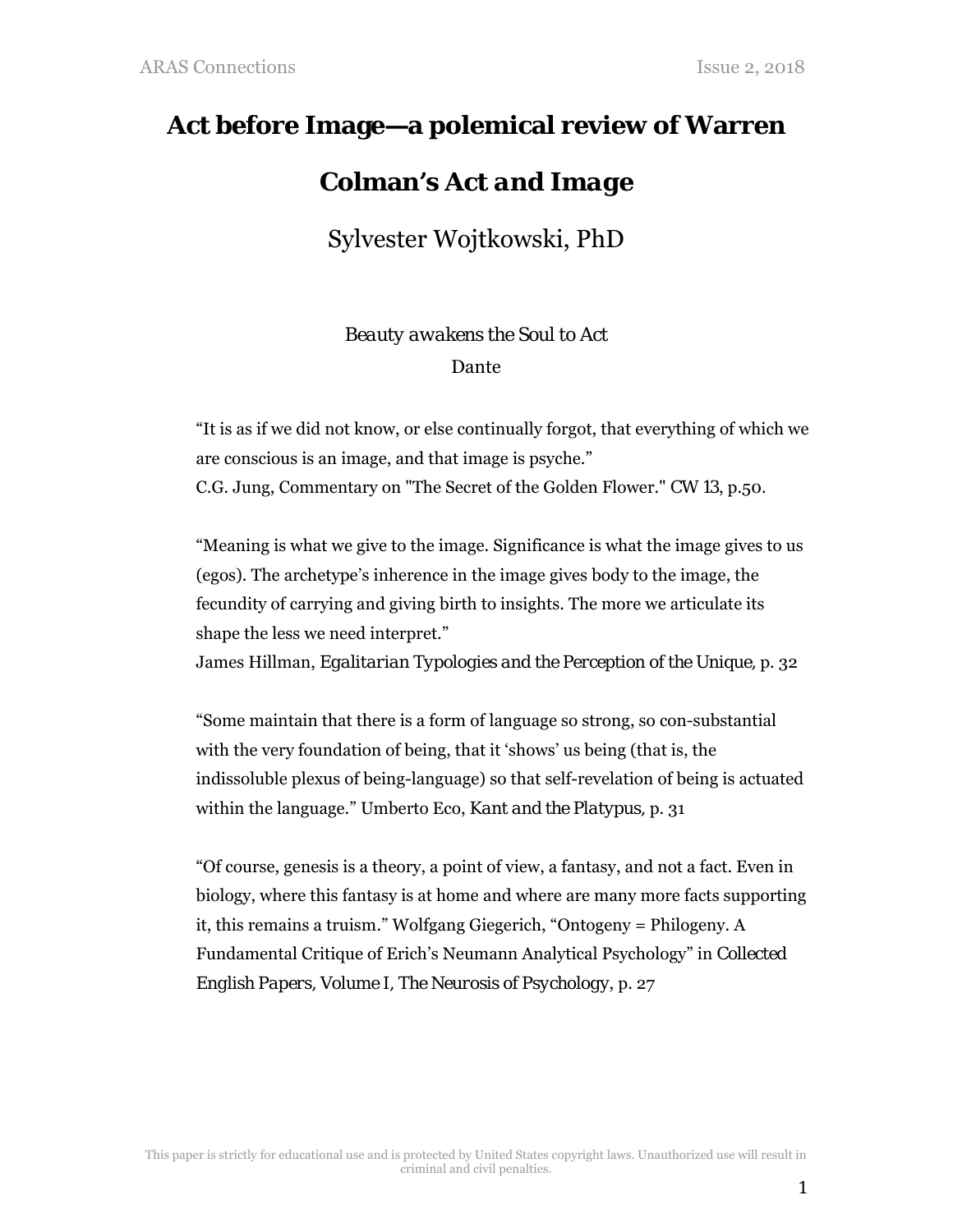In *Act and Image*, Warren Colman aims to investigate genesis of symbols, which he considers the major issue underlying Jung's hypothesis of archetypes. As he puts in the final statement of the book: "In this study I have attempted to "use directed thinking to construct a material basis for the existence of the nonmaterial fantasy-thinking of symbolic imagination." [p. 260] It is an ambitious piece of work, and a substantial contribution to critique of Jung's ideas. To respect its significant weight, I've decided to give it a close reading. Therefore, mine is rather an extensive, polemical review, that I believe does justice to the work. Its length, I hope, is a sign of the book's value, not just of my polemical fervor.

Colman notes in the introduction, that he was surprised, coming from the SAP developmental tradition, that in his Zurich lecture based on the initial material for the book, that Jungians from the classical, archetypal perspective are unconcerned with the question of origins of symbolic imagination and take the notion of archetype not as a hypothesis but as "living reality that provides orientation and meaning for the practice of psychotherapy and living in general." He attributes this unquestioning attitude to the idea that for many Jungians archetypes become symbolic images in themselves. [p. 3] True to the postmodern perspective, Colman from the start acknowledges that he approaches psychology from the developmental side, asking questions like "where did it come from and how did it develop?" Although he considers his developmental attitude "natural," being exposed to the other school of thought made him "see his assumptions from outside." Unfortunately, instead of questioning his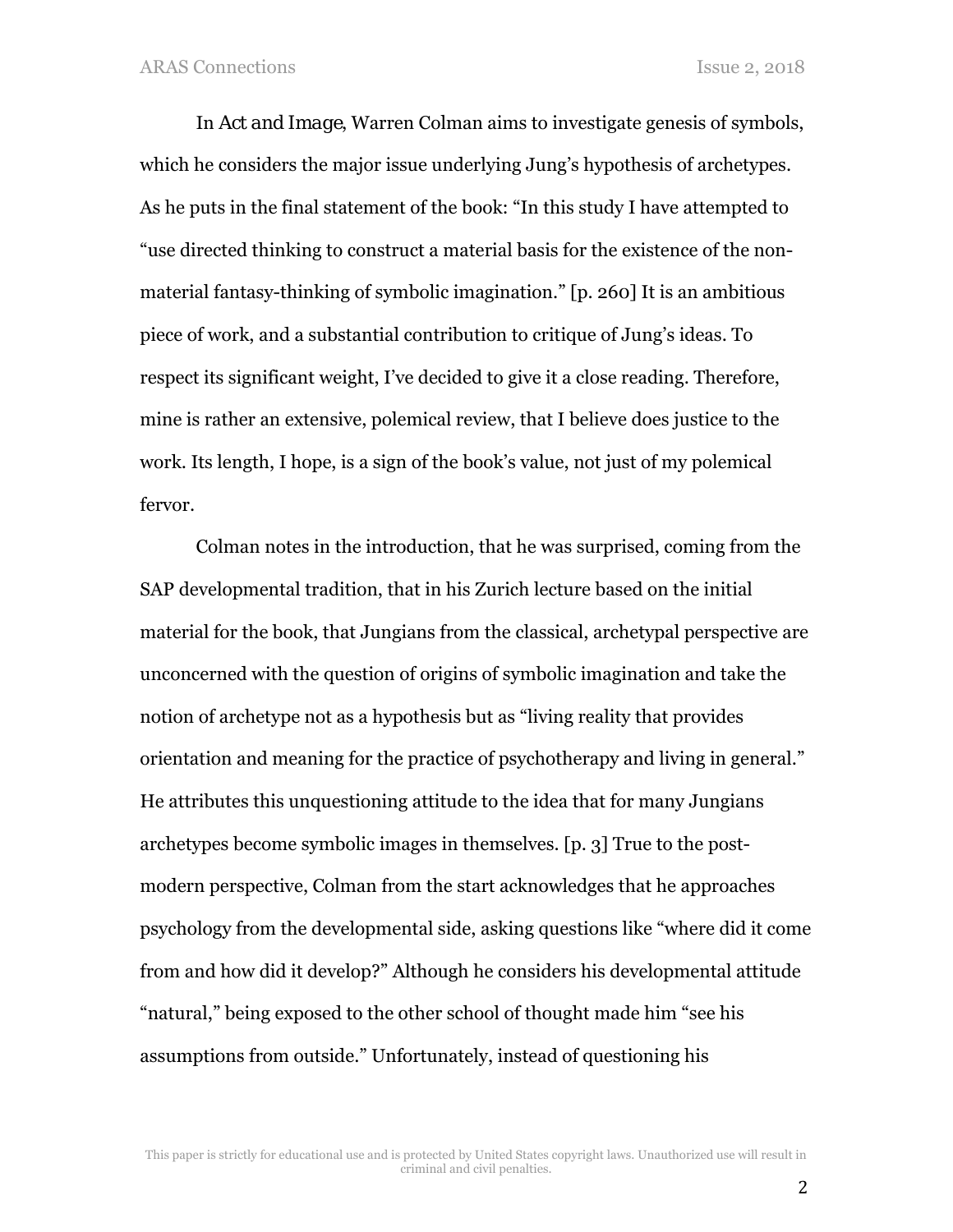assumptions, he falls back on the sociological explanation, that "no mode of thought can be separated from context in which is occurs." [ibid]

Colman traces his interest in the social construction of psychic reality to his college interest in how people are shaped by social forces: "Where does psyche ends and society begin?" He feels that forty years later he can "make inroads in this problem by taking a phenomenological approach that breaks down the Cartesian divide between the mind and the world." (p.4)

My reading of Colman's thoughtful and thorough exploration of the origins of symbolic imagination is rooted in a phenomenological tradition that sticks to the image, stays on the "surface," considers the "archetypal" a term of value, works with archetypal images, not with the archetype *per se* (which it perceives as a Saturnian perspective, as it focuses on the structure "behind" the image); it sees image as a way of seeing not a content, and considers the image to be psyche in all its multiplicity. It looks at developmental theory as a concretization of the mother-child mythological motif which assumes that it discovers *the true* story of origins, and not merely one of many helpful stories that soul creates to reflect itself in. I will try to do my best to contain my archetypal animus, and stick close to the images as Colman presents them.

As his imaginative starting point Colman takes up a 40,000 years old figurine of the Lion Man of the Hohlenstein-Stadel, a photo of which adorns the book's cover, emerging from the black background in its full glory. Colman tells us that the statue was painstakingly reconstituted from hundreds of little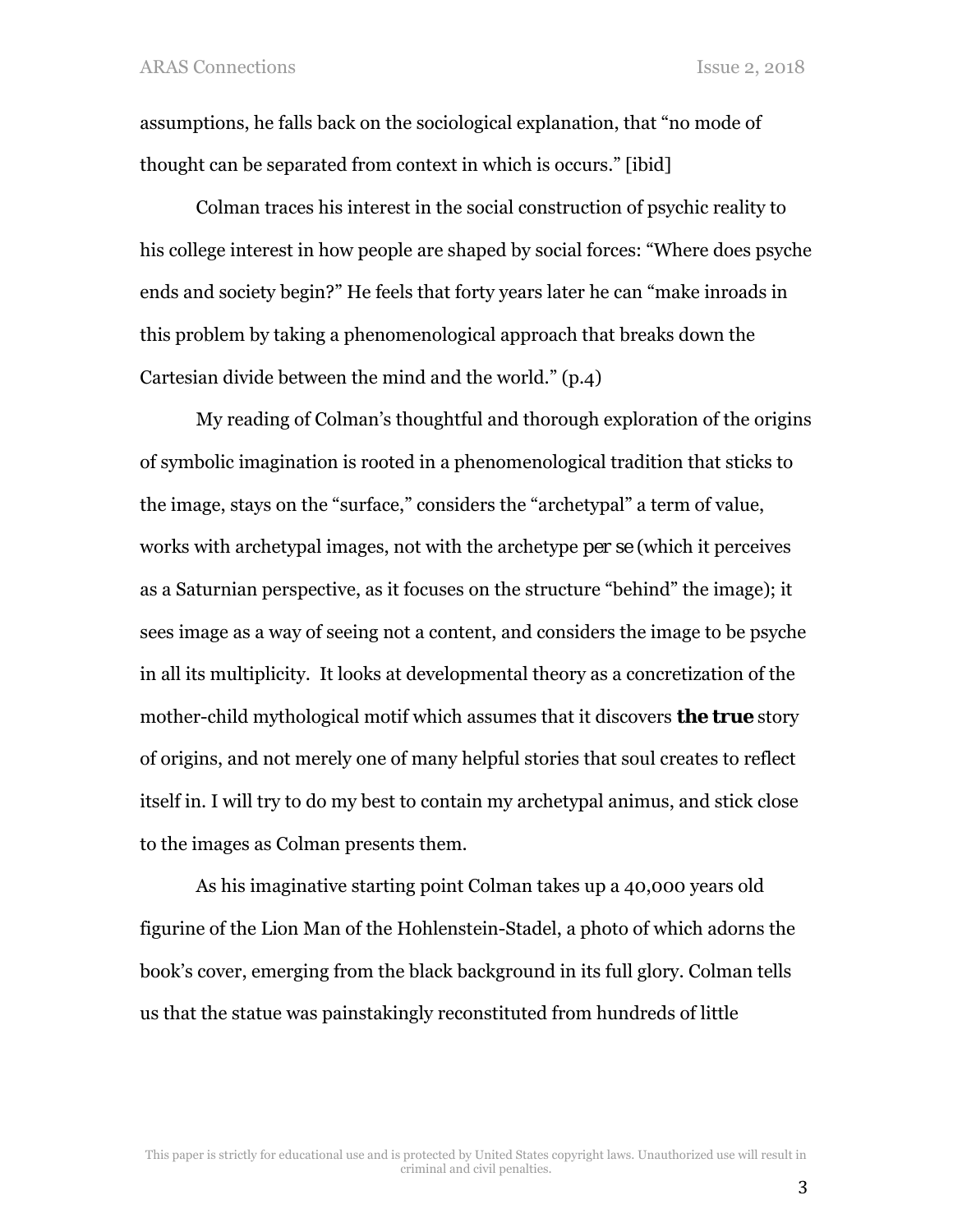fragments of mammoth's ivory found on the site1. The re-making of the Lion-man provides a powerful metaphor of Colman's work, trying to put together from multiple sources the origins of the symbolic imagination of which the Lion-man is the initial example.



*Figures 1, 2, and 3 Three views of the Lion-Man: 1) From the book cover; 2 & 3) Photos by Warren Colman at the British Museum 'Living with gods' exhibition, 5th January 2018* 

In effect, the Lion-man becomes his guiding image that takes him on the journey on which he travels through contemporary anthropological theories on

l <sup>1</sup> It was a Herculean endeavor, that took three generations of archeologists seventy two years (1939-2011) to piece together. The small figurine, 31.1 cm (12.2 in) tall, 5.6 cm (2.2 in) wide, and 5.9 cm (2.3 in) thick, resides in Ulm Museum in Germany.

See Jarrett A. Lobell, "New Life for the Lion Man" in *Archeology Archive*, Volume 65, Number 2, March/April 2012

http://archive.archaeology.org/1203/features/stadelhole\_hohlenstein\_paleolithic\_lowenmensch .html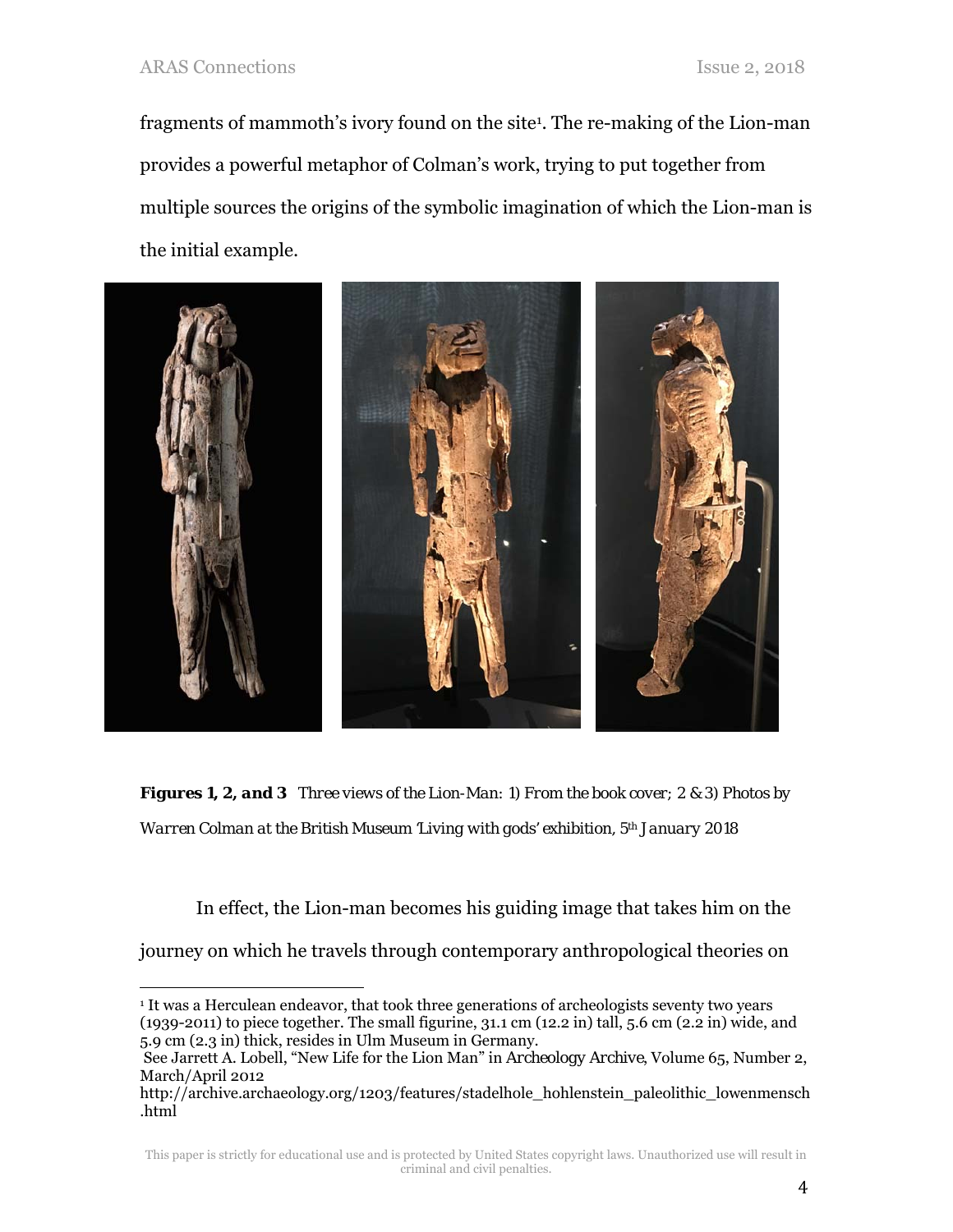the origins of symbolic thought and action, to the origins of language, to the current paleontological understanding of the evolution of human species, to social construction of reality through constitutive symbols, emergence theory, neuroscience, primate studies, and ends up, surprisingly, with the current reappraisal of Levy-Bruhl's notion of *participation mystique* (that Jung borrowed) read from the social side. On these different way-stations of his journey he criticizes Jung's notion of archetype, primitive mentality, image, symbol, imagination and objective psyche. It is an exciting journey, with a lot of interesting fellow travelers, penetrating insights, and a devastating critique of Jung's ideas.

Colman acknowledges that his task was wildly over-ambitious to explore so many different theories. He succeeds in completing his Herculean, (this laterday Lion-man's) task, in eight labors/chapters. By the way, for all the help that Colman received from the Lion-man, with all the embrace of the extended mind/extended affectivity theory, he does not offer gratitude to this monstrous image, *who* (as the image is a person) has been his companion throughout this reflective heroic adventure. Instead, he seems to identify with the Lion-man's superhuman strength, rather than treat it/him as his daimon, who takes Colman on the journey into his own origins. Their joint effort presents us with a solid grounding in multiple fields of soulful endeavors, that elucidate psyche as if from "outside." The "out/in-side" are for Colman Cartesian terms that obscure true nature of psychic reality, by dividing it into inner and outer.

The first labor that Colman undertakes is to disprove the hypothesis of the archetypal lion-man, of the existence of archetypes as psychic universals. He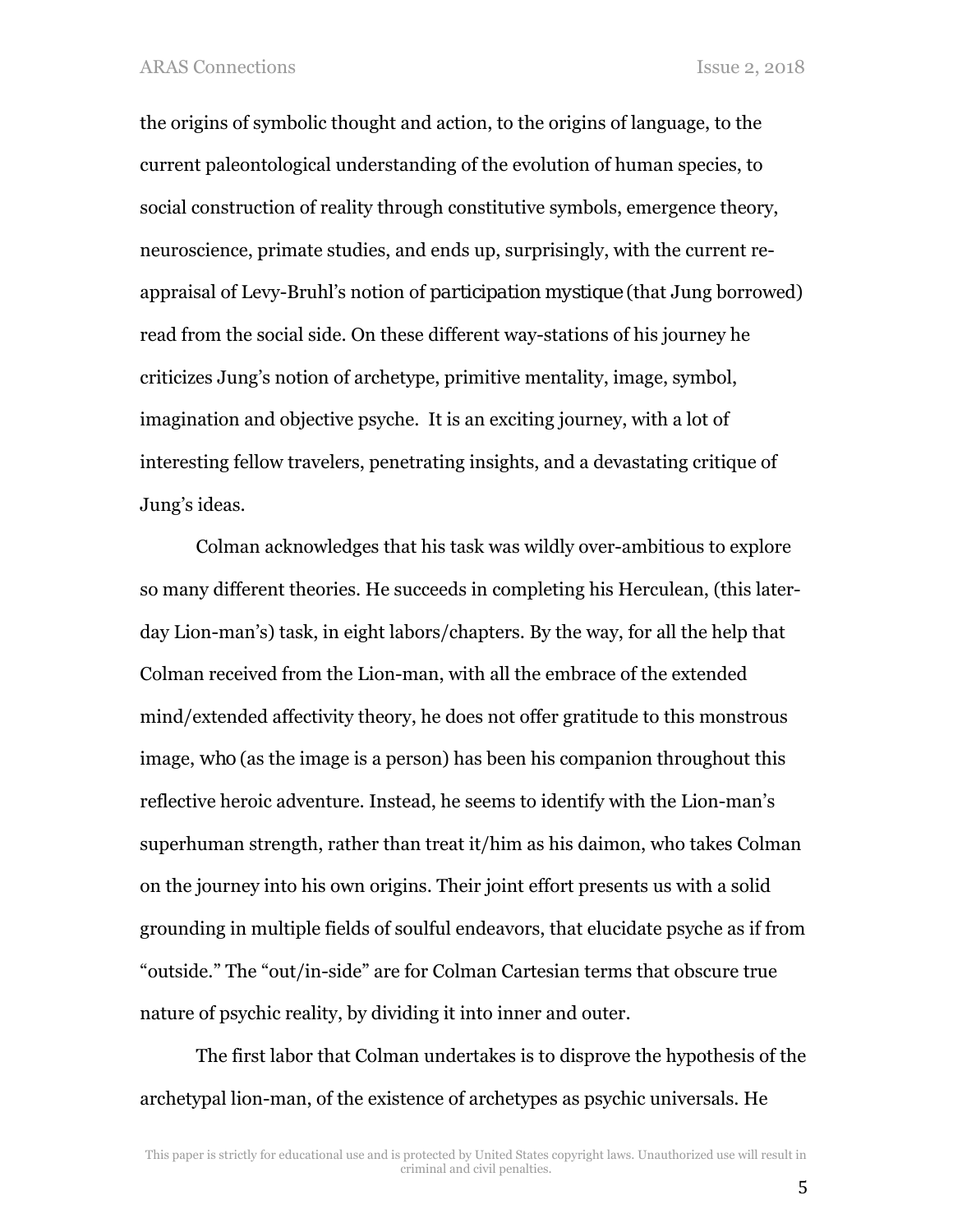$\overline{a}$ 

takes Jung's notion of archetype as an "inborn image" in the form of "the possibility of representation" not the Lamarckian concept of "inherited ideas.2" Colman follows Jung's materialistic side that considers the brain as embodiment of experience of life. In this view instincts and the archetypes constitute the collective unconscious for Jung. [p. 20] In the process Colman considers Jung, together with Freud, as a *behindologist*. *Behindology* is a notion "that behind the apparent motives, meanings, and rationale of people's actions, thoughts and behavior are their 'real' unconscious motivations which can be only revealed through the particular beliefs about the unconscious that the author happens to hold." [p. 22] However, he mentions, but disregards, Jung's phenomenological insistence on the manifest content of the dream, that the unconscious reveals not conceals, and the meaning can be found by "sticking to the image," rather than by looking "behind" or "under" the image. Instead he points to Jung's inconsistences already, noticed by Robert Hobson in 1961, that the phenomenological approach and the notion of archetype are incompatible. [p. 23]

That the soul has practically no press in the contemporary world is a sad affair, but it is truly depressing when Jungians do not at least acknowledge it, particularly when the focus is on the image. In the chapter "Expanding the Mind" Colman provides an excellent review of philosophical debates ensuing from

<sup>2</sup> There has been a reappraisal of Lamarck's ideas in the recent decades, pointing to the inheritance of some acquired characteristics from the life of the individual to the second generation. Jung was under the influence of "Weismann Barrier," a devastating late XIX critique of Lamarck's ideas of inheritance of acquired characteristics, so he was careful not to claim that ideas are inherited but only potentials for representations. August Weismann, a German biologist, came with the notion that the germline cells (gonadic cells), are unaffected by individual learning, and only the germline information is inherited by the next generation. (See Gissis and Jablonka 2011).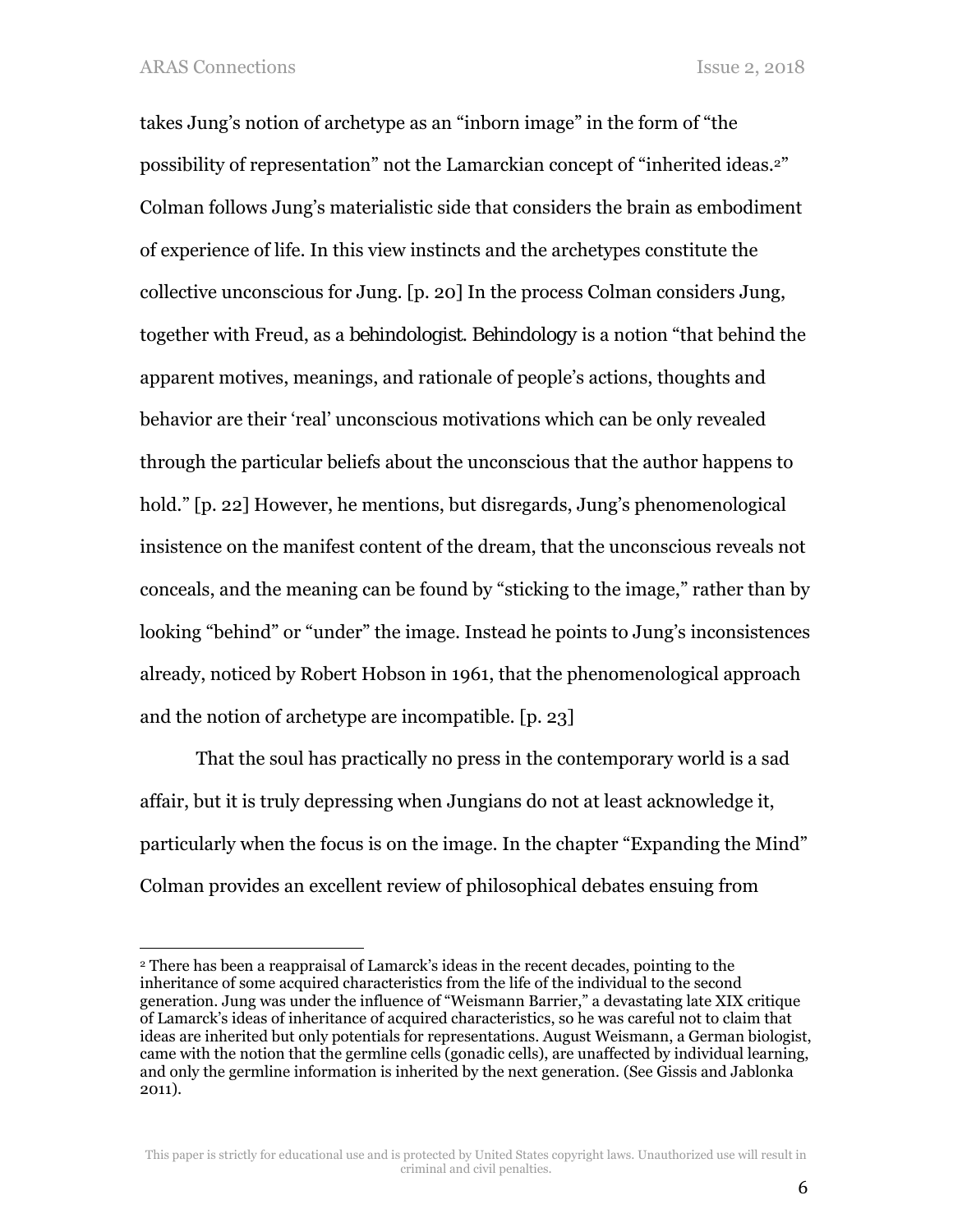l

Descartes' dualism of *res extensa* and *res cogitans*, that lead to the development of modern materialistic science. To be able to think of and see the natural world as a soul-less machine, and the mind as based on the brain, now envisioned as wetware computer, gave us tremendous material progress, one-sided capitalistic exploitation of nature, and eventually the current disastrous state of environment and irrevocable catastrophic climate change. It is really ironic that Colman uses "soul" only in discussion of Descartes' project "to establish that only soul can think," and find out how "the soul can act and suffer with the body." A hundred years after Descartes, revolutionary XVIII century materialist Julien Offrey de La Mettrie, in his influential 1745 opus *The Natural History of the Soul*, and

*L'Homme Machine*—1747, radicalized Descartes ideas, and explained all nature, animals, including humans, in mechanical terms3. To paraphrase Jung: "It is as if [Colman] did not know or else continually forgot that everything we are conscious of is an image, and that image is psyche." ("The Commentary on "The Secret of the Golden Flower," CW 13, ¶75, p. 50) As if to balance the materialistic view of the psyche he presents a short discussion of the Idealist position of George Berkeley, *esse est percipi.*

He locates our psychological ancestors, Freud and Jung , in the debates between materialists, exemplified by Decartes and La Mattrie, and idealists, like Bishop Berkeley and Schopenhauer. Here, Colman makes an original point that Freud's insistence on the centrality of his theory of libido, which eventually lead to the rift with Jung, had to do with Freud struggling to preserve "the bridge

<sup>3</sup> La Mettrie has been responsible for a notion of the eye acting as a magic lantern projecting objects on the screen that constitutes reason and memory. In XVIII century explaining soul as a mechanical automaton was still blasphemous (He was exiled from Germany for his beliefs.).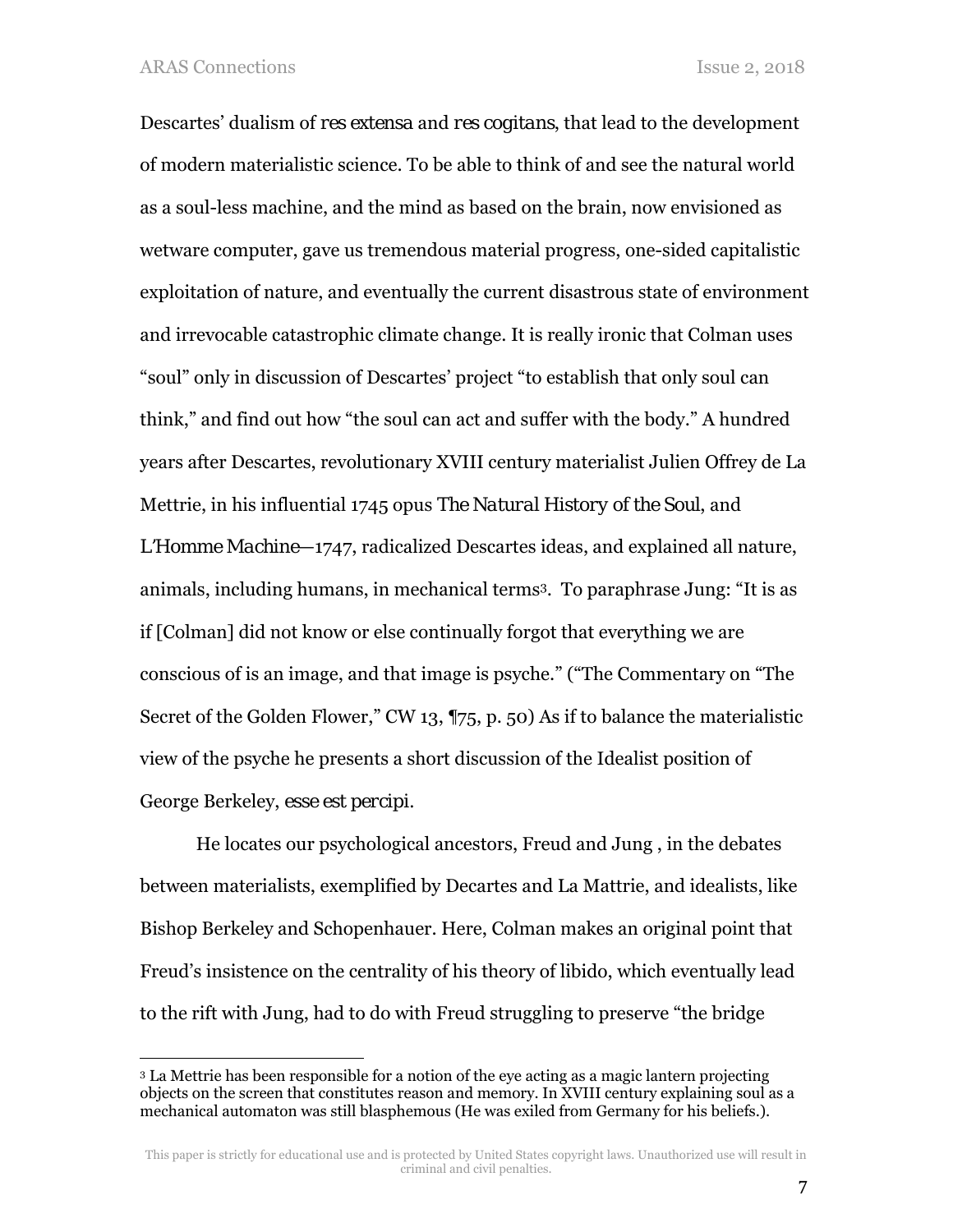1

between [sexual] instinct as a physical phenomenon and its representation in mind as unconscious wishes," that would allow for the eventual formulation of a neurological theory of psyche, as his early attempt had failed because of insufficient development of that science. [p.59 ] He sees Jung in this context as oscillating between the empirical, scientific approach and his experiential conviction of "the reality of the spirit."4 Colman faults Jung for being unable to think beyond duality of mind and body due to entrapment in the Cartesian categories. This is a simplification, as Jung often thinks in terms of the trinity of: mind, soul and body. Because of Colman's selection of Jung's quotes reflecting more dualistic emphasis, his conclusion may seem compelling. Although as we all know, and Colman himself acknowledges elsewhere, Jung is full of contradictory statements that can be used to argue Jung against Jung, as Jung believes that any psychic statement has to be paradoxical to be true.

Colman asserts that Jung employs the notion of "psychoid," and synchronicity, to resolve the conflict between the spirit and matter, although he believes that Jung considered "psychoid" as a Kantian transcendental idea, (quoting Jung to that account) which by definition is beyond empirical verification. Perhaps because Colman has already disproved the notion of the "archetype per se," he neglects to discuss archetype as a psychoid factor: "The archetype as such is a psychoid factor that belongs, as it were, to the invisible,

<sup>4</sup> Interestingly that Colman does not say "the reality of the psyche," although to support this view, he quotes Jung from his 1933 essay on "The Real and the Surreal." that psychic reality is "the only reality that we experience immediately." Thus for Jung 'the reality of the spirit" is not the immediate datum but it is mediated by the images of the soul. It seems that Colman attempts to stay in dual division of existence into matter and spirit, avoiding giving the psyche, or soul, the third, essential position, by reducing it to spirit or mind.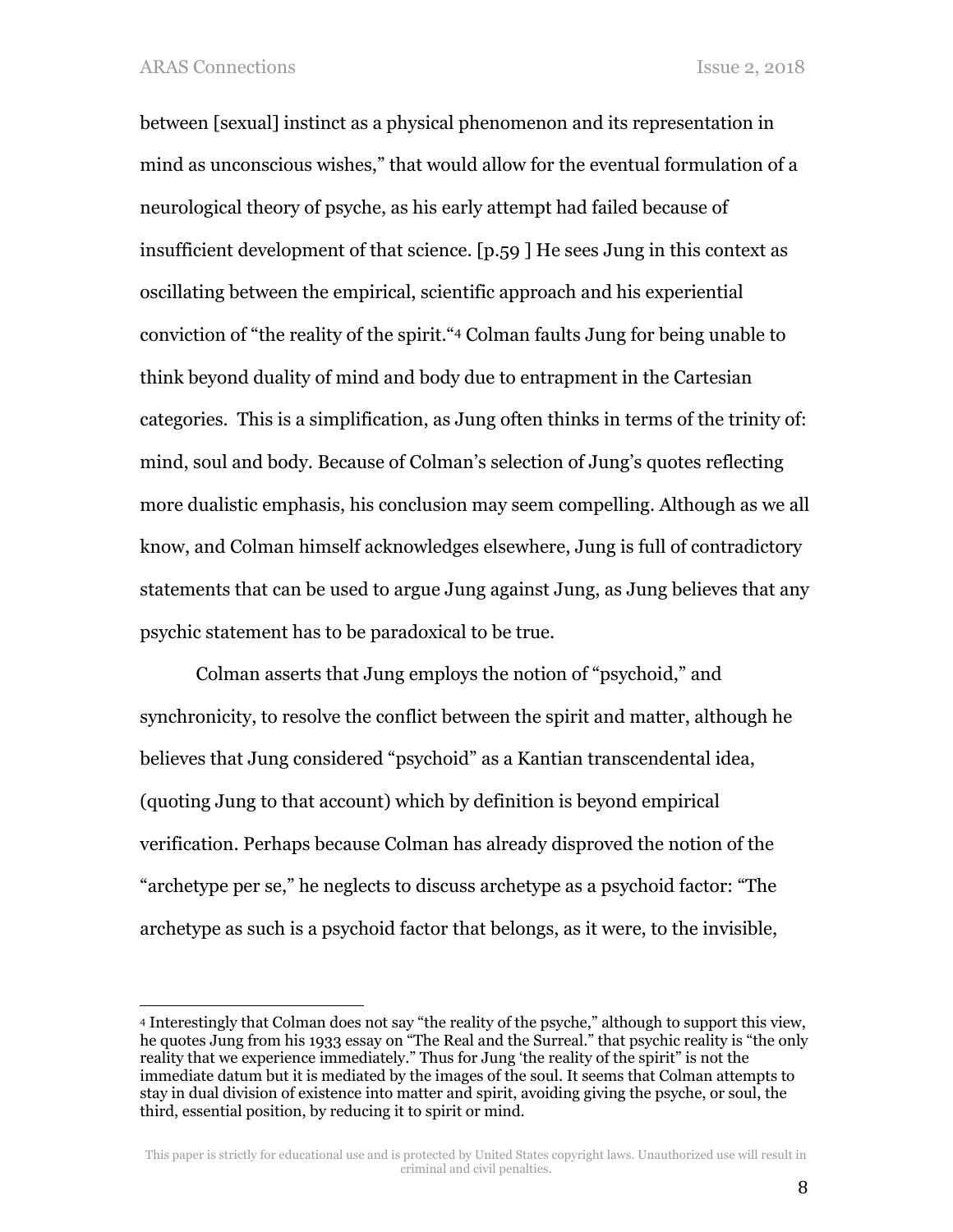ultraviolet end of the psychic spectrum. It does not appear, in itself, to be capable or reaching consciousness." (CW 8, p. 417)

After a brief critique of the contemporary reductive ideas of brain/mind variety, and computational theories of mind that see no difference between bioelectrical-chemical processing of the brain and the mind, or reducing the mind to thinking and thinking to computing, and simulation of thinking to understanding, Colman arrives at the exciting notion from robotics—developed by Horst Hendriks-Jansen—a model of mind based on "situated action" [p. 66.] Colman is at his best as a story teller; from his voluminous readings he selects fascinating tales that beautifully illuminate the theoretical issue in question. Like when he gives an account of the zoologists' attempt to understand a primitive visual system of the horseshoe crab. [pp. 66-7] All the mapping of the crab optical neurons, was not sufficient to explain its vision; the full account of how the eye works could only be done by observing the behavior of the crab *in situ*.



*Figure4 Horseshoe Crab*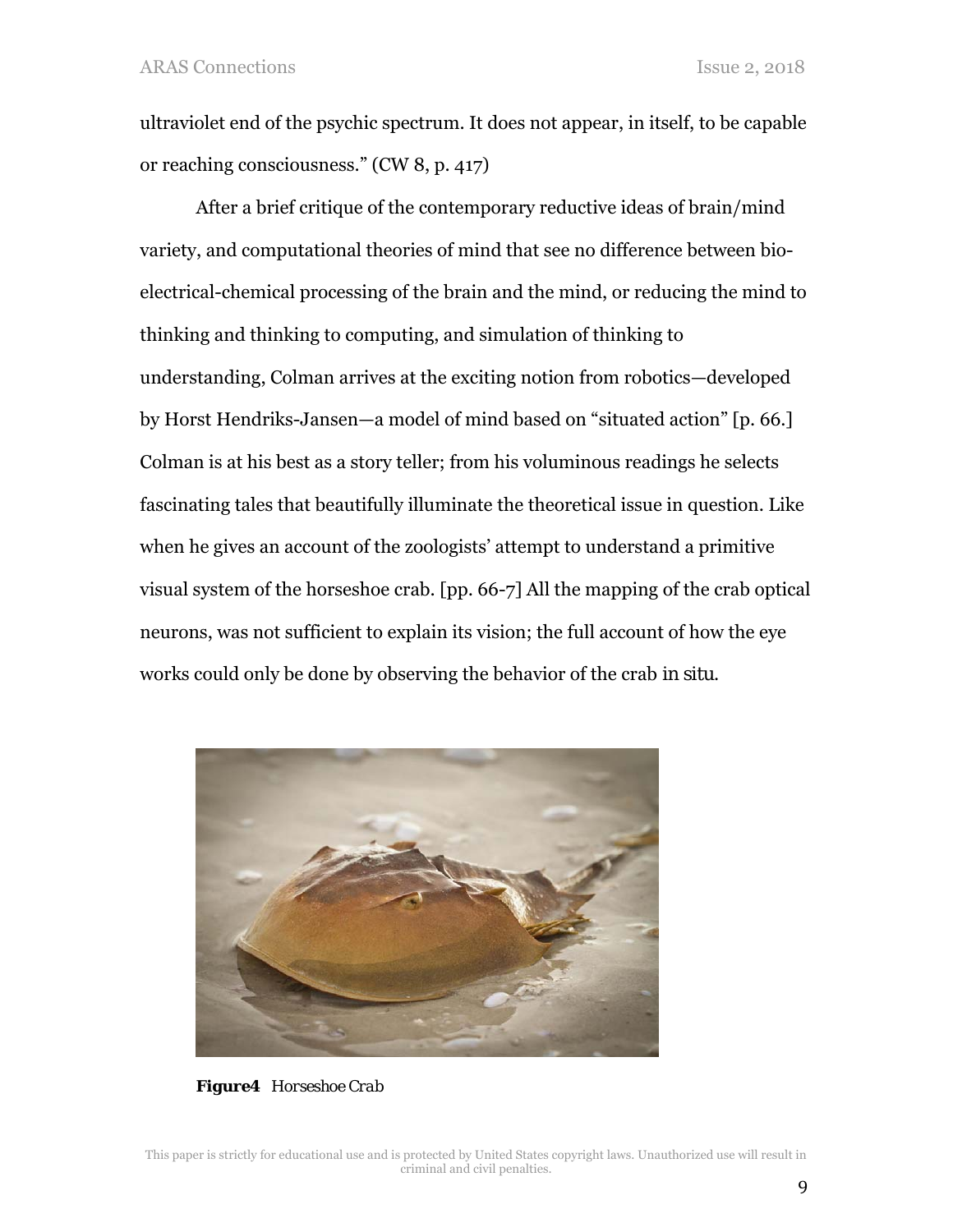There is a nice feedback loop as Hendriks-Jansen himself looks to developmental psychology to account for emergent thought and behavior from simple mechanisms that by themselves are meaningless and carry no intentions. The crucial notion is that the meaning emerges from the interaction between mother, infant and the environment, and is not inherent in the brain: "Even though the mother does have such an intentional idea and the infant may not, the intention consists of the meaning of the whole situation not simply the mother's conception of what is happening." [p. 69 ]

"Situated action" is a compelling idea, allowing for locating the "mind" inbetween, and allows for understanding of "mental activity as a form of action." [p. 70 ] What is important for Colman, is that ideas, like "embodied action," allow for the transcending of Cartesian separation between mind and world, without the need for the "third thing" of the *psychoid*.

To follow his exploration of emergence of intentionality, I would say, that Colman has a pre-existent intention, that is, prior to his reading of the material, he wishes to eliminate the need for the archetype per-se, or psychoid, or any "third thing", and, *hopefully not*, the soul, and to overcome the Cartesian division and unify the world and the mind. It is refreshing that he disregards Jung's obsession with fourfold system, instead he cuts out even the third with the Ockham's razor, and paradoxically brings depth psychology closer to behaviorism, and sociology in its contemporary rendition.

Neither sociologists nor ecologists recognize the unconscious. The preoccupation with consciousness renders them, at most, capable of expanding mind from the reason and problem solving capacities to the level of emotive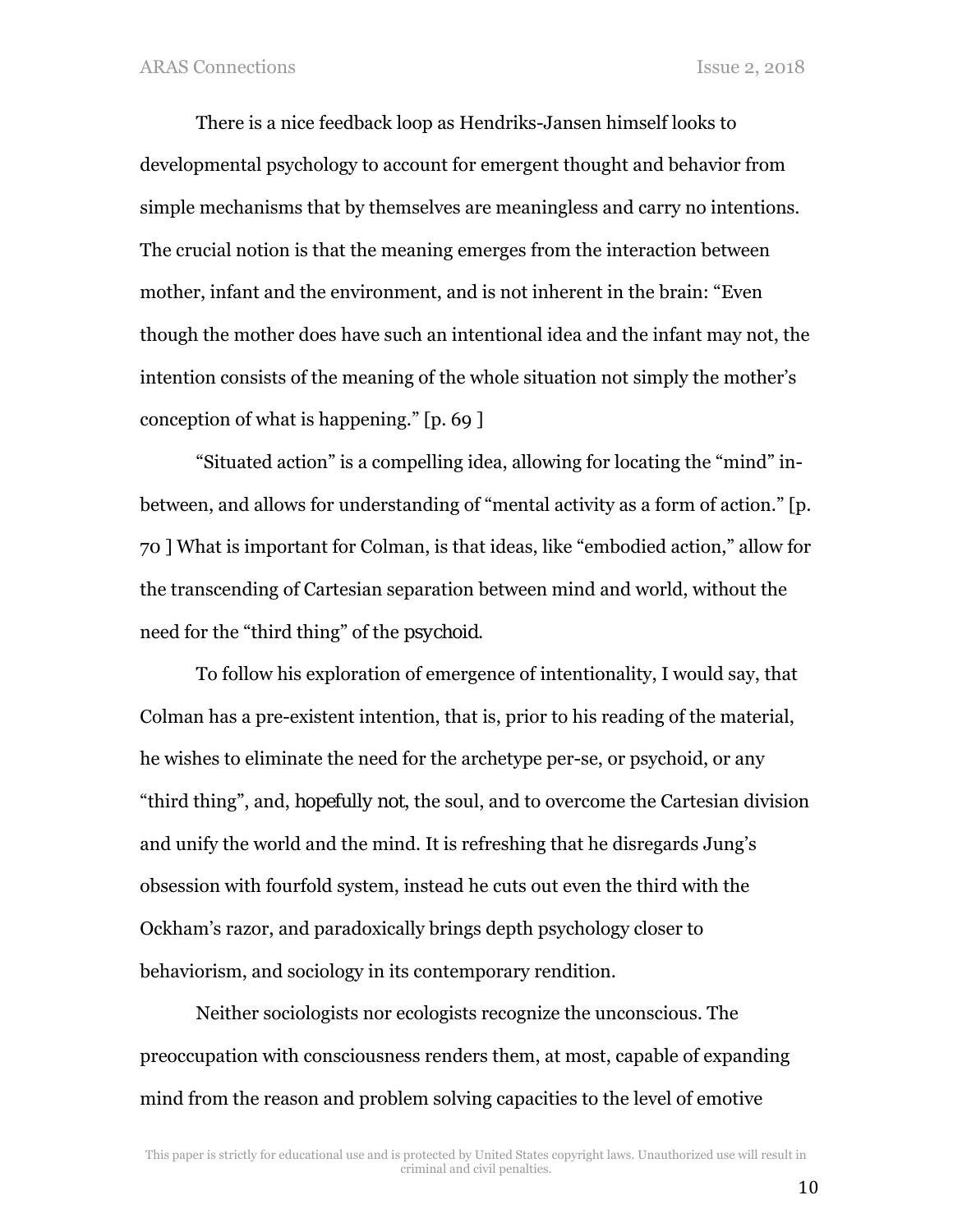cognition and imagination. Colman again reveals himself as a soulful (no, not the third thing, just a synonym for "moving, touching") storyteller; his recounting of Joe Hutto's *My Life as a Turkey*, is particularly affecting and inspires him poetically, even to grant wild turkeys their own form of "individuation:" "It is only through their daily foraging walks in the forest that they were able to accumulate the knowledge and skills to become the wild turkeys they were born to be."



*Figure 5 Joe Hutto and the turkeys (illustration: Hutto, J. (1995).* Illumination in the Flatwoods. A Season Living Among the Wild Turkey*. Guildford, Connecticut: The Lyons Press* 

Hutto's attempt to live with the turkeys to understand them, lead him and the young hatchlings to mutual attachment, and reciprocal display of "affection,"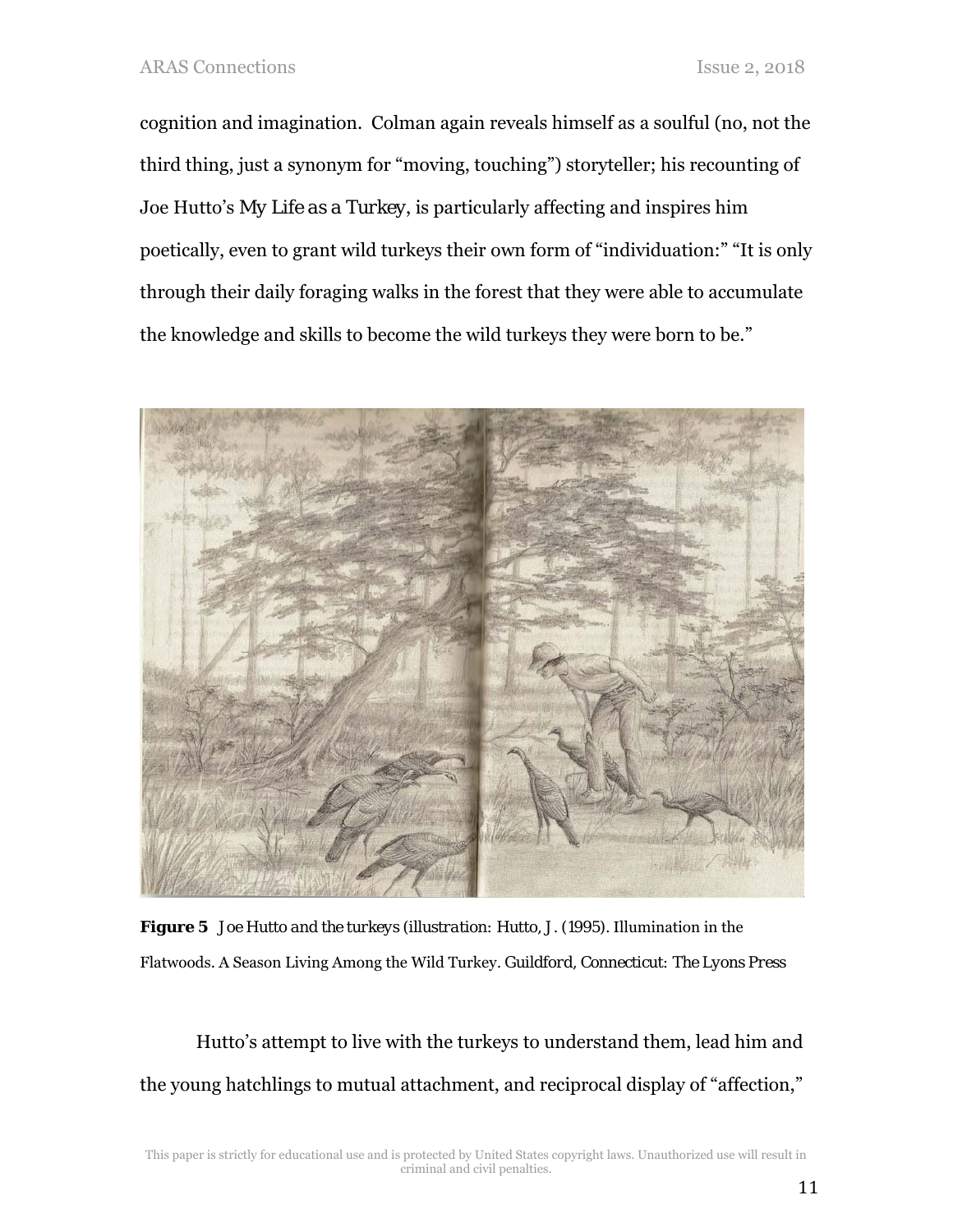and profound appreciation of their intelligence and his own humble admission that in essence "they will always remain a mystery" to him. [p. 77] Colman's careful reading of Hutto's exploration allows him to notice that Hutto identified with the turkeys so closely that he lost the most crucial distinction between a human and a turkey: the human capacity, through imagination, to live like a turkey, a characteristic that turkeys don't possess.

In reviewing the literature exploring the notion of "extended mind," Colman accumulates evidence to support the hypothesis that the mind is located not only in the brain but in the body and the prostheses and cultural extensions that humans invented to increase their sensory and memory capacities through eyeglasses, telescopes, telephones, musical instruments, writing, recorders, notebooks, etc. Presenting the philosophical example of 'Otto's notebook', in which a man afflicted with Alzheimer's dementia keeps a notebook recording how to get to places he has now forgotten, he argues that the notebook was not just a mnemonic aid, but the memory itself, activated by Otto's reading it. The concept of "extended mind" also includes the notion of "distributed cognition" that refers to group processes and activities, such as combo jazz improvisation, or court proceedings, through which cognition is distributed and practiced among several people, and even institutionalized. Through the work of cognitive scientists and philosophers like Andy Clark and Edwin Hutchins, Colman arrives at the conclusion that "without the things that provide the images for symbols, there could not *be* any symbols" and claims that "this puts the things of the world and our cognitive interaction with them *a priori* to symbolic imagination." [pp. 85, 86] *This puts an act, of the title of the book, before the image*. In this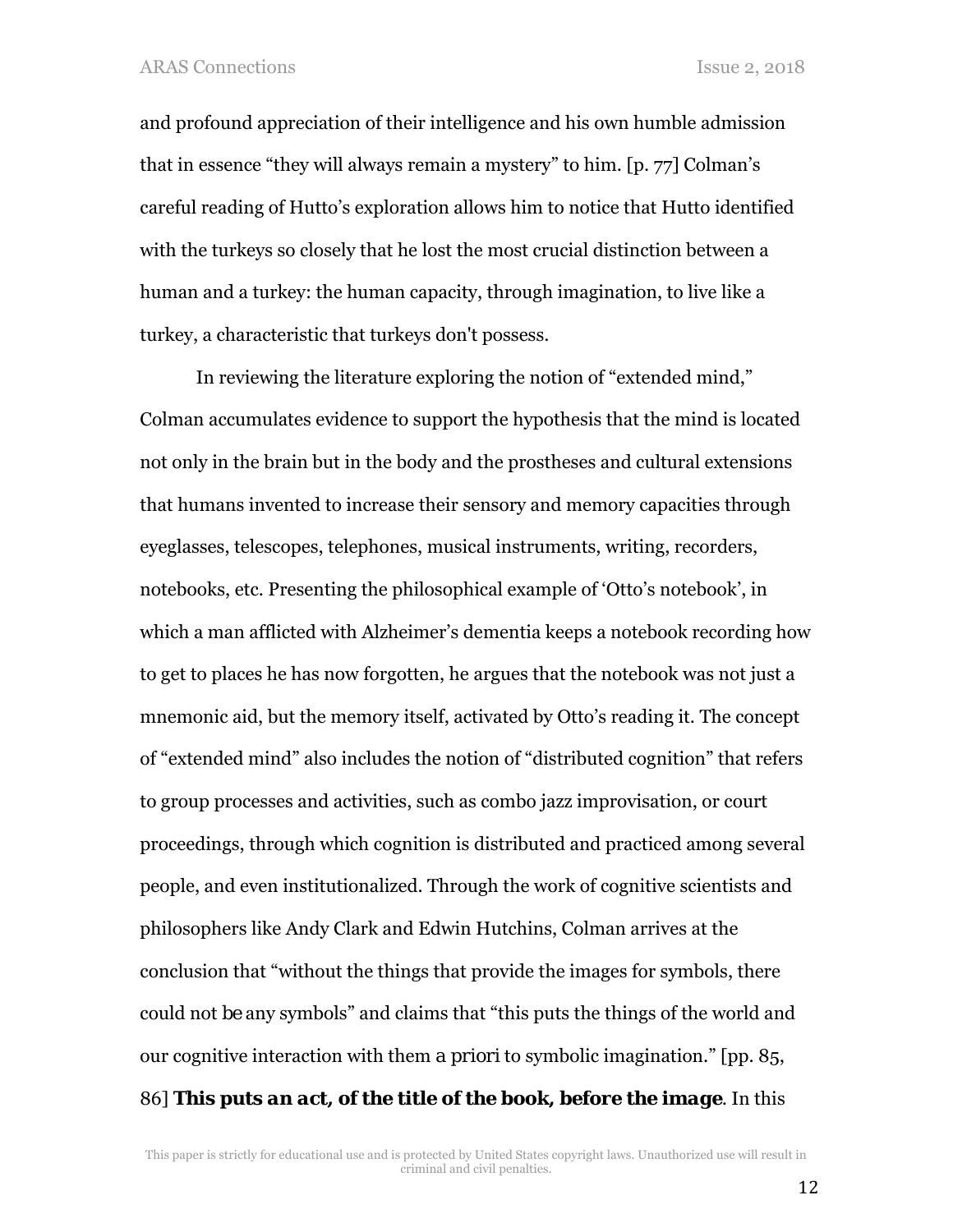1

perspective imagination needs things of the world to make images, that, of course, are not limited to copying them but can create new possibilities like the lion-man. It leads to the extreme conclusion that "culture is [human] nature." [p. 90]

In spite of appreciating Colman's exploration of the contemporary literature on the subject, I cannot fully accept his conclusion. As far as I could see these contemporary scientists have highly materialistic and behavioral attitudes, recognizing only mind and matter/world/society. While they do build bridges over the Cartesian divide, the bridge is for them real, concrete and not metaphoric, and certainly not a bridge as an image of the soul. It is as if they considered, and Colman following them, that their narrative is the true account, that imagination is based on action, not just a helpful soul story that allows the materialistic, developmentally-minded scholars to 'see the soul' in a Zeitgeistproof disguise (since the spirit of the time does not recognize the *soul*), as *situated action, extended mind,* or *distributed cognition*. It seems that Colman wants to undo Jung's move of bringing social and cultural categories into subjectivity, and to place them back in the world, now endowed with mind.

Having explored the ideas of the extended mind, Colman, in his quest for the origin of the symbolic imagination, moves into the evolutionary territory of primate research to study primatologists' findings on language and symbolization among chimpanzees and bonobos. He discusses theories on the origins of symbolic language put forward by Terrence Deacon and Michael Tomassello5.

<sup>5</sup> Note on the terminology here: the linguistic concept of (discursive) symbol is characterized by one-to-one correspondence between signifier and the signified and is an equivalent of Jung's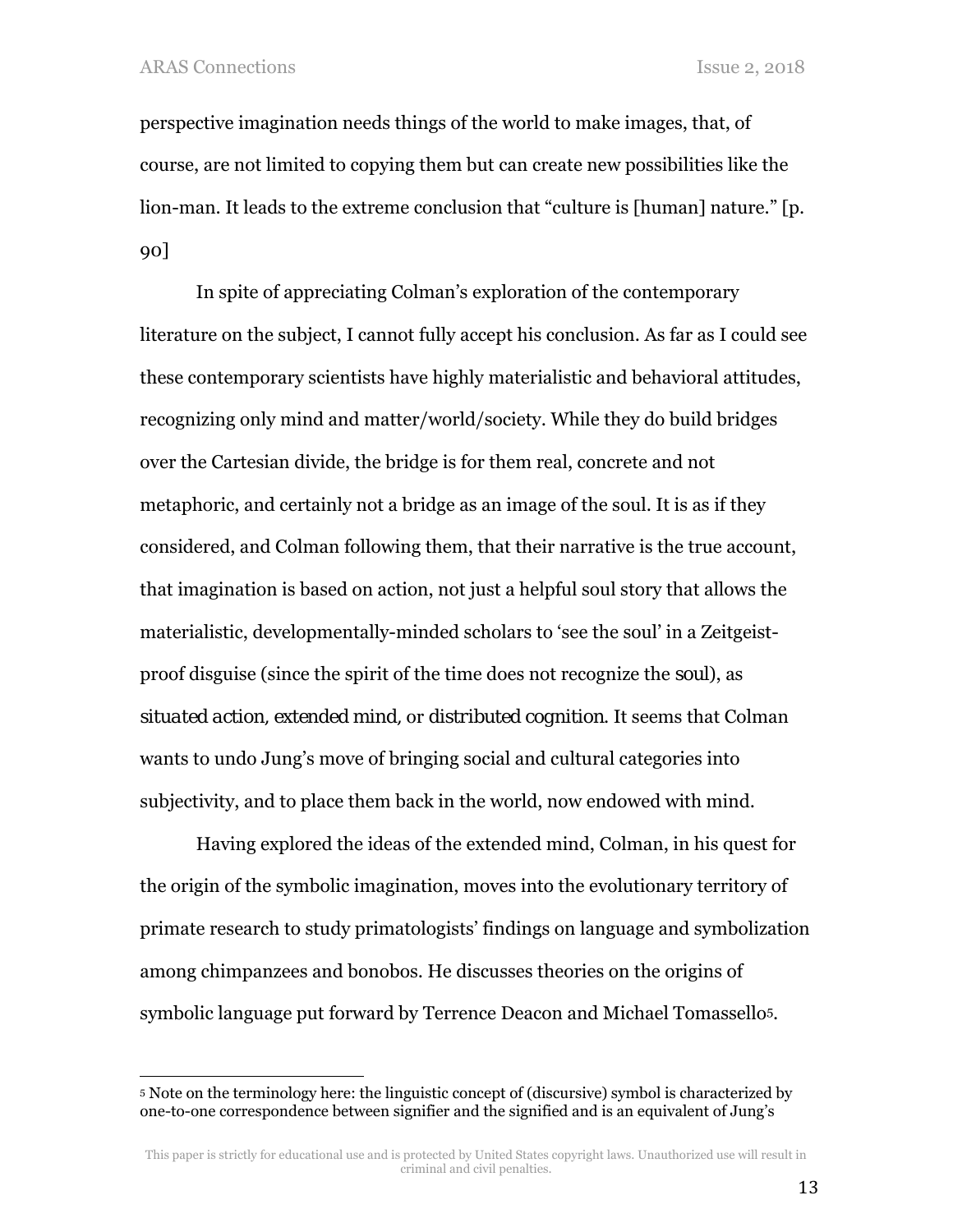$\overline{a}$ 

Colman follows a narrative of emergence, and reads through the material until he encounters findings that can provide evidence for the presence of protosymbolization in apes, and how symbols arise from social interactions. Colman favors the utilitarian, extraverted function of symbols:

symbols exist for the purpose of communicating with other humans with whom we co-exist in a symbolic community. Now that we live in such a symbolically saturated world, in which symbols can also be used for solitary contemplation, we may fail to recognize this." [p.94 ]

He sees symbols not just as the tools we think with but the tools we *imagine* with, and considers that imagination makes us human. At least, in this instance he explicitly acknowledges the autonomous power of imagination to humanize us.

In Colman's rendering of primate researchers teaching language to their subjects, Nim Chimsky, a chimpanzee, or Kanzi,—a bonobo, the account is transformed from a dry scientific report into an imaginative, empathic case study.

notion of sign; linguistic non-discursive, or presentational, symbols, which have multiple and indeterminate symbolic references, are closer to Jung's idea of symbol. Colman puts it with imaginative poetic flair: "the interpretation [of non-discursive symbols] borrows its significance from the replenishing symbol itself, like drawing water from the well." p.93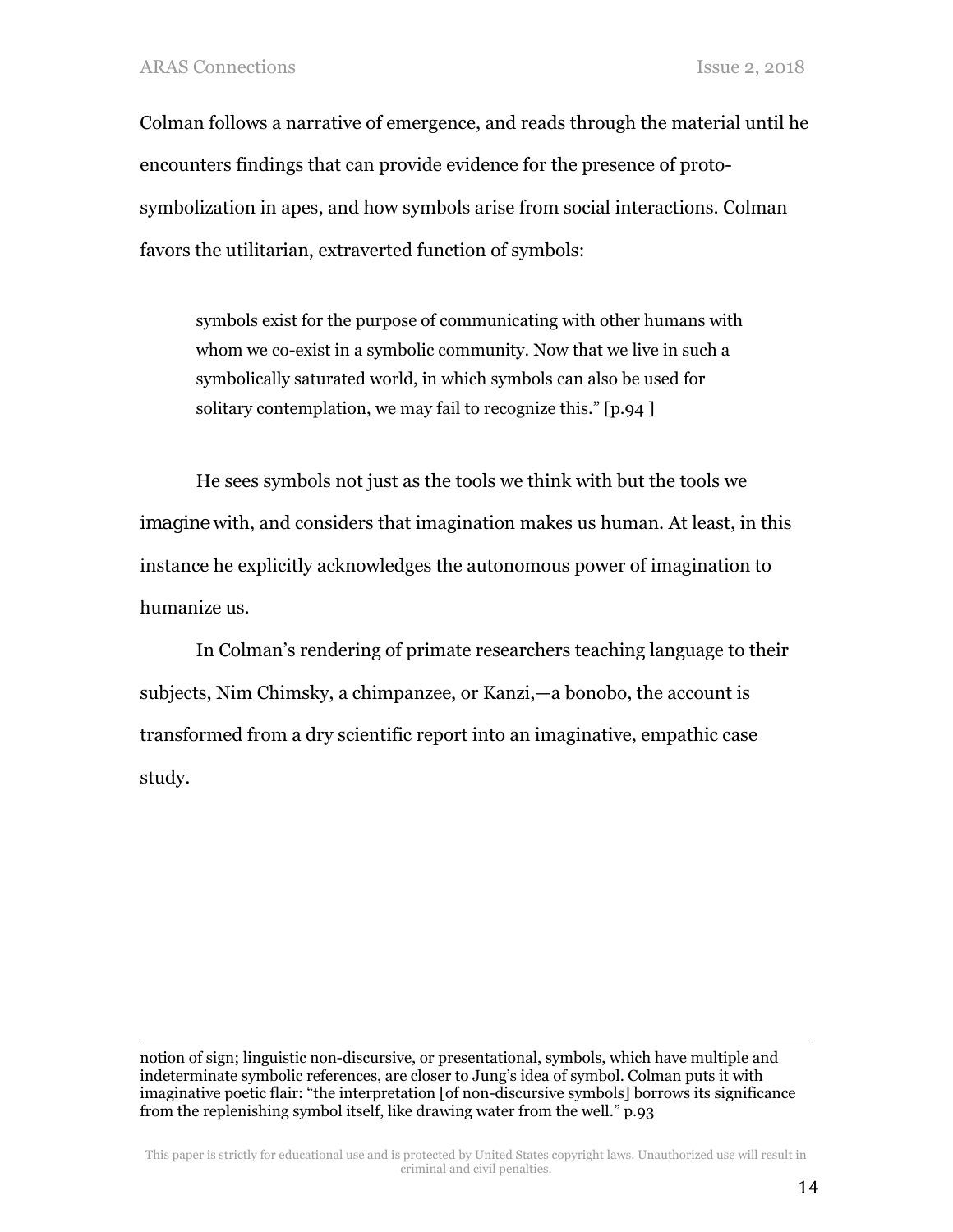

*Figure 6 Kanzi, the bonobo, with his teacher, Sue Savage-Rumbaugh* 

Here Colman finds additional points to refute the idea of internalized structures in the mind. We learn how Deacon disputes Chomsky's module of generative grammar: "children's minds need not innately embody language structures if languages embody the predispositions of children minds." [Deacon quoted on p. 98.]

Findings like this, amplified by the hypotheses of paleontologists regarding archaic socialization of hunter-gatherer societies lead Colman to conclude that: "it is sociality that provides the engine for symbolic communication." [p. 101] Following Tomasello, he sees "language as emergent from cooperation" among early humans. [p. 116 ] I had my preconceptions about social behavior of chimpanzees corrected. I've learned that chimps, in spite of a semblance of cooperation, are selfish to the bone. They do hunt in a group but whoever gets the game has the first bite. They get to recognize what the word or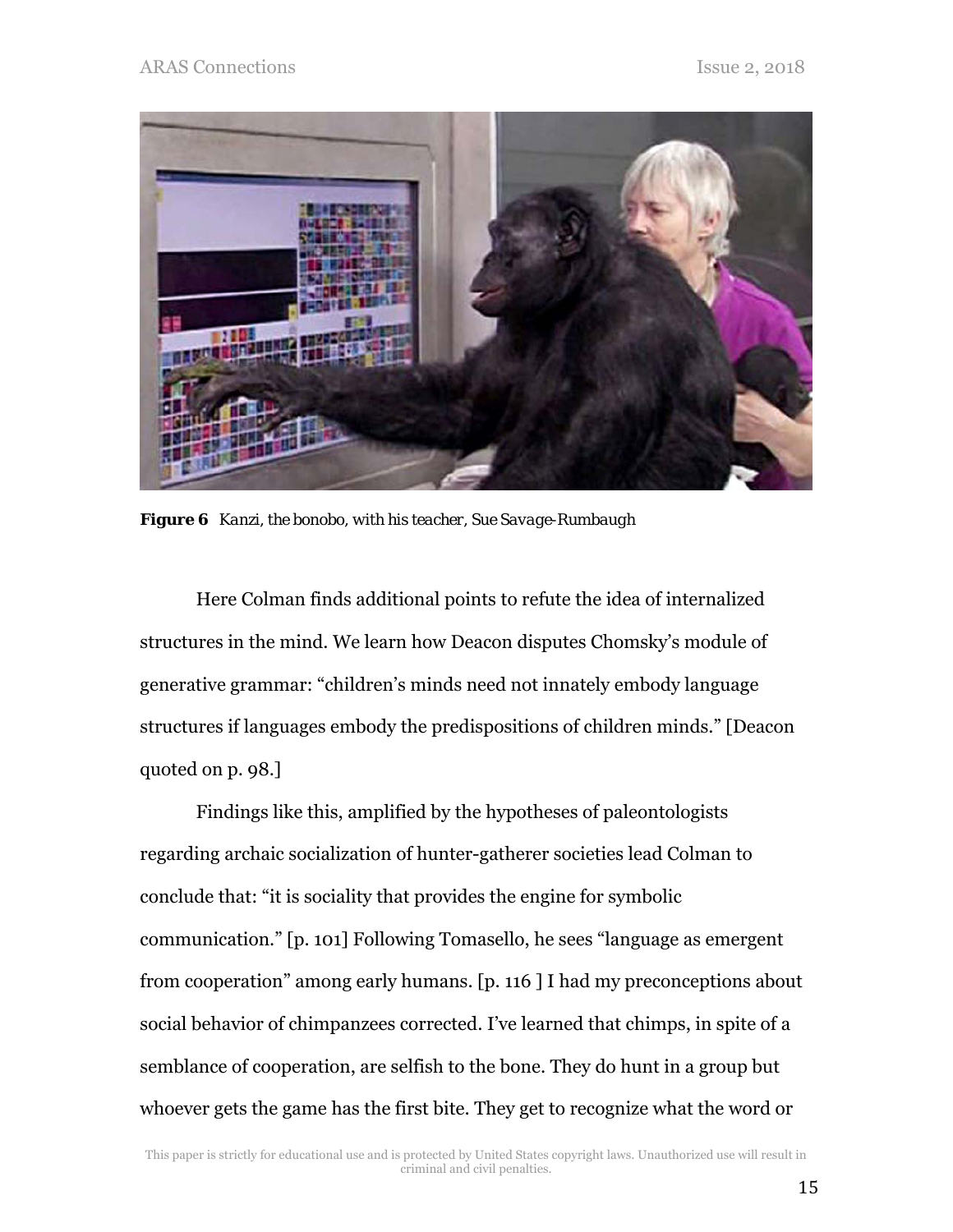ARAS Connections Issue 2, 2018

picture stands for but never can play with an object "as if it was something else." Colman expresses respect for the animal other, and criticizes primate researchers for the way "the humans attempt to induct the apes to be more human-like without making efforts to become more ape-like," in contrast to the way Joe Hutto, the turkey researcher did. [p. 108]

Following John Searle's theory from his 1995 classic "The Construction of Social Reality," Colman negates Jung's notion of a collective unconscious. However, Colman's jump from the implausibility of collective consciousness to the impossibility of a collective unconscious begs the question: "The phenomena of the collective unconscious can be explained in social and material terms without requiring an ill-defined notion of a "collective psyche." These phenomena arise out of human actors working together to solve material problems in ways that require them to develop enough imagination to be able to symbolize things that are "not there" in a material sense but can be recognized as real through being represented in symbolic form." [p. 117] It is as if Colman reversed Jung's move from sociology to psychology. In order to save certain phenomena, like 'gods' or 'myths' from a materialistic Zeitgeist, Jung took them into the "interior" of the psyche, thus "gods became diseases" and myth become personal. Colman sees his own shift as closing the gap between sociology and psychology and even questions whether "psychological acts can be located within the individual mind at all." [p. 118]

It seems to me that the need for precision in defining psychic matters is an ill-fitting scientific attitude—explaining psychic phenomena in materialistic, behavioral or social terms is bound to reject constructs that can only refer to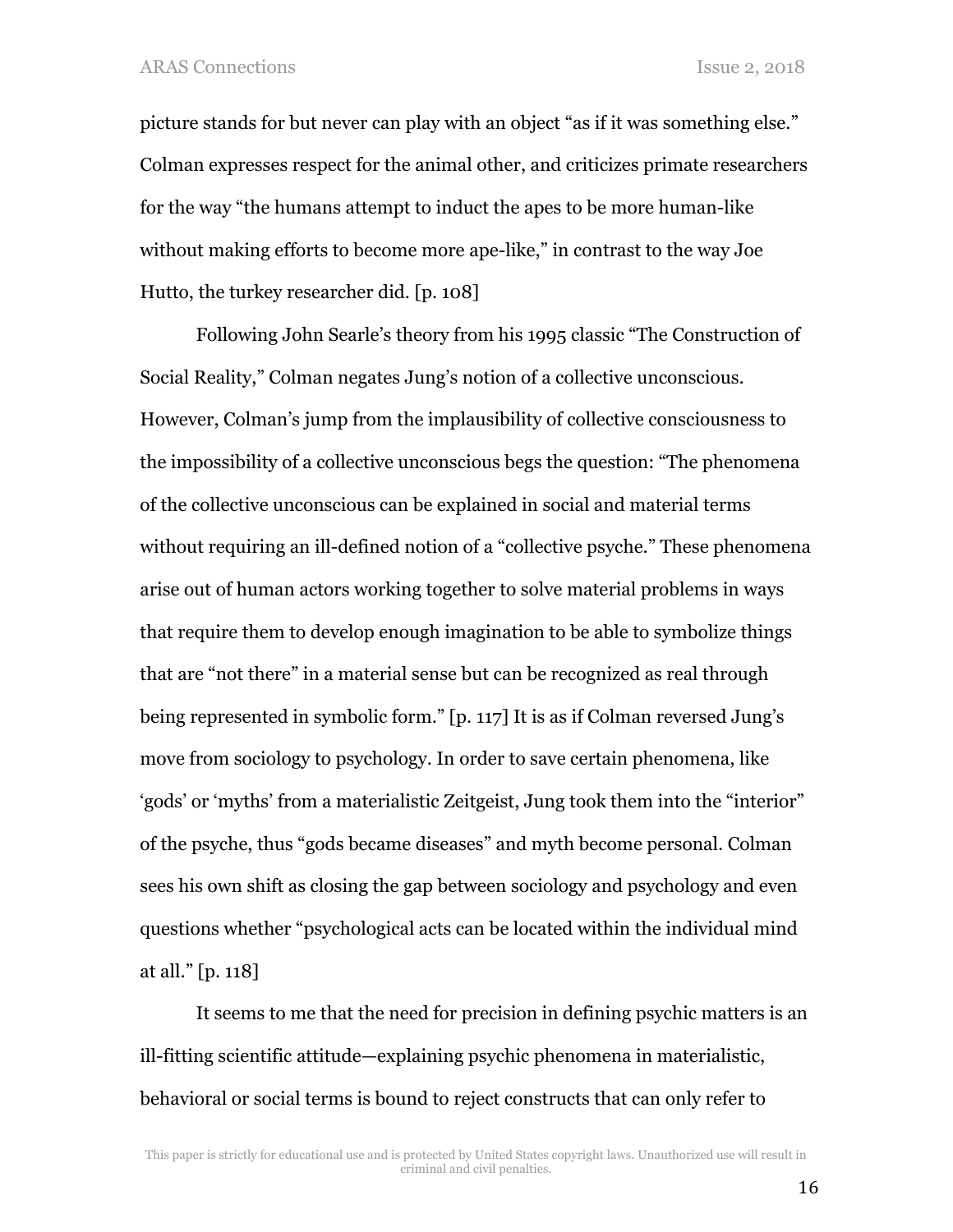particular "internal" experiences and be expressed through speech or other expressive forms (that will make them even less precise). They can then be considered fantasies, but not in Jung's sense of a reality that psyche creates every day, but in the sense of not real, mere figments of imagination. Colman's developmental lens makes it self-evident for him that "the development of social life simultaneously creates the development of psychological life," that "symbolic language is a form of social communication" and that "the imagery of dream and fantasy is dependent on the scaffolding of symbolic language." [p. 118] If the Lacanian unconscious *is structured like* language, the Colmanian "unconscious," *is* a form of social language. Thus the super-ego is a part of extended mind "held in place through processes of socialization within the group," and "even the great mystery and miracle of human self-reflexive consciousness [a bit of "Jungian" irony here] is socially generated." [p. 120]

Having explored the level of symbolic consciousness in contemporary apes Colman moves on to our ancestral apishness, to see how the current "cognitive archeology" tries to reconstruct the prehistory of mind. For instance, Lambros Malafouris argues that stones have "their own cognitive agency that shape the mind as much as being shaped *by* the mind." [p. 127] For Colman this becomes a model of thinking in material form, and he argues that "there had to be material engagement with physical objects to provide basic metaphors out of which symbols are constructed… Symbols are imagined things," and he means it quite lithic-ly, (I mean literally.) [p. 128] He is clearly impressed by *Homo Erectus'*  symmetric tear-drop shaped Acheulean hand-axe of 1.8 million years ago, which is the longest used human tool, till 60,000 years ago.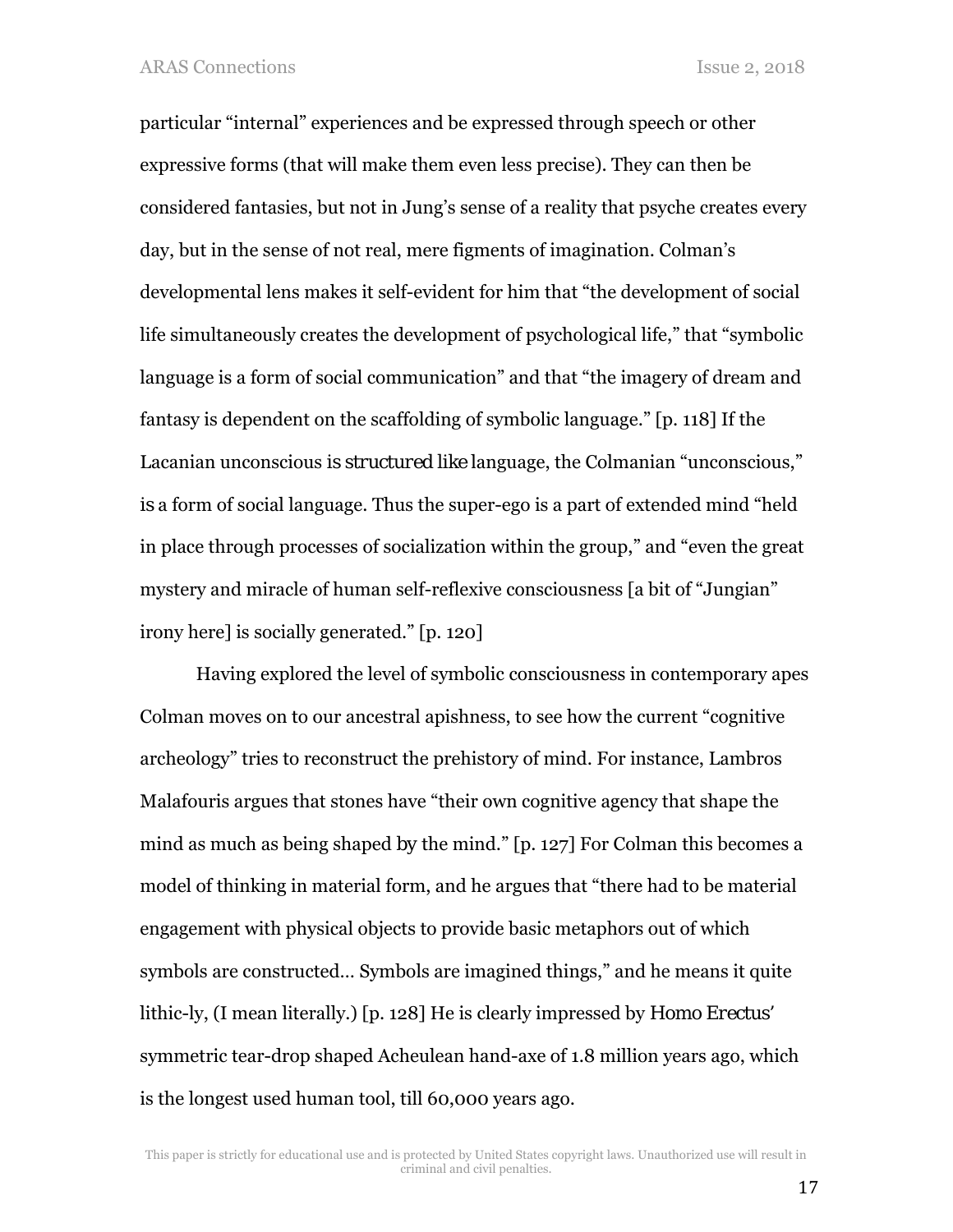

*Figure 7 Axes* 

These carefully made axes, are not only tools to shape the material world but become tools to think with and imagine with: "even now, most of the symbolic furniture of dream, fantasy and myth consists of material things (including living things) put to symbolic use." [p. 128] This a a giant leap from the extended mind interaction between a human subject and the world, with the mind shared by the hand-axe and the human hand, to imagination, the use of representation of these objects to formulate autonomous internal fantasy that is somehow contingent on this early process. "Putting material things into symbolic use," requires certain capacity for abstraction; thus to use the Acheulean axe to cut a tree branch in two is one thing, but to make logical separations with the mental representation of the axe is quite another.

When Colman speaks of the agency of things themselves, he talks prose not poetry: "it is not only the need of humans to carry things that is promoting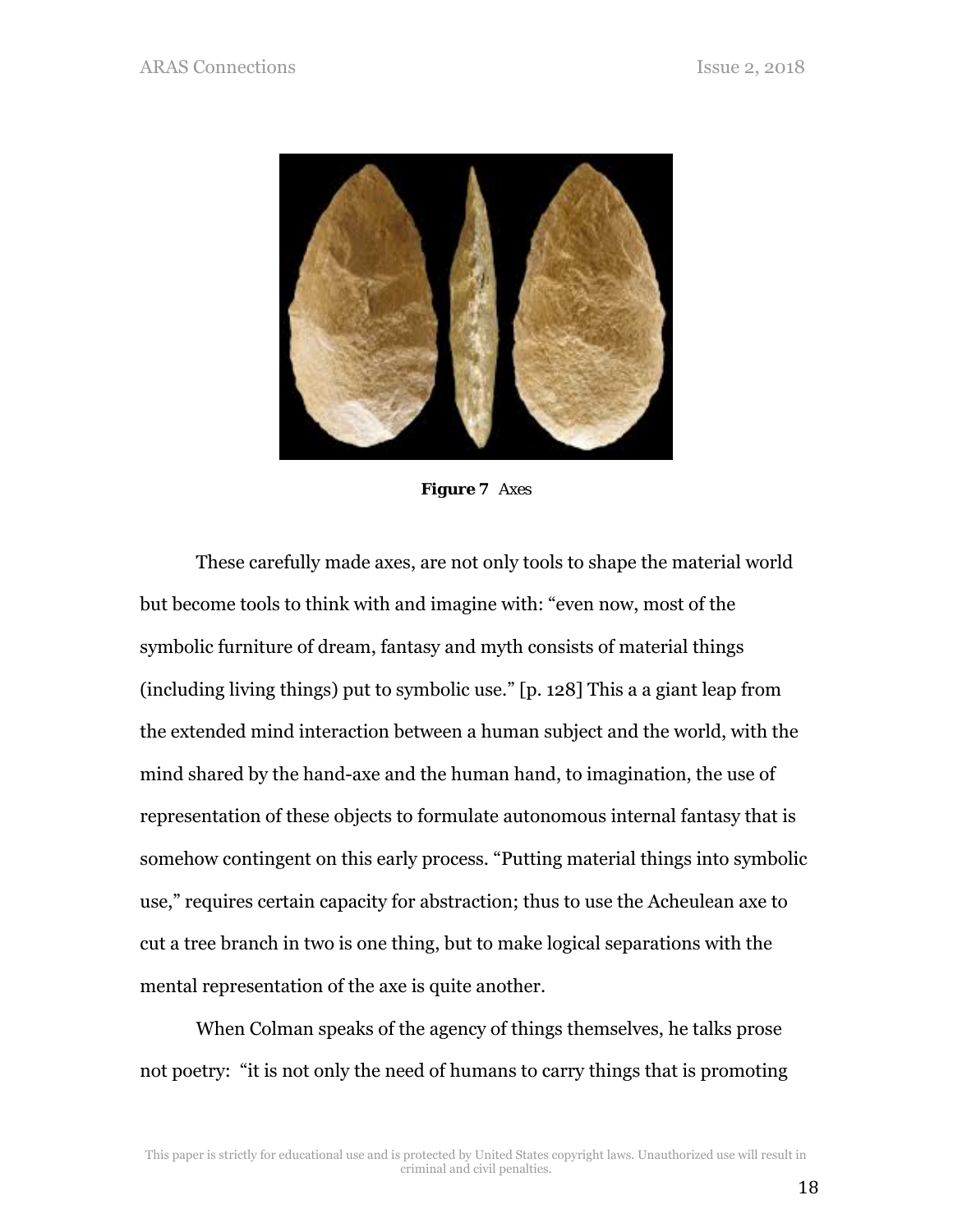1

change—it is the needs of the objects themselves to be carried." [p.130] It is as if he cannot help himself but use Aristotelian attribution of intention to things. I am pleasantly surprised here because, based on his line of reasoning I expected that the change was a result of collaborative mind of humans—axes, and not two discrete subjects (instead of Cartesian subject-object). On the other hand, if Colman needed reason to get to the imaginal place to see the intentionality of things, or even their consciousness, it is all for the better. To paraphrase Jung famous statement, *whatever it takes to allow psychologists' egos, usually so wrapped up in their mental constructions that they cannot see beyond them*,6 *to get access to mythopoesis and open their third eye (just an eyeball used symbolically) to get a glimpse of mundus imaginalis it is a worthy cause.* 

Colman's exploration of symbolic use of objects by *Homo sapiens* and Neanderthals leads him to regard the Aurignacian cave painting as a culture on a par with the monumental civilizations of the Near East, rather than it's being a primitive, i.e., less developed, less sophisticated prehistoric tradition: "we may tentatively conclude that fully modern symbolic humans have been living on the planet for at least 100,000 years."7 [p. 149]

<sup>&</sup>lt;sup>6</sup> "We are in all truth so enclosed by psychic images that we cannot penetrate to the essence of things external to ourselves." *(*C.G. Jung, *Modern Man in Search of the Soul, p. 194)* 

<sup>7</sup> Colman would be pleased that the recent finds in Morocco extended origins of homo sapiens to 300,000 years ago. See *The Guardian* article: https://www.theguardian.com/science/2017/jun/07/oldest-homo-sapiens-bones-ever-foundshake-foundations-of-the-human-story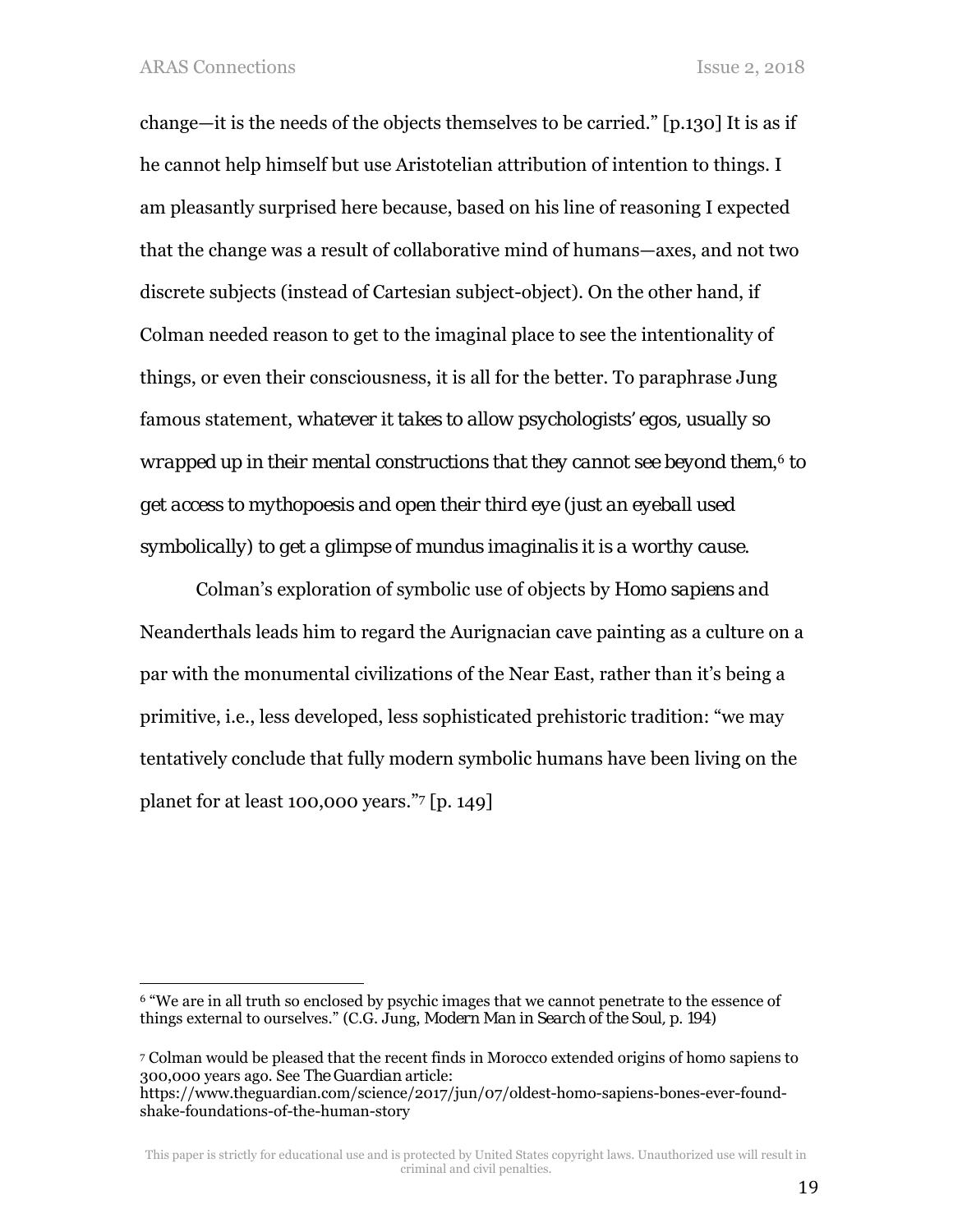

*Figure 8 Lions from Chauvet cave, 32,000-30,000 BCE* 

These excursions into evolutionary and Paleolithic origins open him to 'the more-than-human world', or as I would call it poetically, (which for Colman would sound unrepentantly Cartesian), to the souls of things. This is evidenced by him approvingly quoting David Abram's *The Spell of the Sensuous,* which offers a view of oral cultures where "the sensible world remains alive with meaning and significance." Abram sees that the introduction of writing altered the symbolic process by separating the activity of imagination from sensory experiences of the material world. [p. 151-152] Colman extends his journey into the material imagination of earth (although he does not follow Gaston Bachelard's poetic trajectory of elemental imagination). He co-opts from the philosophers and archeologists the use of the notion of "constitutive symbols," that is the idea that things are symbolic of themselves, like stone weights of the Neolithic that represent the (abstract) concept of *weight*: "the crucial point is that the materialization of intangible states in the form of symbolic objects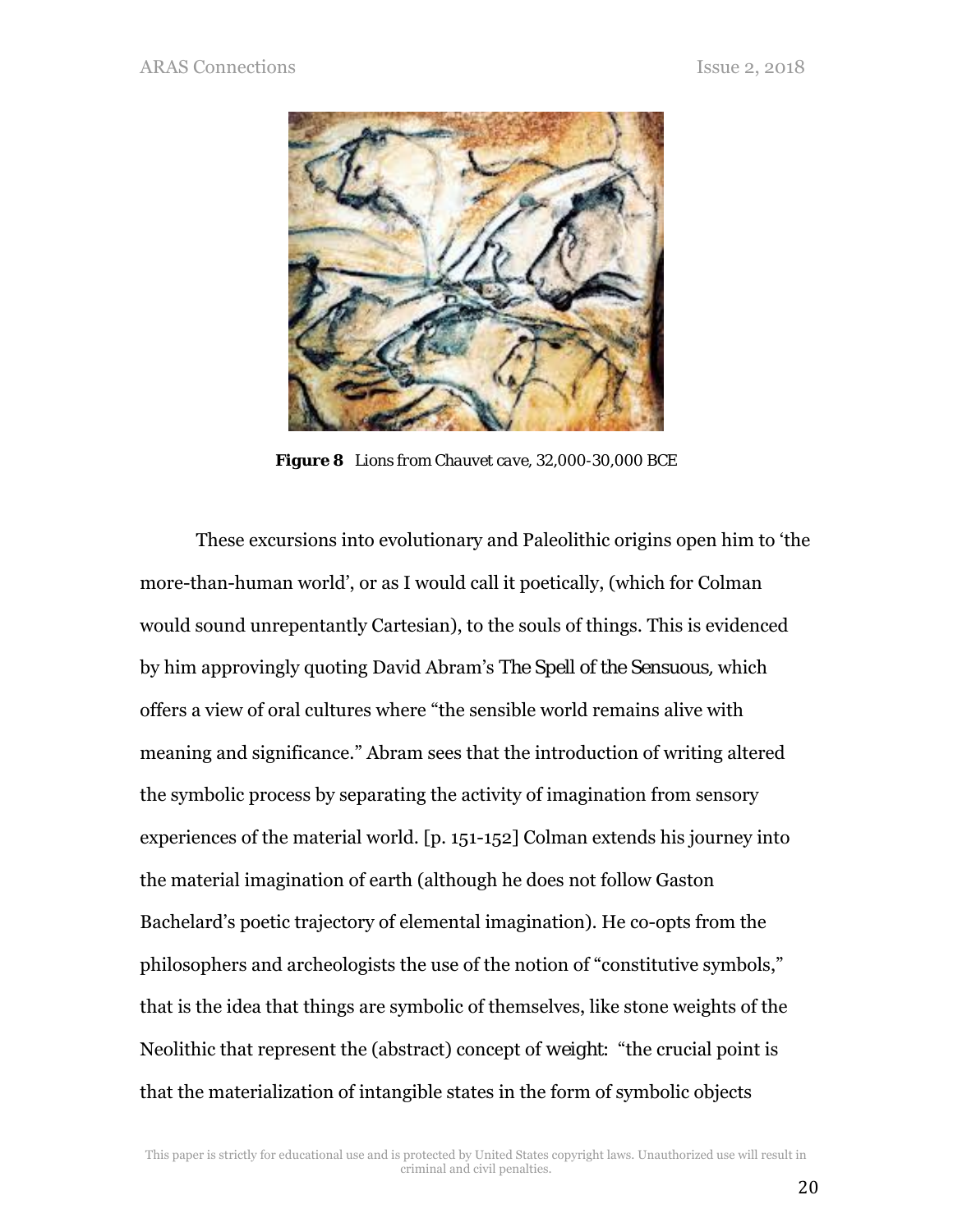transforms them into tangible presences ." [p. 153] That brings him to the radical conclusion that "the idea of symbolic imagination is created by the symbols without which there is nothing to imagine with." [p. 155] I read this statement to mean that "symbols" themselves are creative agents that constitute imagination, a notion, that in my terminology, is equivalent to archetypal images creating imagination.

Call me an old-fashioned Jungian, but for me "symbolic imagination" sounds redundant, as if there existed non-symbolic imagination. It is akin to computer science describing pixelated forms of display as 'virtual reality,' and then taking it literally, and putting the reality (the one without adjectives), on the defensive. As if now the reality itself needs to prove that it is not a holographic simulacrum, a la *Matrix*. Remember, when in its inception TV was labeled "a window on the world"? It is as if now we lost the window frame, and through the computer screen we look directly at the "world." But I guess, I am reading things metaphorically here and not symbolically in Colman's sense. He considers that "metaphors simply *illuminate* meanings that already exist, material symbols *create* meanings that are inextricably located in the material object itself." [p. 158] Does the symbol to be real have to be concrete, literally dwelling in a thing? This begs the question of whether the new metaphors are symbols as they create new meanings, or whether new material inventions, like smart phones are symbols? Or even further, for the meaning to be created does it have to be material?

As Colman goes deeper into investigating (or is it imagining?) origins of the "imaginal realm" (an unacknowledged notion of Henri Corbin), he arrives at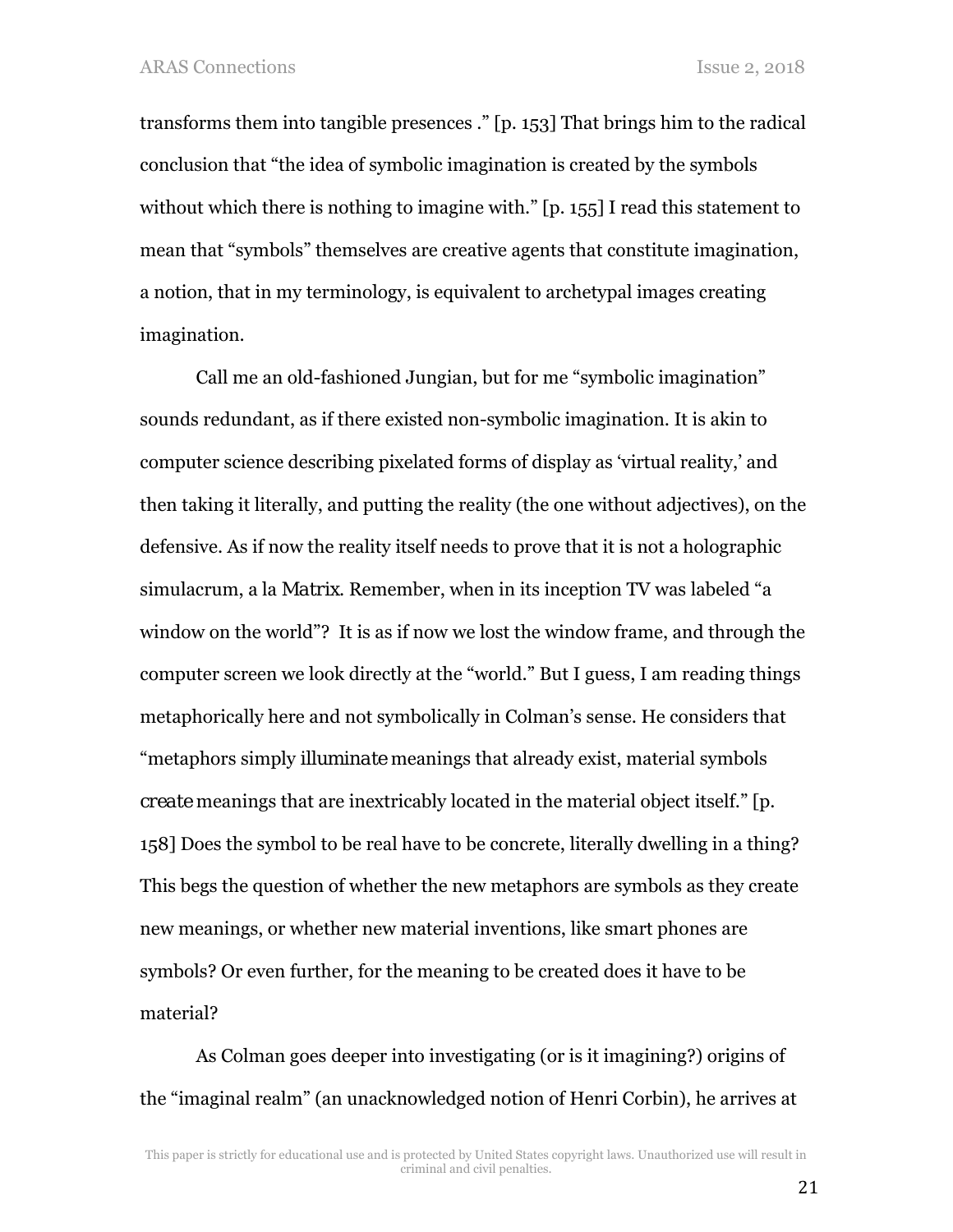$\overline{a}$ 

the grounds of imagination in *actual* things: "before symbols can be imagined things, they are actual things." [p. 158] The late Jungian analyst Yoram Kaufman would concur, since he treated dream images as objects that should behave in the real way, and if they don't, they reflect a disordered psyche. Consequently, Colman arrives at the his own radical metaphysics of the psyche: "There is an *ontological dimension* [emphasis mine] to material symbols such that, or originally, breath/wind/air were not merely *like* the soul but *were* the soul. Psyche comes into being through being symbolized as breath." [p. 158] I breathe a gasp (or is it soul?) of relief here, because, at least, he does not go Wolfgang Giegerich's way of originating the soul in the animal sacrifice<sup>8</sup>. While I am glad that he finally speaks of *soul*, it is as if psychology has to become meteorology for the soul to be considered real. And as if to rub it in, to the archetypal psychologists (without ever mentioning Hillman), Colman uses the notion of "sticking to the image" in the context of luxury consumption, to clarify the importance of the redness of Ferraris and the whiteness of Rolls Royces, for the way they signal success, by the iconic specificity of the image: "The image does not *represent*, it embodies and enacts its meaning." [p. 160] This statement is not far from Jung's view: "Image and meaning are identical; and as the first takes shape, so the latter becomes clear. Actually, the pattern needs no interpretation; it portrays its own meaning." [CW 8, ¶402] Perhaps, Colman's image has more agency—it *embodies* and *enacts*—than Jung's which *takes shape* and *portrays* its own meaning with clarity. However, he reverses Jung's model of projection and

<sup>8</sup> Wolfgang Giegerich. "Killings: Psychology's Platonism and the Missing Link to Reality," *Spring 54*, 5-18, 1993.

This paper is strictly for educational use and is protected by United States copyright laws. Unauthorized use will result in criminal and civil penalties.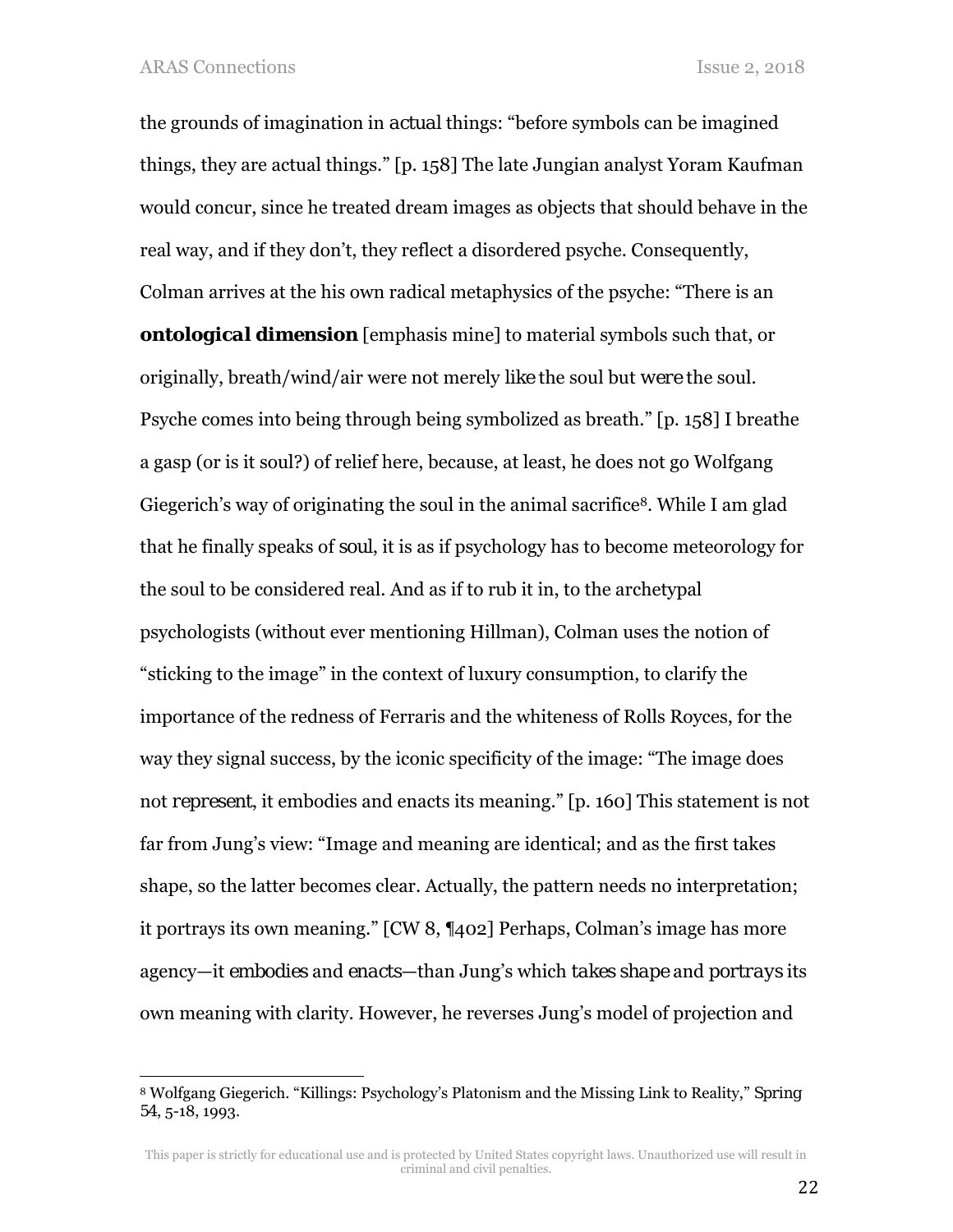gives generative power to the material and social world which brings forth the imagery which can then serve as the 'furniture' of imagination… it is only through activity in the world with things and other people that we are able to develop psychic lives at all. So before things can be 'in' the psyche, they have to exist in the world as concrete realities." [pp. 161-162]

So much for reality of the psyche and depth psychology. Viva Social Psychology!

In his own way Colman wants to save the substantiality of the psyche: "I am arguing that material symbolization is necessary in order for the imaginal world to be realized (i.e., made real)." And he even moves to the realization of the spiritual realm: "Symbols do not represent the gods, they *are* the gods. Or to put it in another way, there can be no gods without god-images. The gods are inherently symbolic beings." [p. 166] He comes to this conclusion, not from reading *Re-Visioning Psychology*, but from the exploration of notions of "extended mind" and "constitutive symbols." Thus gods are not just images but (symbolic) material things in the context of social beliefs. In this way gods are real because the symbols that are the gods are real. Gods do not just dwell in things (poetically), they are the things, although their transcendence is social, or in other words, they are immanent in society in constitutive symbols enacted through rites and myths shared by the tribe. However, Colman's position on the "spiritual" is the weakest. In this area, unlike the others, he has not gone through careful examination of the development of religious symbols, and the history of religions, and simply applies his findings from the previous explorations to contemporary monotheistic religions, as if there is a symbolic equivalency among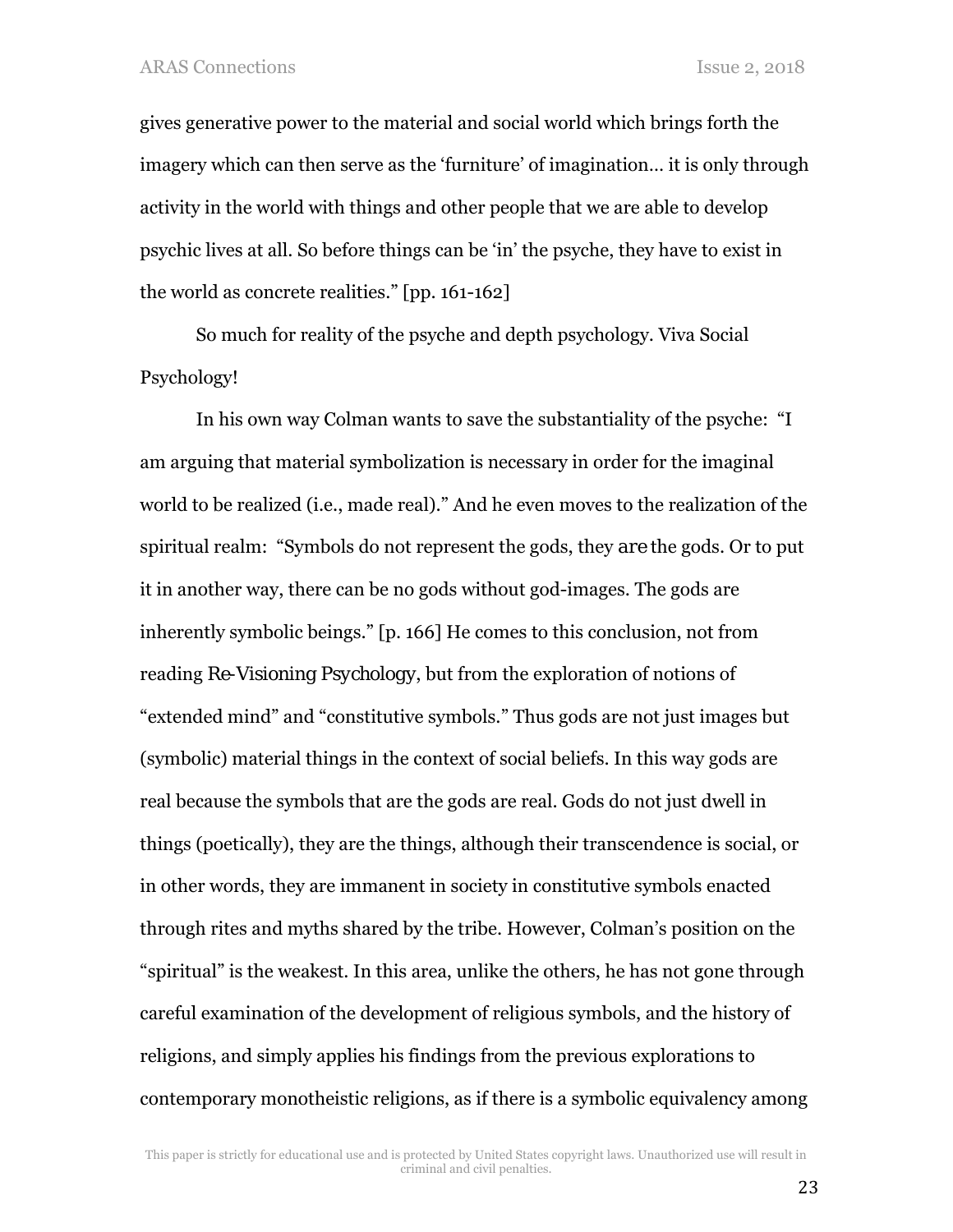decorative shells, money, Ferraris and Yahweh or Allah. Are all constitutive symbols constituted equally?

I like his commentary on the difficulty of inter-faith dialogue: "Each party tries to translate the other's reality into their own symbols, not realizing that symbols are reality. …Constitutive symbols thus give us some purchase on the different realities that cannot be reduced to one another because the reality is in the symbols that *present* that reality. To repeat, they do not represent, they enact and bring forth reality." [p. 166 ] That view does not offer much hope for the Middle East. If Holy Land is Christian reality, ארץ הקודש [eretz hakodesh] is Jewish, and ةѧѧѧѧѧѧالمقدس األرض] al'ard almuqaddasa] Palestinian, the same piece of this blooded-for centuries-earth is a different symbol/God, different reality for each of the faiths. It cannot be cut into pieces that preserve its spiritual integrity, unless a piece of the symbolic ground has holographic nature, and it is a constitutive or rather re-constitutive symbol for the whole.



*Figure 9 The Temple Mount, Jerusalem. Sacred to Muslims and Jews*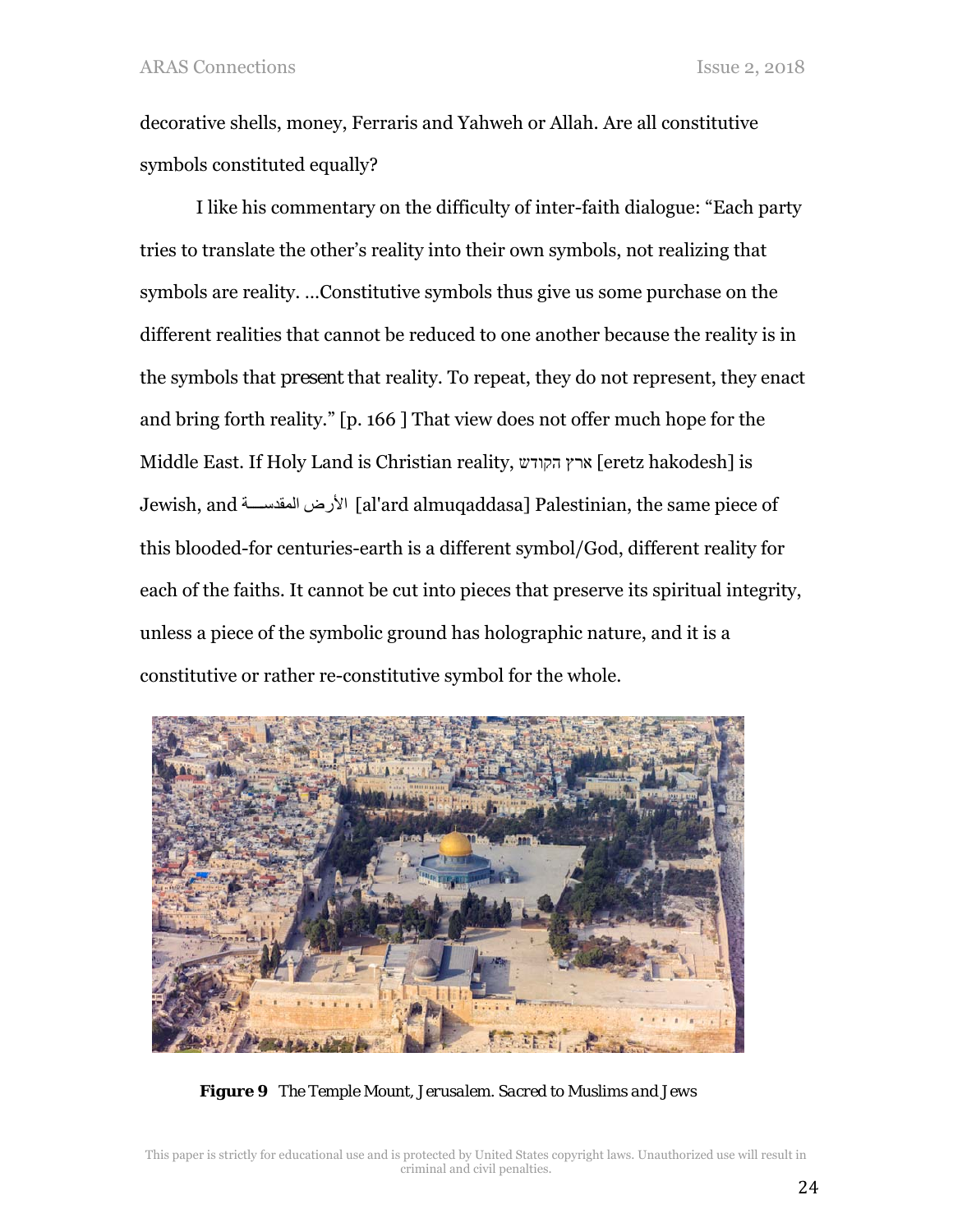Let's look closely at this passage:

If the imagination is a space in the mind, then it is one that is created by the contents of that space. Of course, the notion of imagination as a space is itself a metaphor—another example of the way material realities can be utilized to metaphorically represent and thereby make thinkable the intangible realities of the mind. Mind is emergent from the symbols we use to imagine with; without symbols, there can be no imagination and without imagination, there can be no human mind. Hence, imagination makes us human. [p. 168]

While most Jungians would agree that we are *homo imaginalis,* (perhaps with the exception of psychologists of interiority, who are into thinking—not into human thinking—into soul thinking, *psyche cogitans*), the location of imagination in the mind is even doubtful to Colman himself, as he immediately sees mind as emergent from the symbols as tools for imaginings. For archetypal psychologists, phenomenologically, the imagination, the act of imagining and the image imagined are co-constitutive, and simultaneous. Imagination is present only through images imagined, or more precisely through images presenting themselves, i.e., the soul's self-presentation. It is as if Colman uses mind as a synonym for the psyche, which creates some confusion, and even if mind is extended, it does not quite cover the whole psyche. Human capacity to imagine (imagination is where the "space" resides), uses the symbols, or images to manifest themselves. So it is as if the mind was in imagination, or in the psyche, not psyche in mind.

Colman considers shell bead necklaces of 100,000 years ago the earliest evidence of symbolization of the immaterial.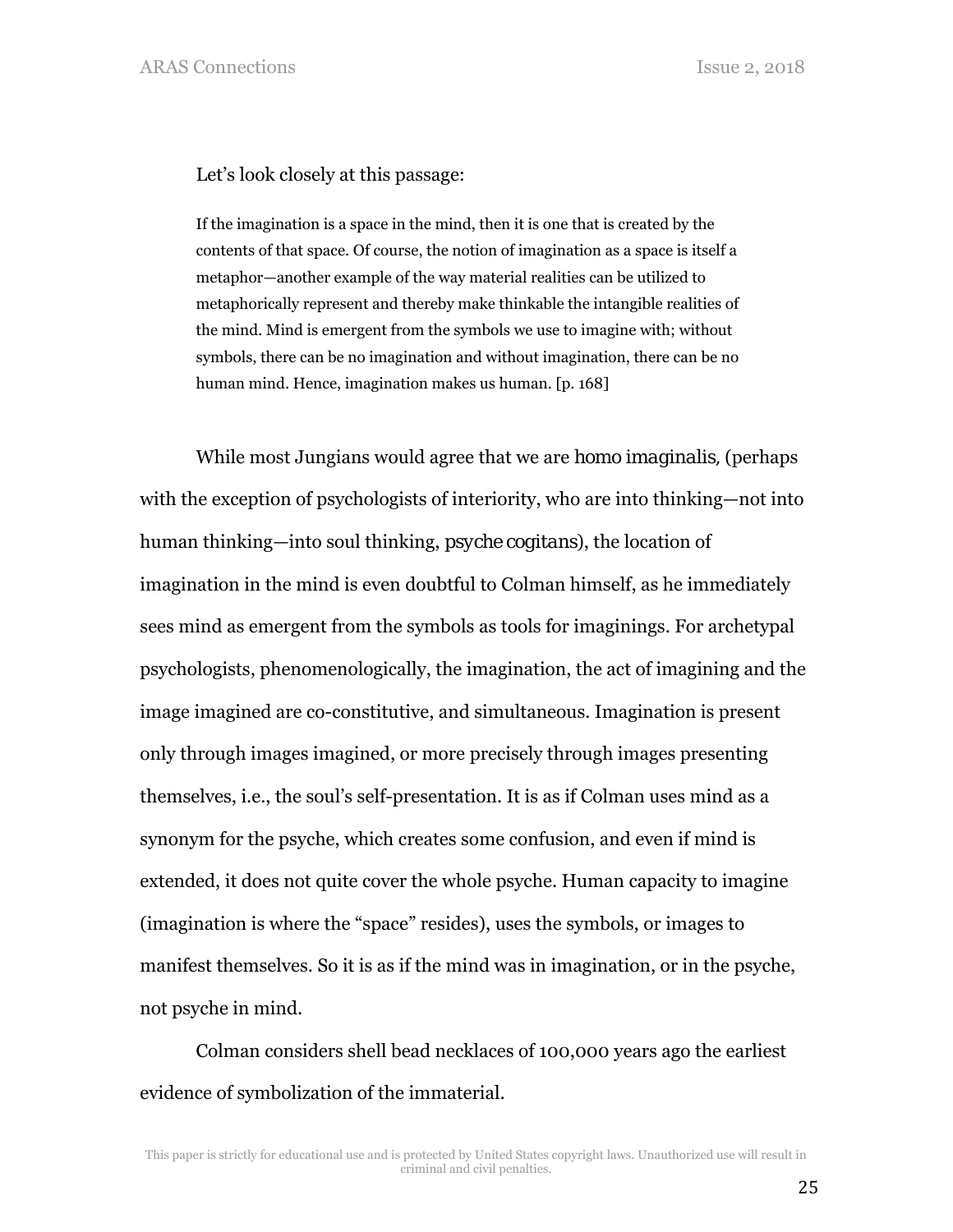

*Figure 10 Cro-Magnon shell beads.* 

The figurines and parietal paintings of 40,000 years ago are seen as signifying the spiritual dimension of *homo sapiens*. He seems to uncritically accept the terminology of paleontologists and anthropologists who refer to their speculations and conjectures based on fossils as hypotheses, rather than fantasies, which is what they are from the psychological point of view. Colman sees the increased popularity of Lascaux's and Altamira's paintings, as an expression of our need to connect to the origins, which is also the motive behind his quest for the emergence of imagination.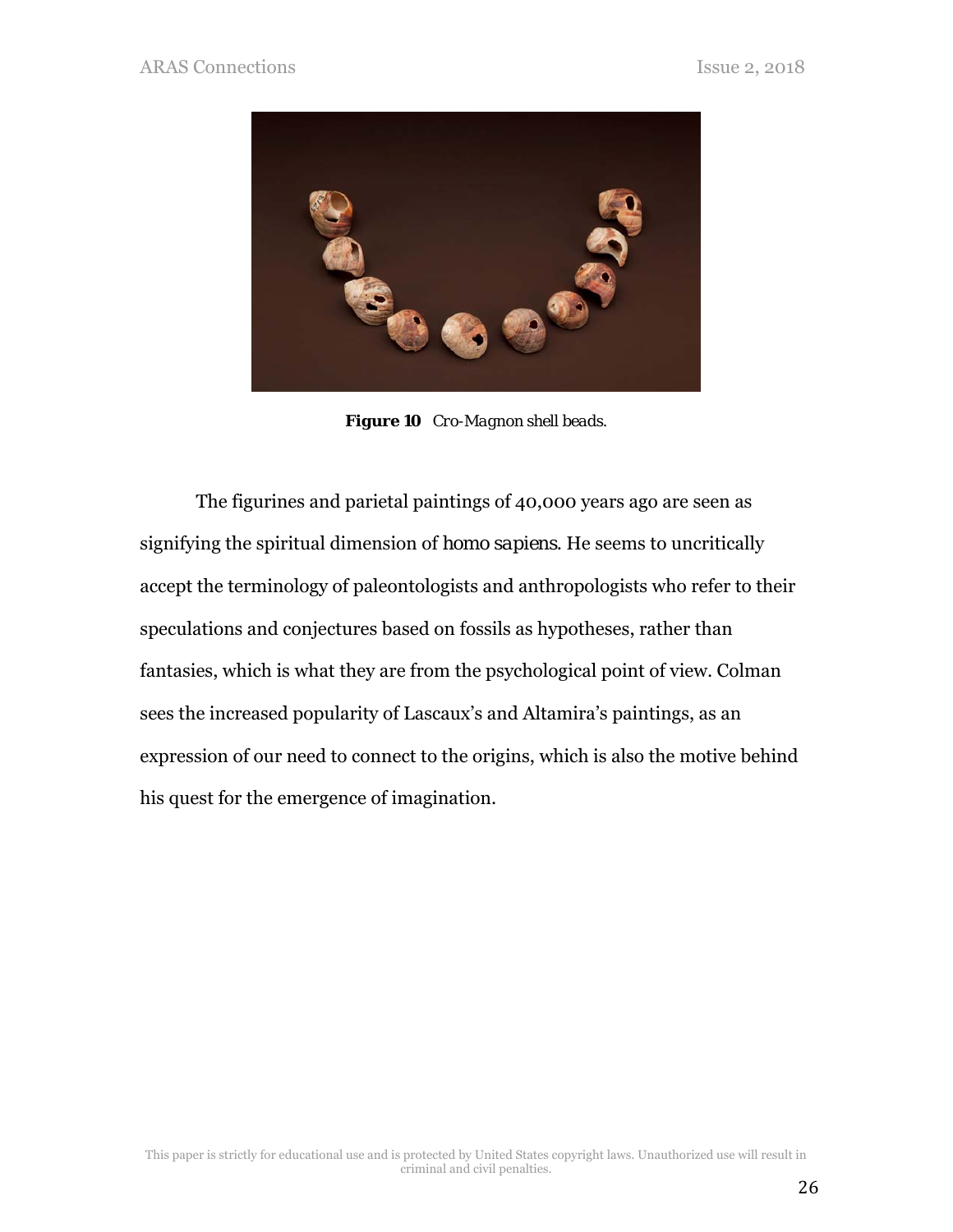

*Figure 11 Cave-painting from Altamira* 

He criticizes the Western bias that regards talismans, or amulets, or other constitutive symbols, as symbolic tokens, or fetishes, inferior to modern humans' symbolic thinking: "in oral cultures for whom the entire sensory world is animated by symbolic imagination… the distinctions between the spiritual energy of a talisman, the symbolic token of representation, or the aesthetic qualities of a work of art" that we make, are meaningless. [p. 172] Colman selects a few fascinating anthropologists who propose wild hypotheses with regard to the meaning of the parietal paintings. David Lewis-Williams considers them records of shamanic trances and visionary experiences. Paul Bahn criticizes this view as "the great leap backwards" and proposes that these were ceremonial spaces for ritual dancing and music, as the chambers with the richest paintings have the best acoustics. Ann Solomon believes them related to real death and the realm of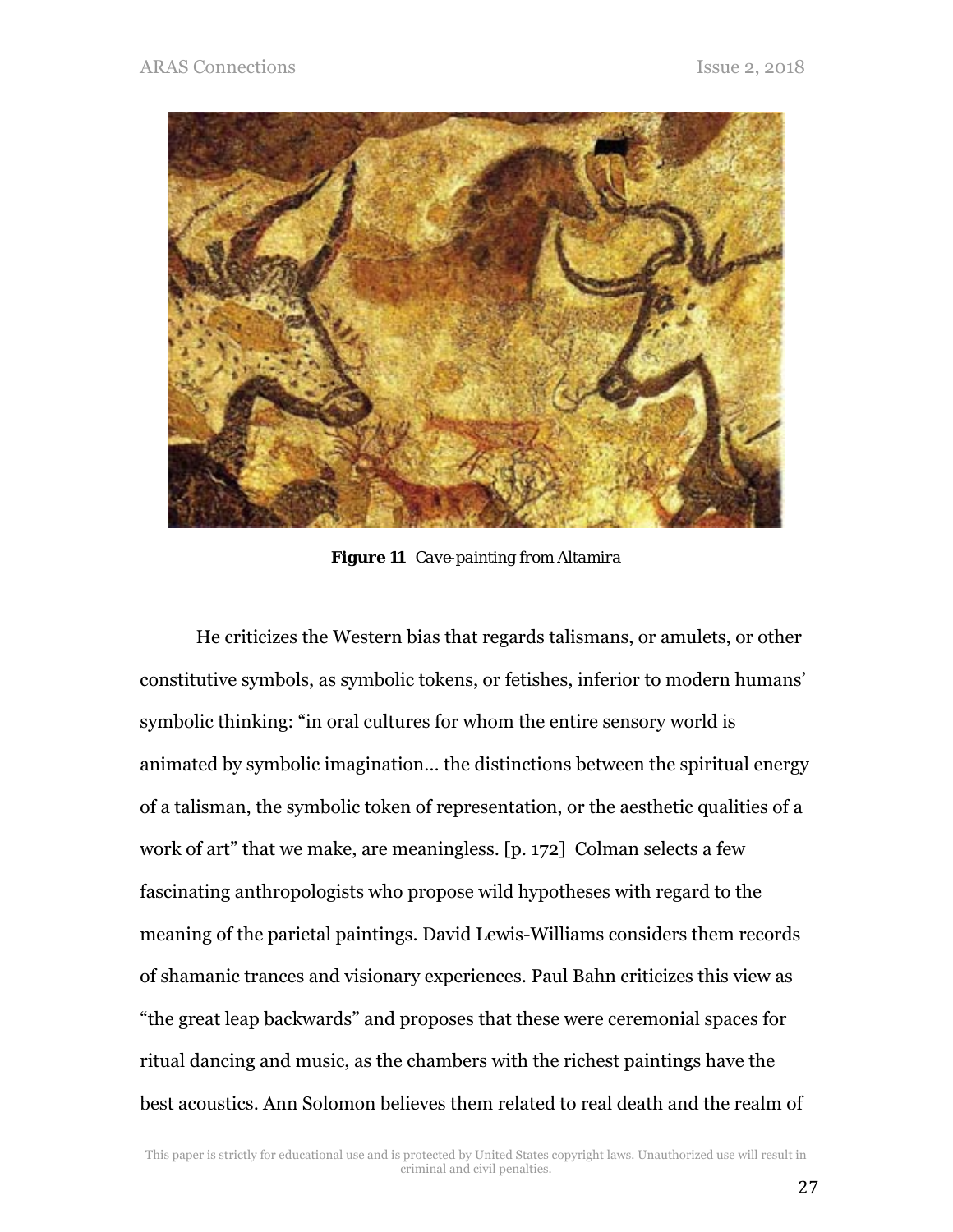the dead animal spirits. Alan Garfinkel argues that they refer to actual communal hunting, to assure the steady supply of new game. Colman respects these interpretations as hypotheses, finds them equally plausible [p. 175], and uses them to further his argument, that they are evidence that "there can be no neat separation between what is metaphorical and what is actual." [p. 176] Call me Cartesian apologist but it seems to me that his anti-Cartesian spirit, blinds him to seeing these interpretations as fantasies about the mind of their creators in the mind of the archeologists observing the cave art, in the same way that the polymorphous perverse infant was residing in Freud's mind, not in the baby's. However, Colman arrives at a conclusion worthy of Hillman: "they are not representations … they might be better regarded as *presences* in their own right that … enact and bring forth reality." [emphasis mine] [p. 176] "Imaginal phenomena are what they appear to be." [p. 178] Compare Hillman: "Images and metaphors *present* themselves always as living psychic subjects with which I am obliged to be in relation." [emphasis mine] *Re-Visioning Psychology*, [32]

Colman puts Jung in the company of a semiotician Saussure, a psycholinguist Chomsky, and a structural anthropologist Levi-Strauss, as proponents of the notion "that structure of the mind is projected onto the world." [p. 178] In contrast, he proposes the notion that "*the structure of the mind* is emergent from embodied engagement in a social and material environment." [ibid., emphasis mine]. Thus, the world is an active participant in the emergence of the mind. However, he seems to be infected with the notion of the "structure of mind" himself, while previously speaking only of emergent, or extended mind,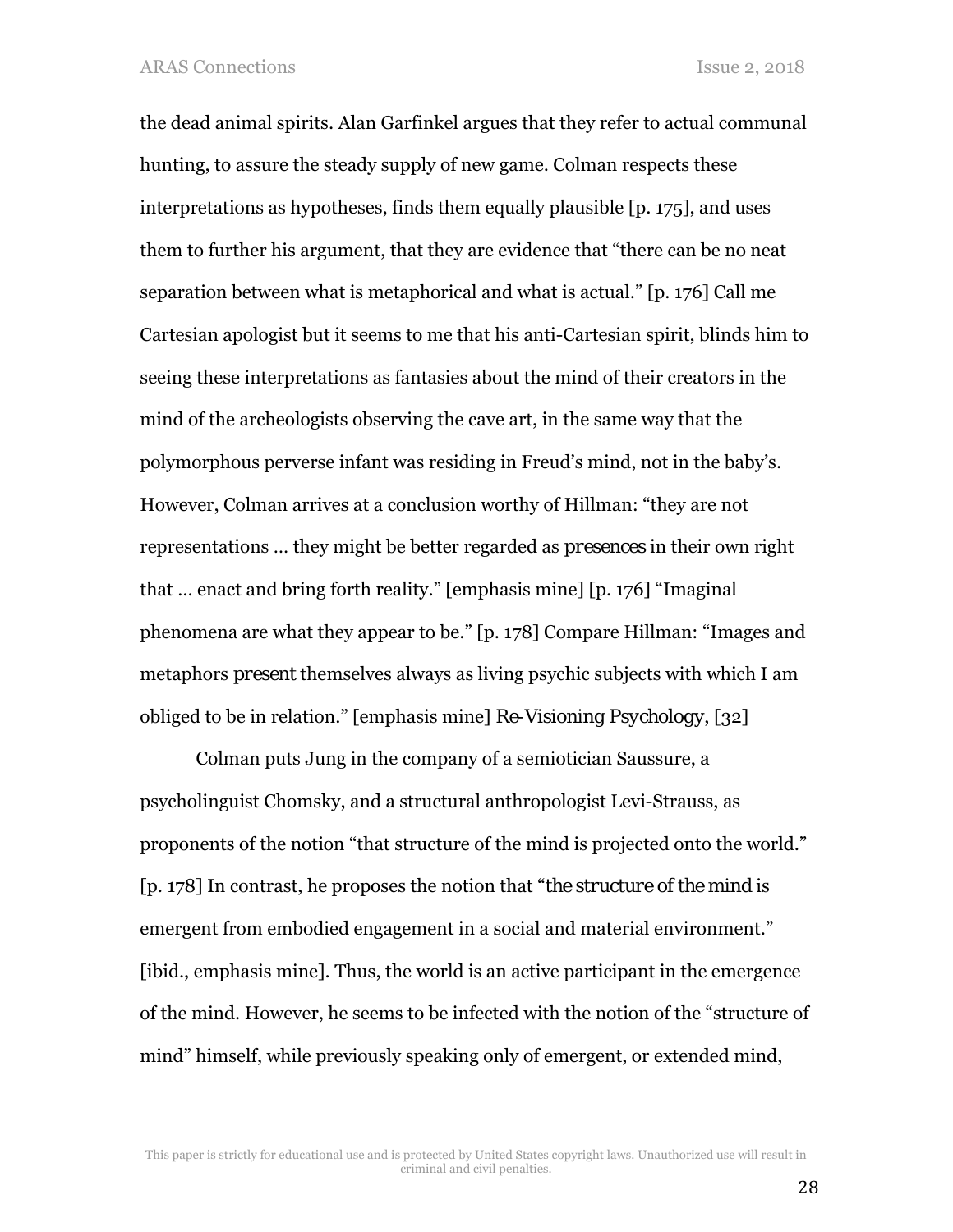l

with no hint of structure, as this would sound archetypal (belonging to the Senex).

Colman really got my attention, although it was ultimately disappointing, with the section "Where Are Dreams?" Here he evicts the dreams from (the Cartesian) head, and (the neurologist's) brain, and finds "no ultimate reasons for regarding dreams and visions as internal figments," and based on the phenomenological experience considers them happenings in the "real world," rather than coming from the unconscious. [p. 179-80] Whereas he rejects Jung's explanation of "the mythic land of the death" as the collective unconscious, and regards it as a translation from one mythic language (the land of the ancestors) into another myth (the inner world of the unconscious9)," [p. 180] he considers his own position of emergent, extended mind and constitutive material symbols to be non-mythical explanations and scientific hypotheses. True to the title he prioritizes act before image: "The realm of symbolic imagination is a realm of eternal presence, but it *requires the work of humans to maintain it*." [*italics* added, p. 181]

Colman considers the human act of image-making as constituting human imagination, with images acting as tools revealing an otherwise invisible spirit:

"Image-making has a crucial role to play in the process [of symbolic imagination]; it is not that images are made in order to represent symbols of imagination, rather that image-making is an activity conducted for the purposes that would not exist without the faculty of human imagination. *Pari passu* imagination could not exist without those activities. It is in this sense that images are a form of tool-use; more than tools to think with, they are *tools of revelation*,

<sup>9</sup> As far as I remember the "Inner world of the unconscious" is not Jung's expression. Jung speaks about the (collective) unconscious and "the world of the unconscious" and locates it in the psyche, that is also, following alchemy, partly outside of human subjects.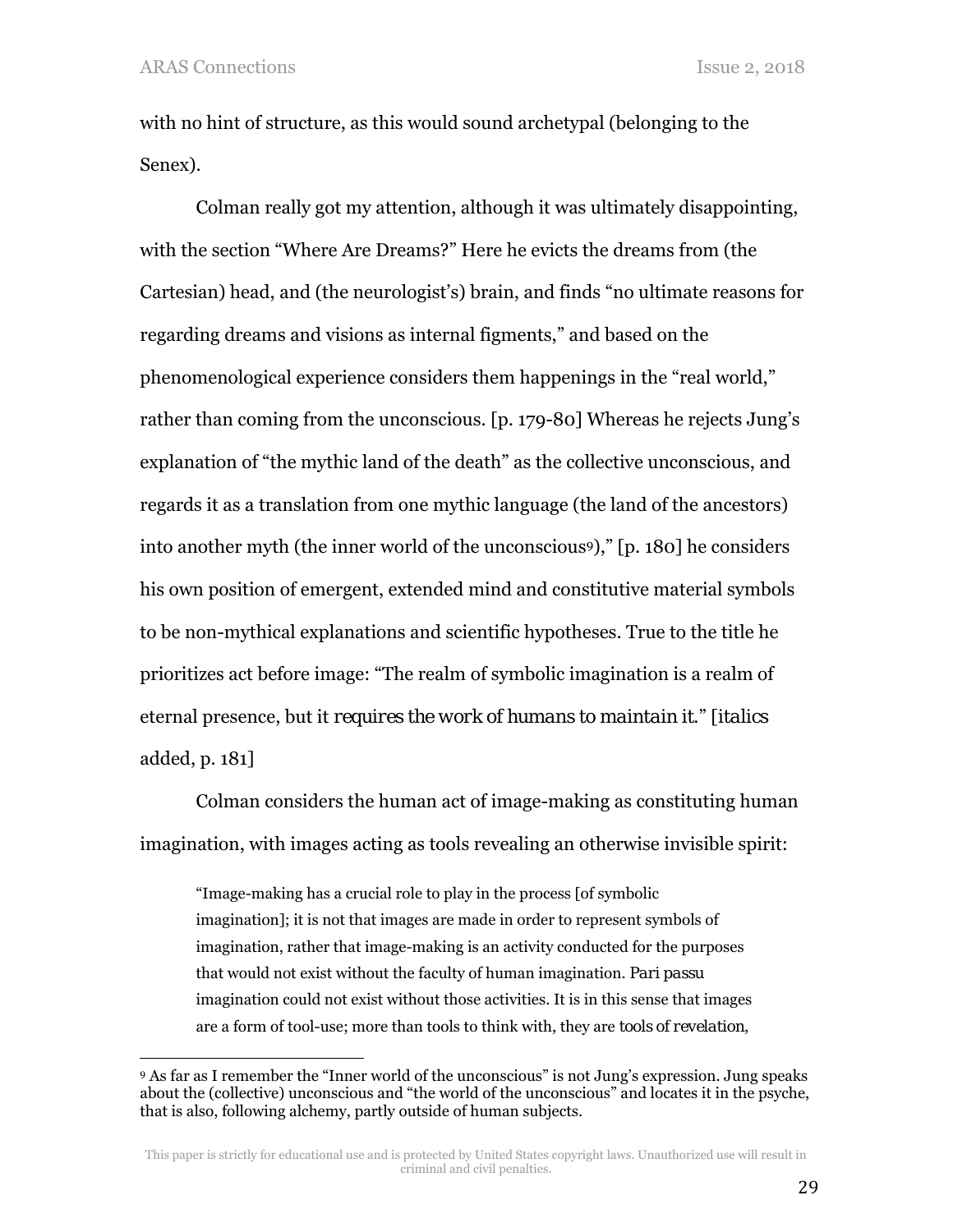a means of simultaneously revealing and bringing forth the unseen world of spiritual reality." [pp. 181-182]

While the metaphor of images as "*tools of revelation*" at the first glance, seems really appealing and sounds meaningful, upon reflection it is really reductive, not so different from reducing the meaning of a Gothic cathedral to the stones and the activity of building it. Only when it is complete does it reveal the spirit. It is as if, at times Colman forgets that he speaks in metaphors, and treats them as prosaic expressions telling us of the way things really are. To evoke Wallace Stevens' *The Man with the Blue Guitar*:

> 'They said, "You have a blue guitar, You do not play things as they are." The man replied, "Things as they are Are changed upon the blue guitar."

It seems to me that as psychologists we play the blue guitar. As Hillman put it:

psychology's job is … to see the subjective archetypal factor in our sight, before or while looking at facts and events. Other sciences have to pretend at being objective, to be describing things as they are, psychology fortunately is always bound by its psychic limitations and can be spared the pretense of objectivity... psychology … is obliged to be subjectively aware." [James Hillman, *Anima,* 99]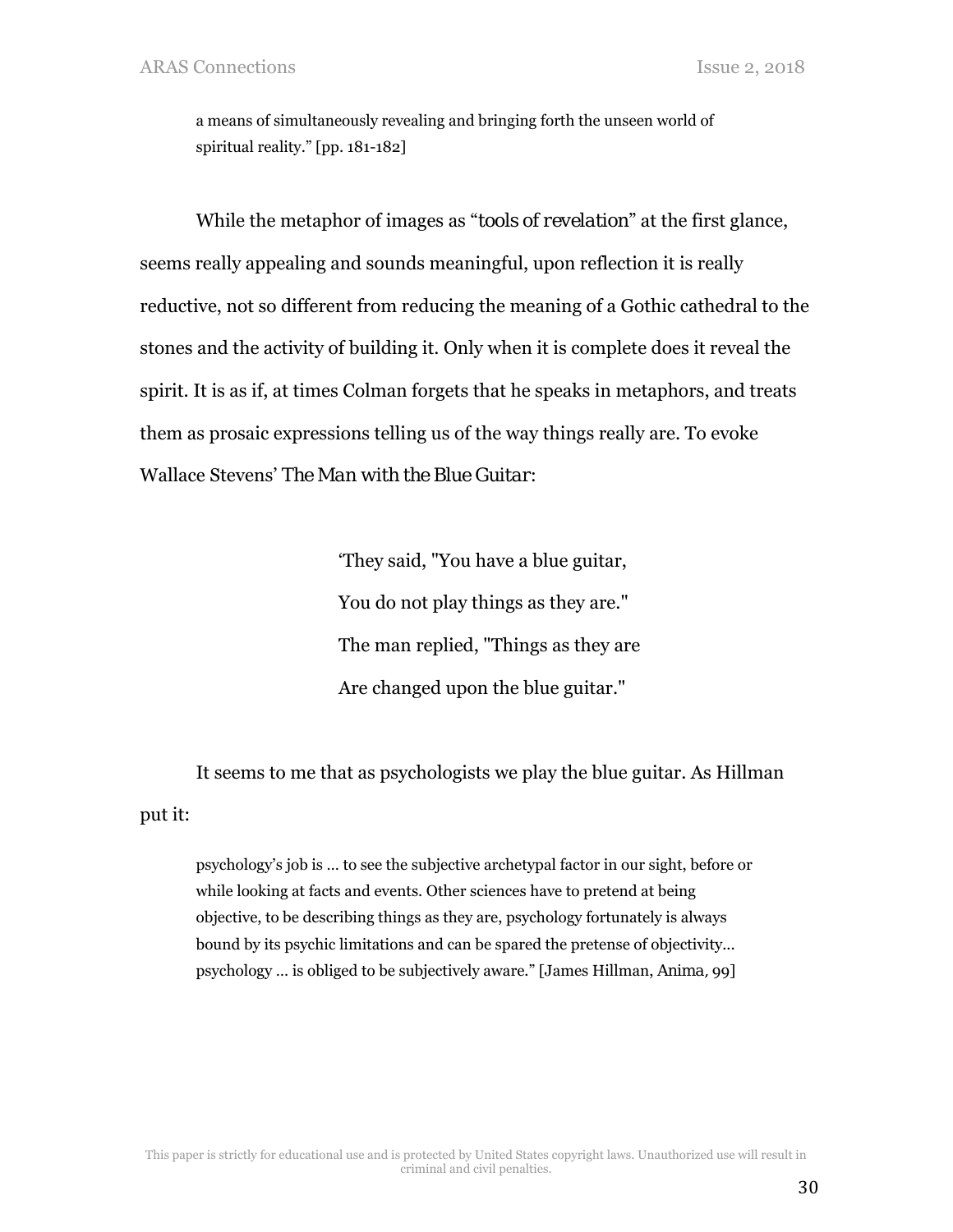If we eliminate the archetypal factor from psychological perception we believe that we describe things as they really are, rather than seeing them as metaphoric subjective statements of the soul, coloring things blue.

Colman arrives at the most radical notion of psychology that undermines the idea of (depth) psychology itself, or at least re-defines it as act-ology or even a form of psychological materialism: "Whether we speak of the imagination, the unconscious, or the spirit world, we are referring to a phenomenological domain that comes into being through material means beyond what is ordinary visible in the material world." [p. 182] Having advanced the notion of the material constitution of symbolic imagination, Colman aims, in two final chapters, at the deconstruction of Jung's notions of two kinds of thinking and *participation mystique*.

## **FINAL CHAPTERS ON TWO KINDS OF THINKING AND**  *PARTICIPATION MYSTIQUE* **REVISITED (THINKING THE SPIRIT)**

Although Colman is engaged in the ambitious task of updating Jung's anthropological material, he uses only the early Jung's ideas regarding understanding psyche and fantasy thinking. In 1912, Jung makes a classical distinction between two kinds of thinking, but it takes him 40 years to arrive at his mature understanding of fantasy thinking and relativize his view of the ego and consciousness. Eventually, Jung was able to give equal or superior value to fantasy (over directed thinking), considering fantasy an instinctual process that rarely goes astray. Even though Jung did not have the 'post-Cartesian'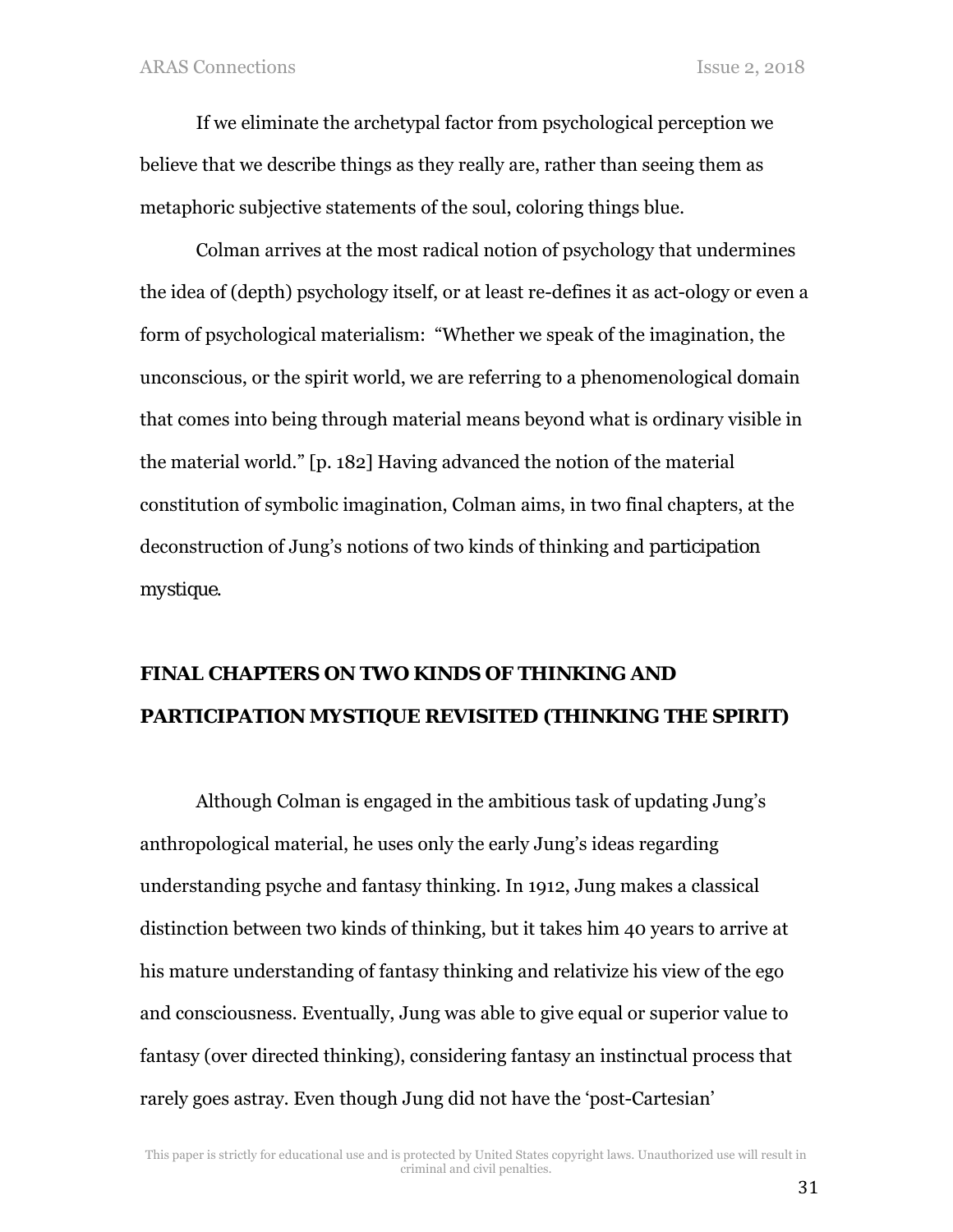vocabulary, through his own active imagination process (*The Red Book*) and the study of alchemy, he developed a deep pre/post-Cartesian appreciation of psyche that had her center everywhere and circumference nowhere.

As I understand the aim of Jung's psychology project, a significant part of his purpose was to save the soul from positivism and modernity, that tended, at the beginning of the twentieth century, to reduce every phenomenon to verifiable, material, 'external' explanations. Jung was engaged in constant critical reflection on his own process. Already in 1925, looking critically at his fantasies about Miss Miller's fantasies, he found his conclusions biased, based on his terror of the autonomy of the soul:

I was in my consciousness an active thinker accustomed to subjecting my thoughts to the most rigorous sort of direction, and therefore fantasizing was a mental process that was directly repellent to me. As a form of thinking I held it to be altogether impure, a sort of incestuous intercourse, thoroughly immoral from an intellectual viewpoint. Permitting fantasy in myself had the same effect on me as would be produced on a man if he came into his workshop and found all the tools flying about doing things independently of his will. It shocked me, in other words, to think of the possibility of a fantasy life in my own mind."

[C.G. Jung, *Analytical Psychology 1925 Seminars,* pp. 27-28]

As we can see Jung's 1912 view of fantasy thinking, based on his own psychology was quite distorted, so Jung himself would agree with Colman's critique of his position.

I share Colman's lamentation on how we have destroyed indigenous cultures and sadly misunderstood their view of the world, to their and our peril:

Belatedly, and in most cases tragically so, we are turning to indigenous people not for what we can teach them but for what they can teach us…. learning to see the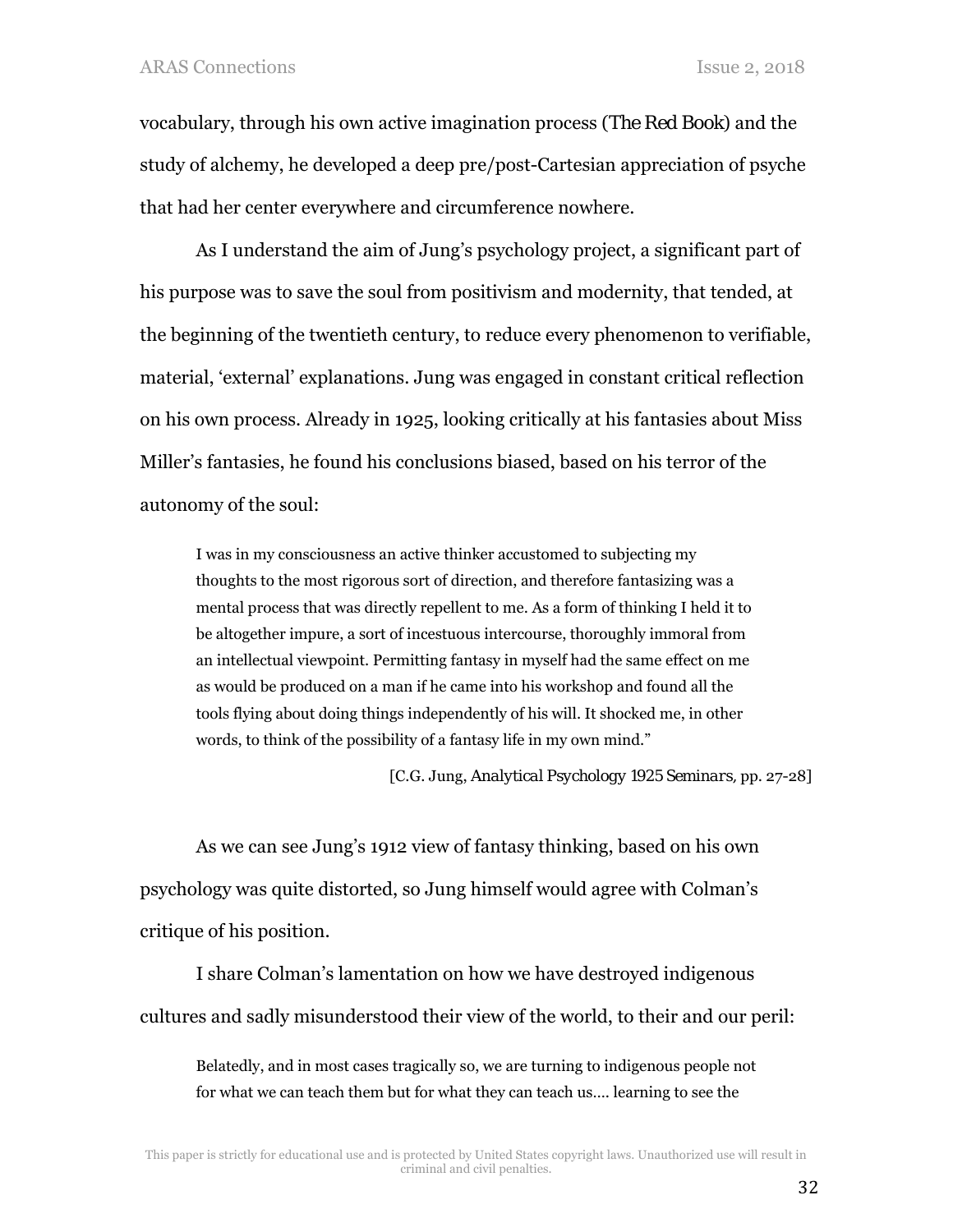world as they see it helps free us from the shackles of rationality and Cartesian dualism in which our own culture otherwise encapsulates us. [pp. 203-204]

Colman sees [contemporary] Freudian and Jungian psychoanalysis alike as dominated by "Cartesian modes of thought that regard the psyche as "internal" and our emotional relation to the world and sometimes even to other people as 'projection,'". Although he recognizes Jung's appreciation of fantasy, mythology, fairy tales and dreams, all of which, for him, are representative of non-discursive mode of thought, he considers Jung's notion of "two kinds of thinking" as stuck in Enlightenment values that regard fantasy thinking as inferior, and primitive. While Colman notices that Jung revised his view of fantasy thinking in *Wandlungen und Symbole der Libido* in his 1950 edition, from "overwhelmingly subjective and distorted picture of the world" to considering the fantasy process "an objective fact rooted in the instinctual, archaic basis of the mind." [p. 208], he finds Jung's revision insufficient: "It is only because Jung still thinks that reality has to be objective to be real that he needs to insist on the objectivity of the psyche." [ibid.]

Further, Colman argues that Jung believed that directed thinking to be a modern scientific acquisition and failed to see it in the stone tools developed by early humans, or in the ancient technologies of the first *Homo sapiens*. However, Colman severely simplifies Jung's view, by solely relying on *Two Kinds of Thinking*, to prove his points. Thus, he sees Jung as "mesmerized by modern" technology," and that, due to his "Cartesian psychology restricting directed thinking to the treatment of the material world as soulless and inanimate." , "soul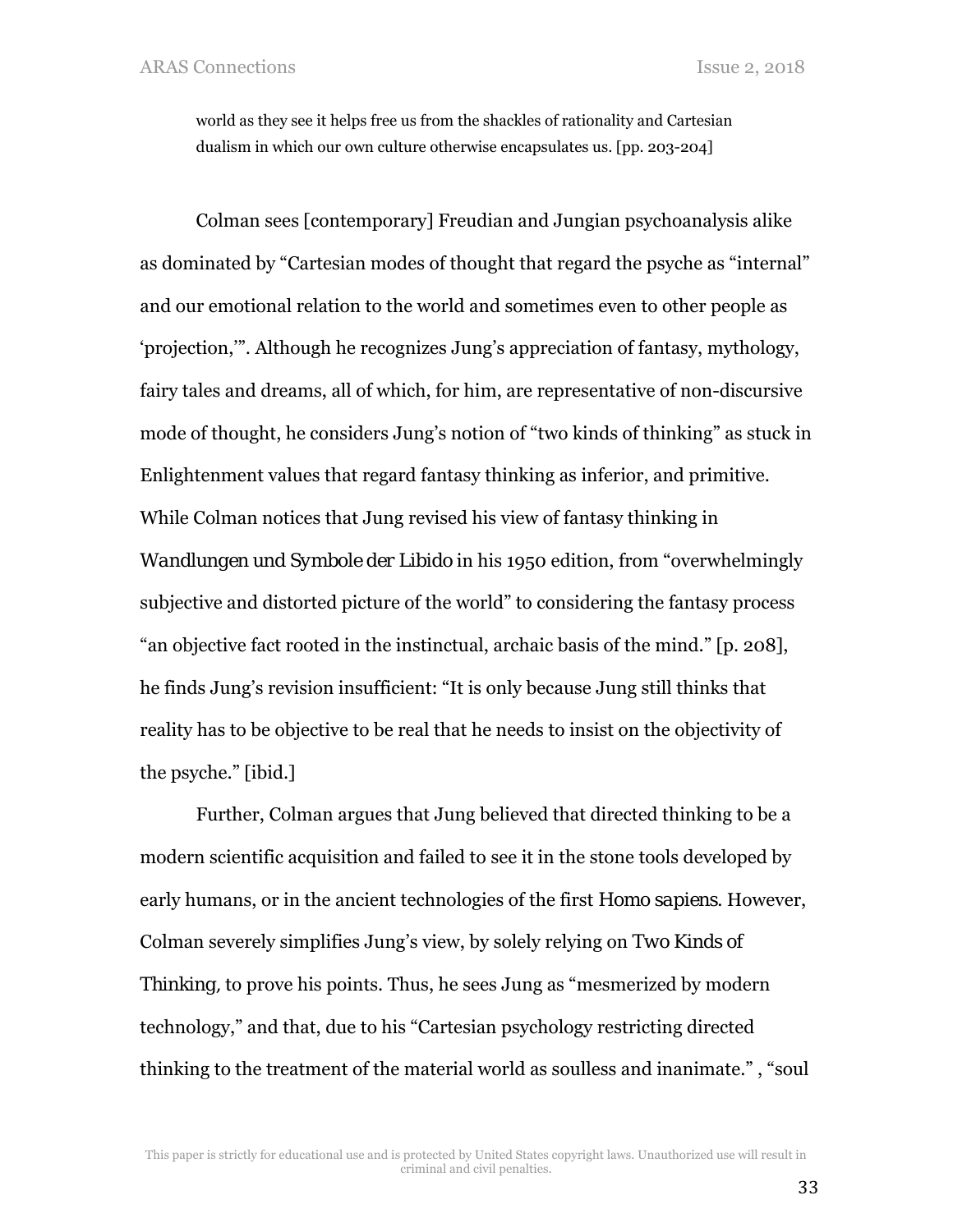has been forced into the subjective, individual sphere," [p. 211]. No question that Jung's notions had been influenced by XIX century science (notwithstanding his ventures with Wolfgang Pauli), but it was not because he was mesmerized by technology nor that he considered the world as soulless, but because he wanted to create a psychology of soul with soul that he felt was endangered by the reductive and behavioral tendencies of modernity. One only has to read Jung's seminars to see how critical Jung was of technological and scientific modernity, and the alchemical Jung to see his deep understanding of the soul as the third substance, unmediated, between matter and spirit, and his view of the world as a conscious being in such notions as *anima mundi* and *unus mundus*.

In similar vein, I could criticize Colman for attempting to fabricate psychology without the soul and replacing it with human extended mind and sociological ideas such as when he returns the notion of *participation mystique* back from Jung's psychological use of it, to Levy-Bruhl's sociological viewpoint. Furthermore, since he uses the term psyche only sparingly, and soul almost exclusively in positions that he criticizes, and places act before image he turns Jungian psychology into a form of sociological behaviorism. Some part of Jung's thinking may suffer from *behindism*, but by the same token Colman's critique suffers from *beforism*, the theory that considers whatever activity happened before (evolutionarily, or developmentally) as constitutive of the psyche.

For the late Jung psyche was everywhere, "inside" human and "outside," in the world; they were both alive. Even if Jung used Cartesian categories, he had respect for the other, for the image, that for Jung carried consciousness. Jung was not only developing theories about images but listened to them and let them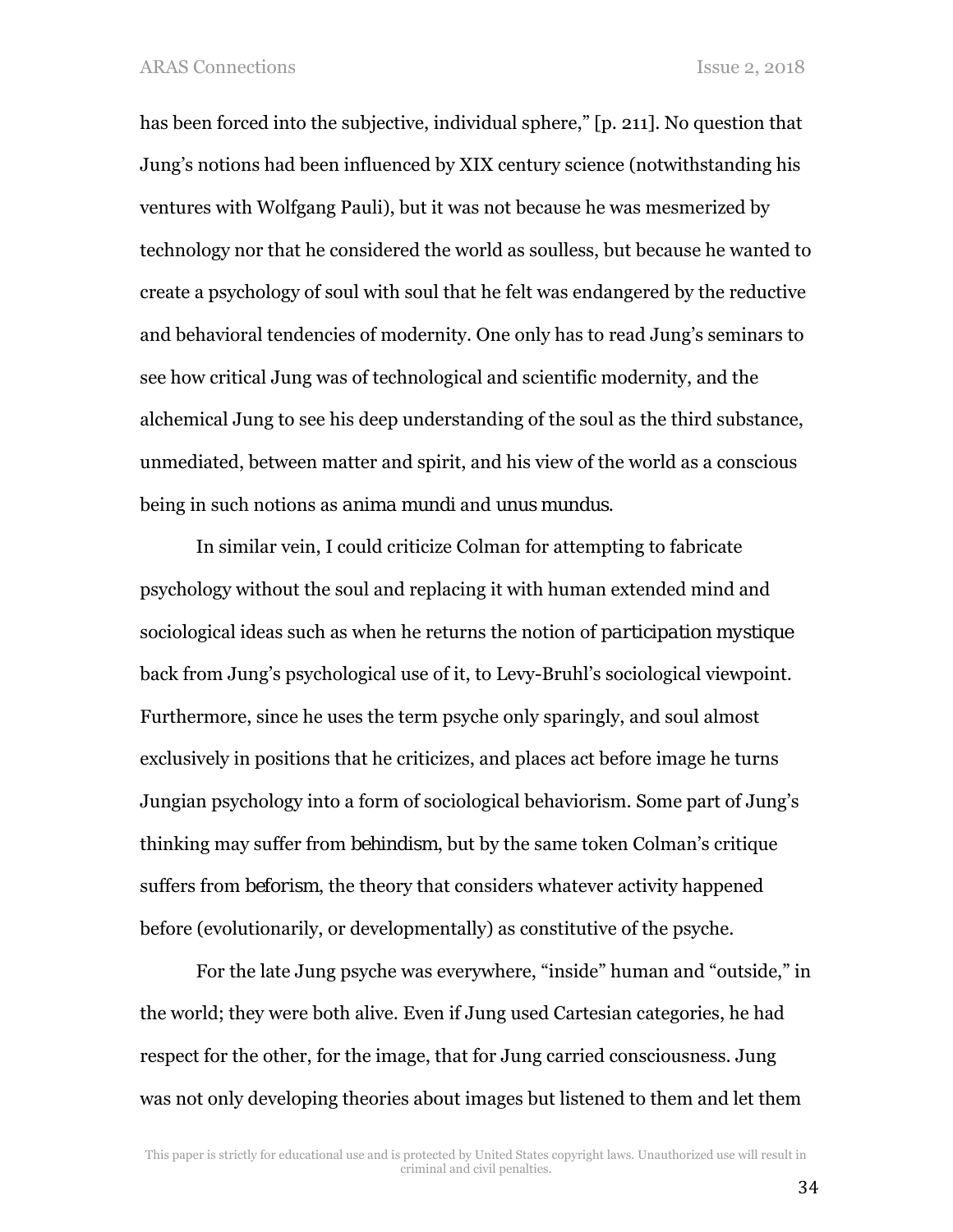speak, and treated them as subjects, not only as objects of his psychological inquiry. In *the Red Book* both Jung's ego and non-ego figures are subjects, passionately engaged in dialogue. For Colman human mind, transcendent spirit and material symbols reside in the collective social cultural sphere that provides context to its affective meaning.

Thus the meaning of experience is emotional and social, and even the numinous experience of transcendence is a heightened emotional state, complete in itself, only experience-able and sharable through collective cultural presences.

In his critique of the inferiority/superiority of Freud's primary/secondary process, or of Jung's fantasy/directed thinking, Colman makes a valid point that these categorizations assume that only the "conscious, rational part of the mind had evolved rather than entirety of human mental functioning." [p. 216 ] To get out of the hierarchical attitude towards kinds of mental functioning Colman relies on Ian McGilchrist's discussion of differences between right and left brain functioning in his book, *The Master and His Emissary*. The left-hemisphere is dominated by focused attention, abstract categories and the internal logic of the situation; while the right hemisphere rules broad, flexible attention, gestalts, symbol formation, bodily experience of emotions, and creates metaphors. Consequently, because of the emphasis on integration, on relatedness to the other, the right brain is (or should be) the master and the left brain its emissary.

True to the SAP developmental mold and unquestioned admiration for Winnicott, Colman is able to consider the notion of *transitional space* as something emergent, as it is neither created nor found. He can also see Bion's alpha/beta elements in the emergent light. In contrast, Jung is seen as an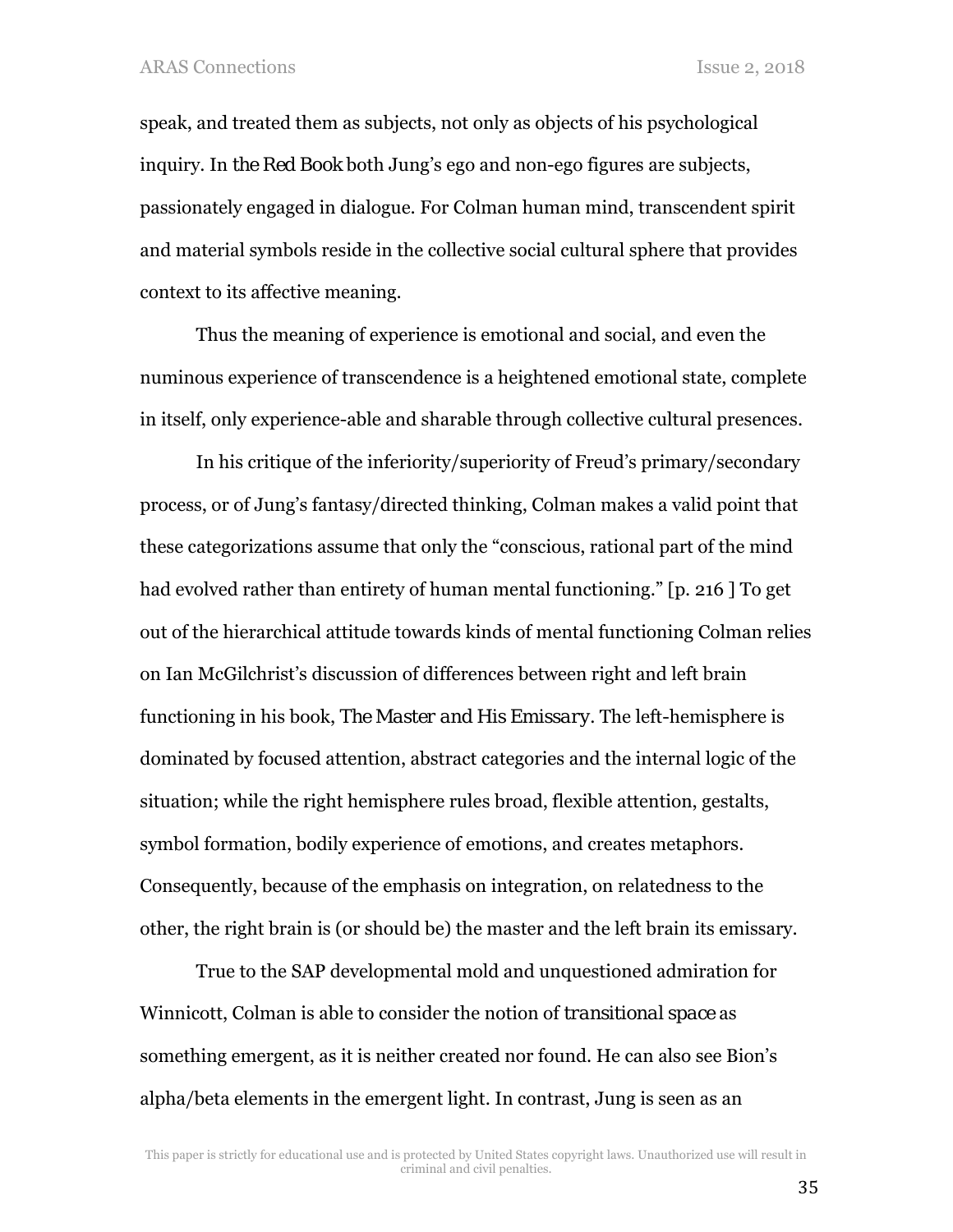essentialist, structuralist, archetypalist, Cartesian (which Colman succeeds, overtime to cast as a hopelessly obsolete, reactionary notion), a firm believer in the pre-existing forms structuring experience. Given the sociological- materialcultural bent Colman finds affinities in developmentalists such as a Marxist psychologist Vygotsky, for whom language and mind are internalized social exchanges, or an anthropologist, Clifford Geertz, who based language and individual mind on collective ritual practices and enactments. In this he is poststructuralist, with an affinity for images rather than structures, for presences rather than representations, which brings him close to Hillman. However, because he considers images originating in and emerging from social-culturalmaterial-symbolic acts, he constitutes them as "brought forth" in the primary interactions of the infancy both of our species and babyhood. While he—like Hillman—considers images constituting the archetype, presences, Colman deems them emergent from interpersonal affective situations [p. 225] whereas Hillman sees them as autonomous, immediate, pure psychic, mysterious presences, selforiginating, self-referential (i.e., without "material" referent) and complete. As Hillman is imaginologist, so Colman is actologist. To paraphrase Gertrud Stein, for Hillman image is image is image, for Colman image is act. Thus Colman's motto would be: "stick to the act and an image will emerge."

Another interesting idea that Colman discovers is the logical thought of Chilean psychoanalyst Ignacio Matte-Blanco. Matte-Blanco sees the characteristics of primary process (timelessness, absence of space, noncontradiction, displacement and condensation) as examples of symmetrical form of logic in which everything is the same as everything else. Conscious thought is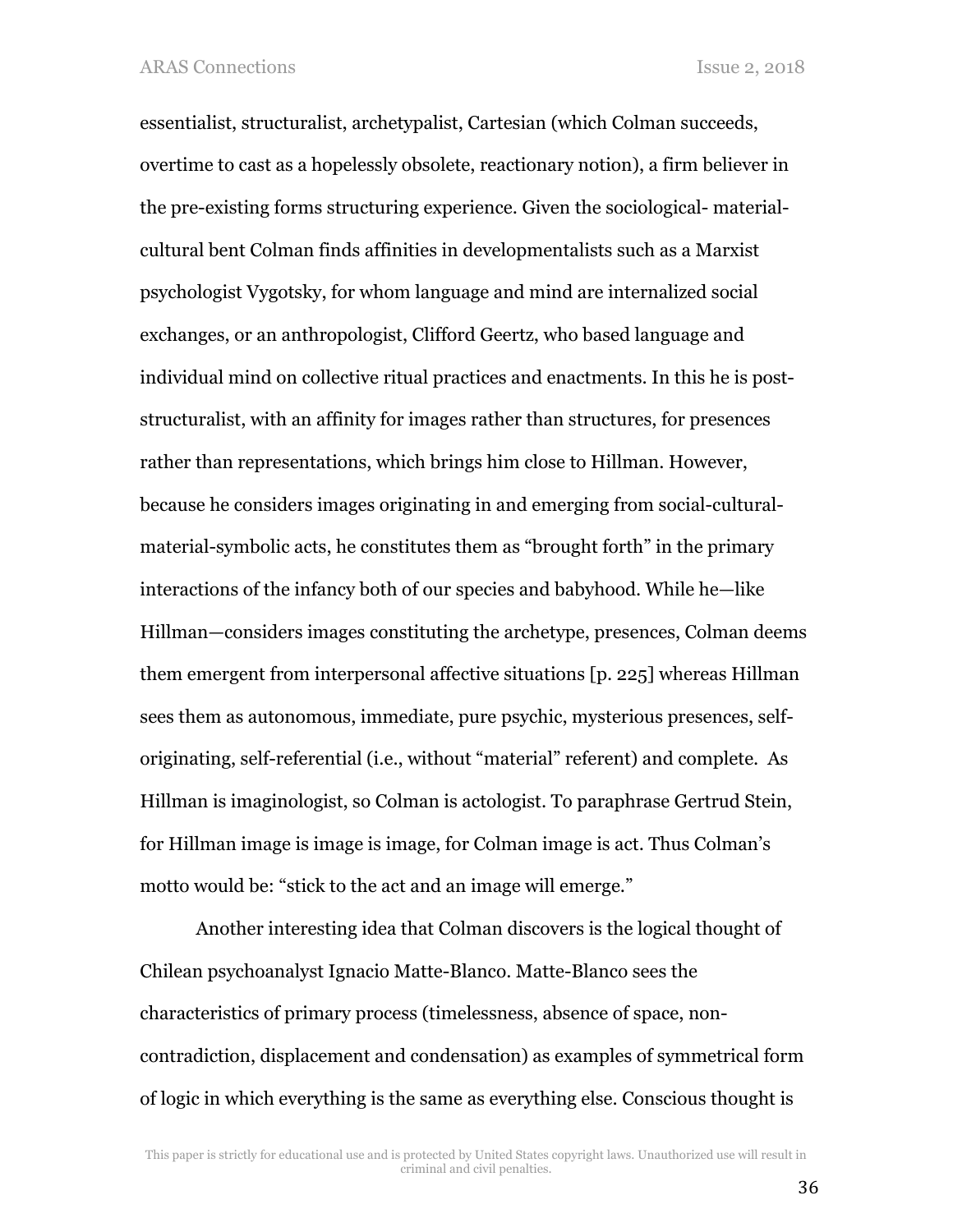governed by asymmetrical logic, of distinctness and separation. Intensity of affect is what increases the level of symmetry. For instance, on the conscious level a man and lion are distinct, on another level a man can be like a lion or feel like a lion, but when emotion intensifies he can become a lion, and eventually he'd run on all fours and roar. All psychic phenomena show combination of both, a bilogic. This perspective offers an advantage in that symmetrical logic is not necessarily unconscious, and different cultures to different degrees cultivate this form of logic consciously. All the struggles of the Church fathers, and scholastics for centuries, the bloody history of heresies, of reformation and counterreformation, and even Jung's own labor to fathom Christian mysteries, would be neatly bypassed if they had a notion of symmetric logic that allows for simple understanding: Jesus being both a human being and a son of god, or trinity: God, Son and the Holy spirit being one, or in the Mass, bread and wine being simultaneously body and blood of Christ—they are all the result of symmetric logic. [p. 244]

 As if inspired by symmetric logic Colman, obviously under the influence of affect, loses the crucial distinction between spirit and imagination: "there is at least a rough equivalence between the reality of the spirit and the reality of imagination." [p. 232] Relying on Geertz analysis of emotions, that like ideas, are "cultural artifacts," Colman comes to view spiritual practices as an example of "distributed affective cognition," a "culturally organized system of thought, an expression of forms of life." [p. 232]

After his exploration of distributed affective cognition, and constitutive symbols he comes back to Levy-Bruhl's notion of *participation mystique*, and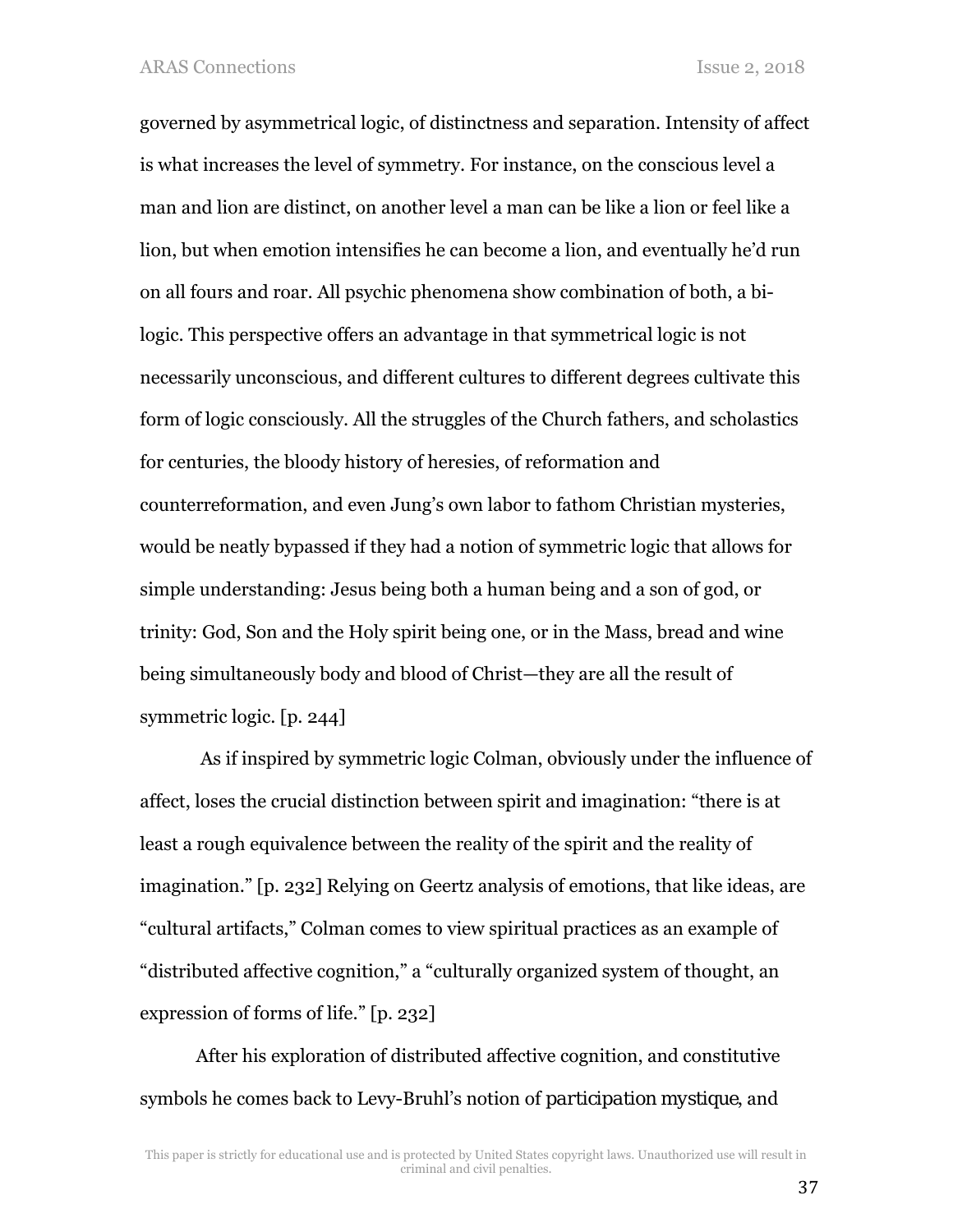sees it from Durkheim's sociological side as collective representation. He uses it as a "model for the emergence of symbolic imagination as a collective, social phenomenon *before* it can be psychological one that is … appropriated by individuals," and claims that it offers a way to "think the spirit." (pp. 235-236) It is as if in his fervor and intoxication with symmetric logic he does not realize that at this point he ceases to be a psychologist and becomes sociologist, a *beforist*. Thus symbols cease to be manifestations of the psyche and become "expressions of humans' active engagements in shaping their own Umwelt," "not created by individuals but [arising] from the collective activity of social groups, transmitted from one generation to another as the symbolic matrix in which individuals are located." [p. 237] In the Durkheimian way he claims that ""God" is a representation of society, and religious rites and beliefs are ways of expressing and reinforcing the social realities of a particular society." [p.238] Quite unlike Jung's view of "god," the Jung who even in 1912, saw "god" as a symbol of libido. Thus he loses psychological optic (psycho-logy, as a logic of the soul, that doesn't need anything from outside psyche) and considers "belief in spiritual forces an expression of affective states that have become symbolized via collective representations and thereby transformed, which includes taking on a social aspect." [p. 239] With this statement he transforms himself from an individual psychologist into a social psychologist.

It seems to me that when Colman applies *participation mystique* from the sociological perspective and adds symmetric logic to it, he gets so inspired that he takes his schoolboy experience of reading in *The Wind in the Willows*, of an encounter by Rat and Mole with the god Pan, for real mystical experience. While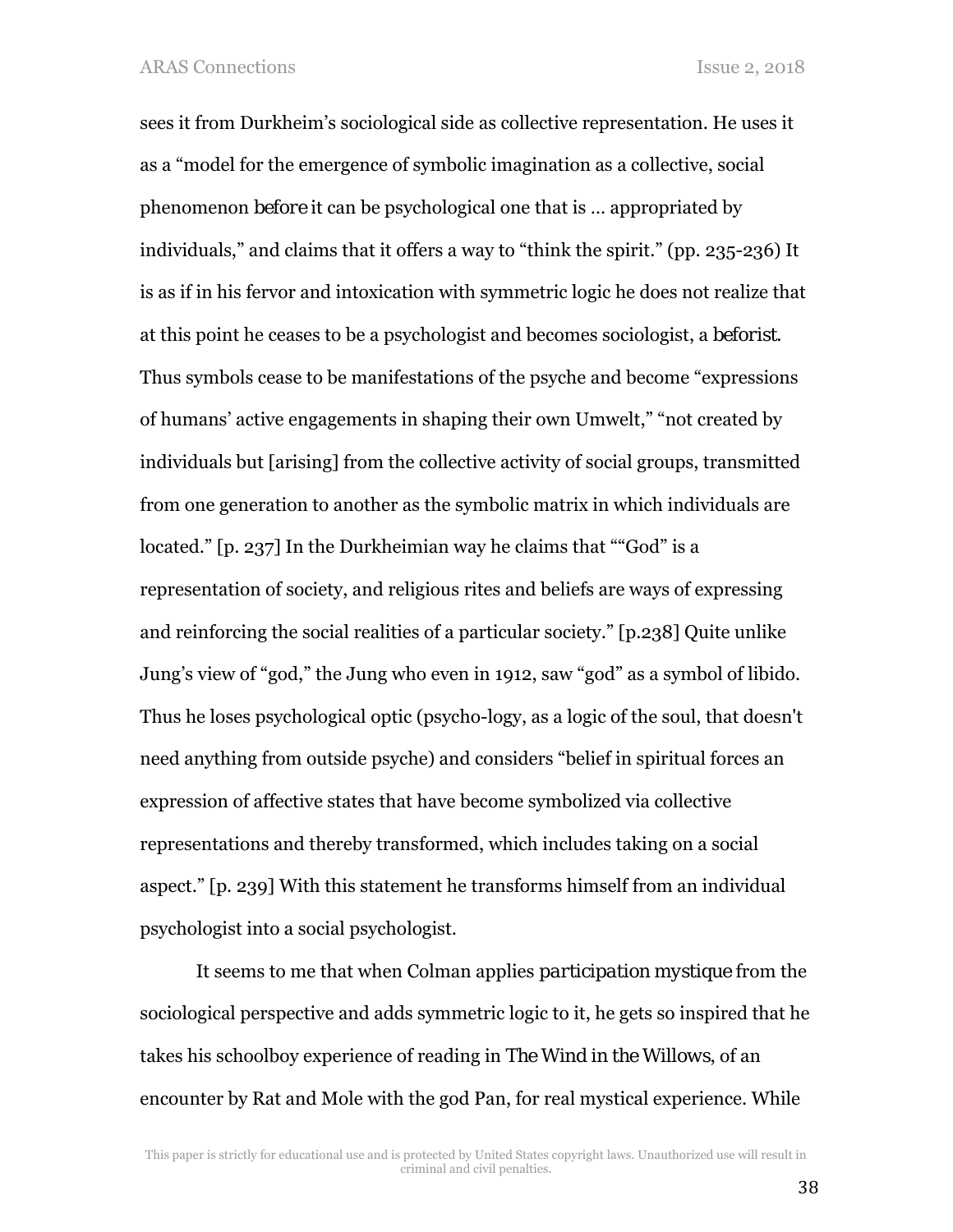mystical experiences can come from unlikely sources, a Mole protagonist in a children's story epiphany of Pan, seems to be on a different level than Jung's usual biblical example of Saul's epiphany of Christ on the way to Damascus. *The Wind in the Willows* has become a beloved children classic, but as far as I know, did not become a source of the new religion.



*Figure 12 The Piper at the Gates of Dawn", frontispiece to a 1913 edition of* The Wind in the Willows*. Paul Bransom* 

A child's identification with the description of Mole's experience of awe is hardly a representative example of mystical experience, unless *participation mystique* with any affect becomes mystical. For all my love of fiction and even considering fiction as a realm of the psyche, it is hard to take this example seriously, unless it is meant to trivialize the numinous experience, and take it as a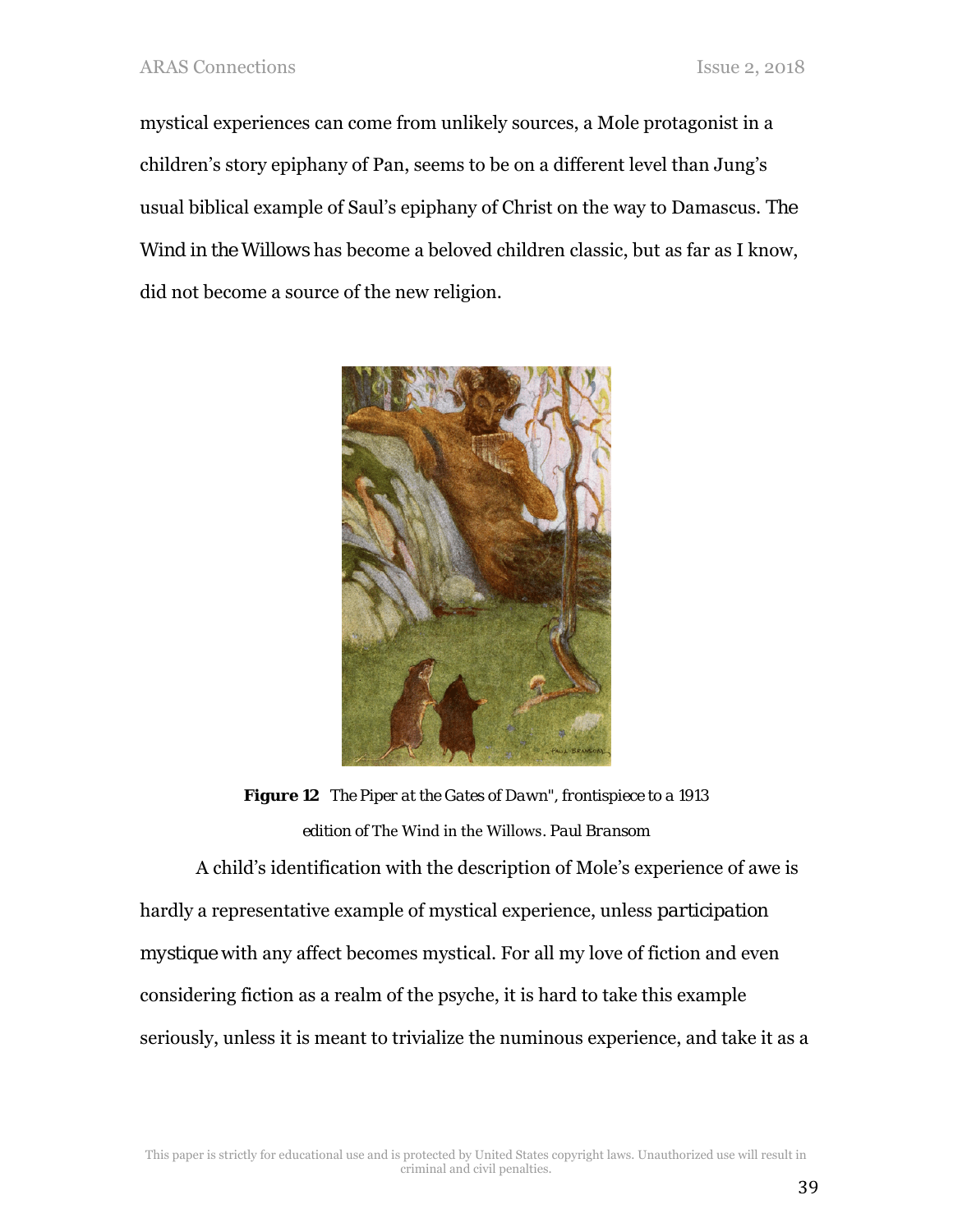'garden variety' emotional state, that we can participate with. For me it is an example of literalization of fiction, that loses the as-ifness of it.

To be fair, Colman notes that "states of 'oneness' are not all the same." [p. 246] Thus, he sees the difference between the distress of a borderline patient who loses her boundaries and is one with the sky, the mystic being one with the universe, or an "ersatz mystic" on hallucinogenic trip. [p. 247]. However, the difference is not based on the experience itself but on the communal context of collective meaning provided by mystical tradition or psychoanalysis; though poor seekers are deprived even of such communal context, Timothy Leary and Terence McKenna notwithstanding.

Individual experience is not what Colman chooses to emphasize, and even undermines Jung's visions by suggesting that they were dependent on the "vast resources of Jung's library on which he drew for his apparently individual visions." [p. 247] Colman claims that Jung "psychologized" *participation mystique*, taking it out of its social origins, and that this led to separating psyche from the social world, "obliterated the social and material dimension of emotional experience," and "desocialize[d] collective representations so that they become merely 'psychic contents.'" [p. 247-48] While it is true that Jung used ideas from sociology, biology, physics, or anthropology to build his psychology project, he redefined them psychologically, not to sever psyche's connection with the social or material world, but to claim priority for the soul. Criticizing (any) ideas for being *merely* 'psychic contents' is another example of *beforism*; just because some idea appears first in the vocabulary of one discipline it does not mean that it cannot be appropriated with change of meaning by another, and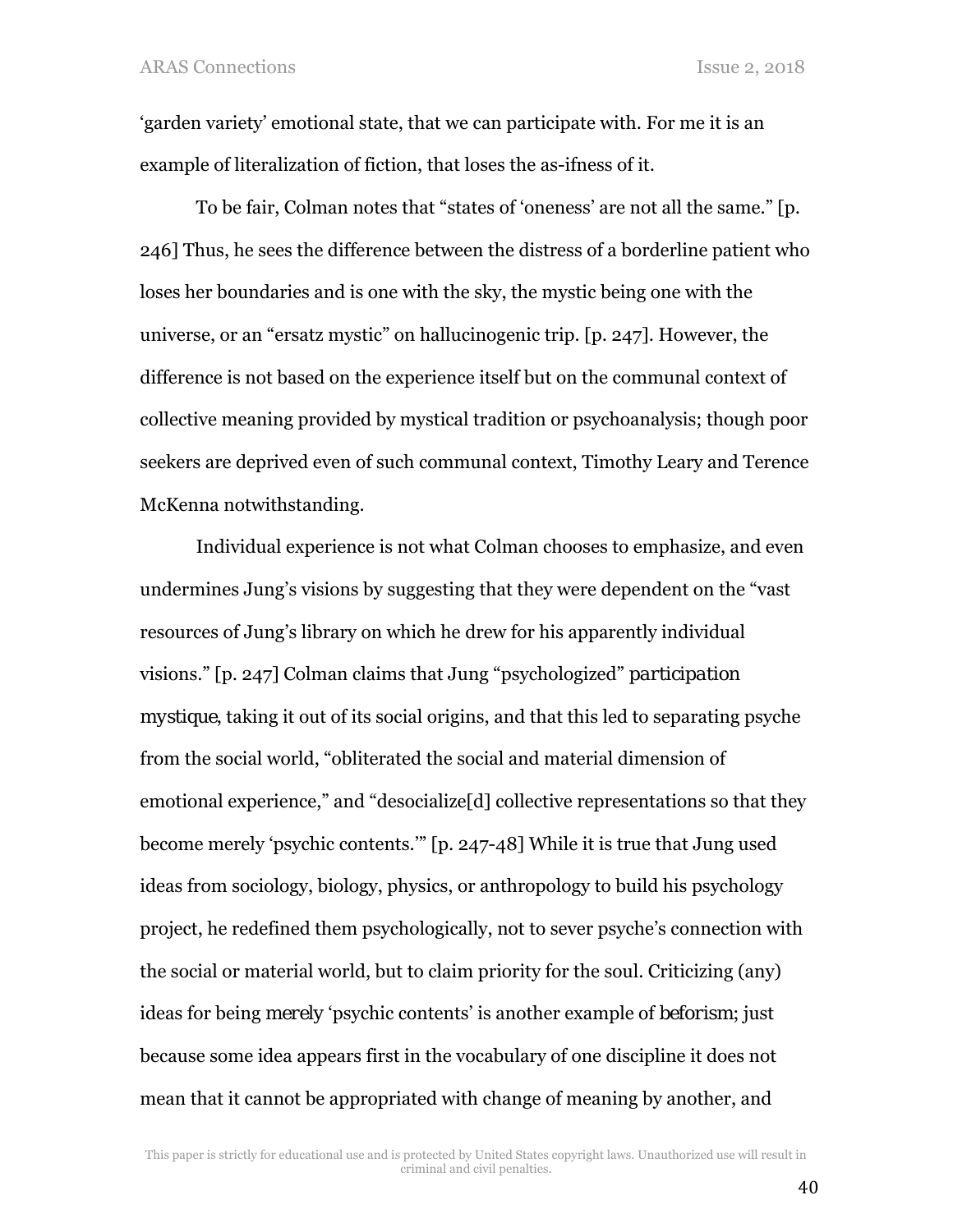besides, from Jung's perspective, any idea enters the social realm from individual psyche, anyway. Furthermore, for Colman, Jung "confuses the emotional processes that inform *participation mystique* with their public, symbolic representations so he ends up putting symbolic representations back "inside" the psyche as "pre-existent forms." For me Jung starts that way by design, as for Jung these are psychic not social phenomena. Also being "inside" the psyche does not imply either that it is "inside" of the individual, nor that the psyche is limited to the human skin. "Inside" the psyche is a metaphoric way of speaking, imagining psyche as a spatial container, i.e., ideas are inside psyche.

It seems to me that to prove his point, Colman oversimplifies Jung's position, although he shows that he is also capable of appreciating the nuances of different theoretical languages than his own, for instance, of Bion: "Collective representations and their social mediations are, in Bion's language, the alpha function that transforms beta elements into usable thoughts," clarifying "that here "thought" is to be understood not simply as intellectual thought but in a wider sense that includes being able to recognize affective states as meaningful and thinkable." [p. 248] However, in his zeal to sociologize Jung, he does not offer the same attention to the subtlety of meanings of Jung's terms. Increasingly, the rhetoric of Colman's arguments gets hyperbolic, as he asserts that "Jung turned his back on all this" [meaning the social dimension of mystical experiences in the manner he conceives of it], as if Jung could possibly have known about it. Moreover, he dismisses Jung's claim that the psyche "was capable of coming up with representations entirely independently of human engagement in the social and material world," and that the "external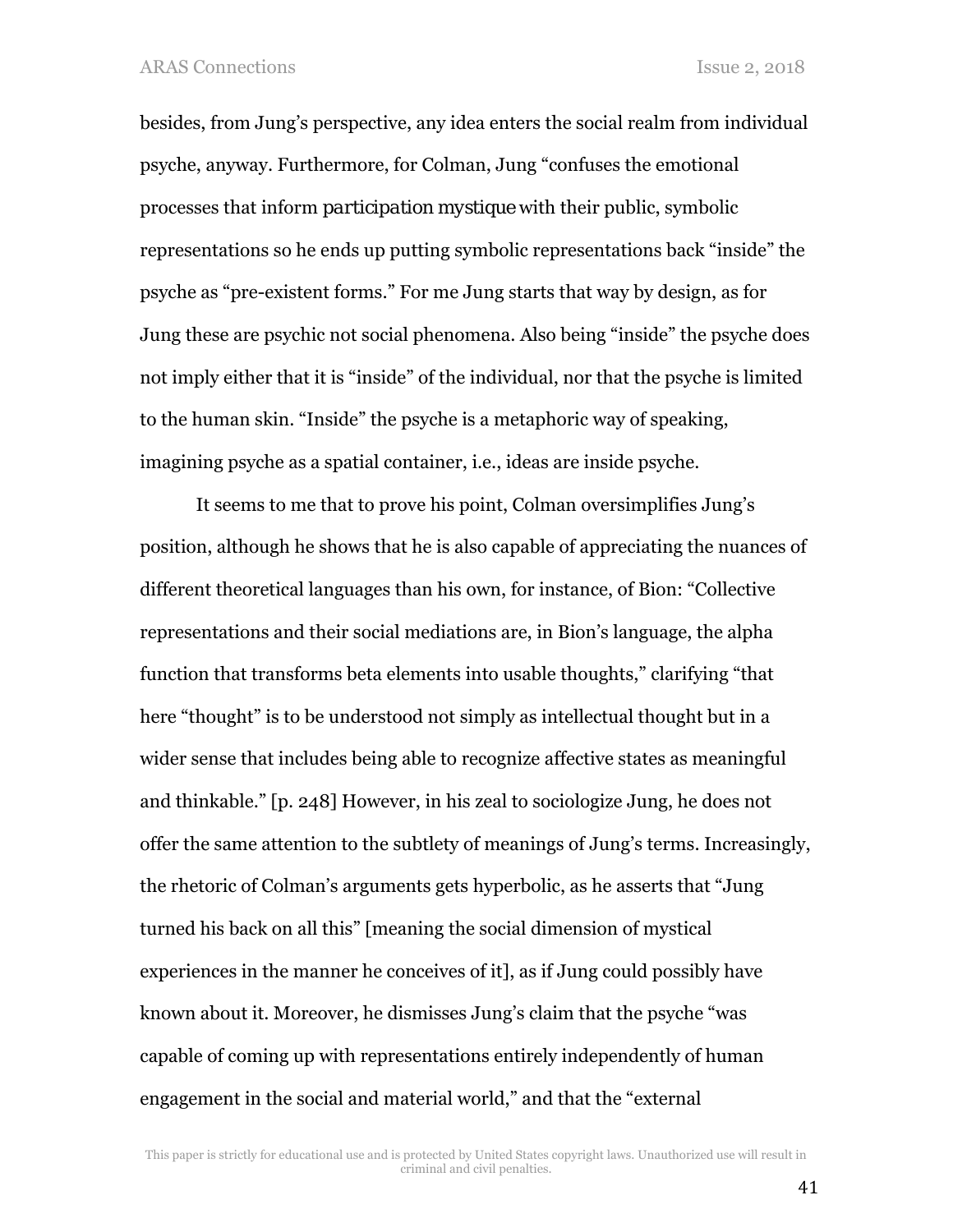circumstances merely 'constellated'" pre-existent forms, rather than, as in Colman's language, "generating and structuring them through *the extended engagement of the affective mind in the lived body of a shared world*." [emphasis mine], [p. 248] I don't see how this mouthful of a phrase is more precise a description of a phenomenon than Jung's constellation of archetypes.

Through Geertz's view that " in a ritual, the world as lived and the world as imagined, fused under the agency of a single set of symbolic forms, turn out to be the same world," [pp. 250-251] Colman arrives at his own version of one-world. In this one-world "Imagination is made real by being enacted; act becomes image." [p. 251] and "There is no "as if" to this form of imagination and it is experienced as entirely real." [p. 253 ] It seems that Colman represents an extraverted view of imagination which becomes real for him only through social en*act*ment. In contrast, Jung's view of imagination is introverted—it needs only a *psychic act* of imagining to be real-ized. For Colman act (understood as social, symbolic, material expression) realizes image, for Jung image imagines itself, or image constitutes itself through an act of imagining. This shows that Colman does not understand Jung's view of fantasy ["psyche creates reality every day. The only expression I can say for this activity is fantasy." CW 6, p. 78], as reality. He needs a social expression to make fantasy real.

Inspired by Geertz' understanding of rituals, Colman projects his fantasy of it (yes, it is a projection of a contemporary view into the imagined past) into Upper Paleolithic rituals by stating that "it is *virtually certain* that whatever they were like, they were experienced in this concrete way as living reality." [emphasis mine, p. 254] Or when he claims "wherever [Bali rituals] "came from," the form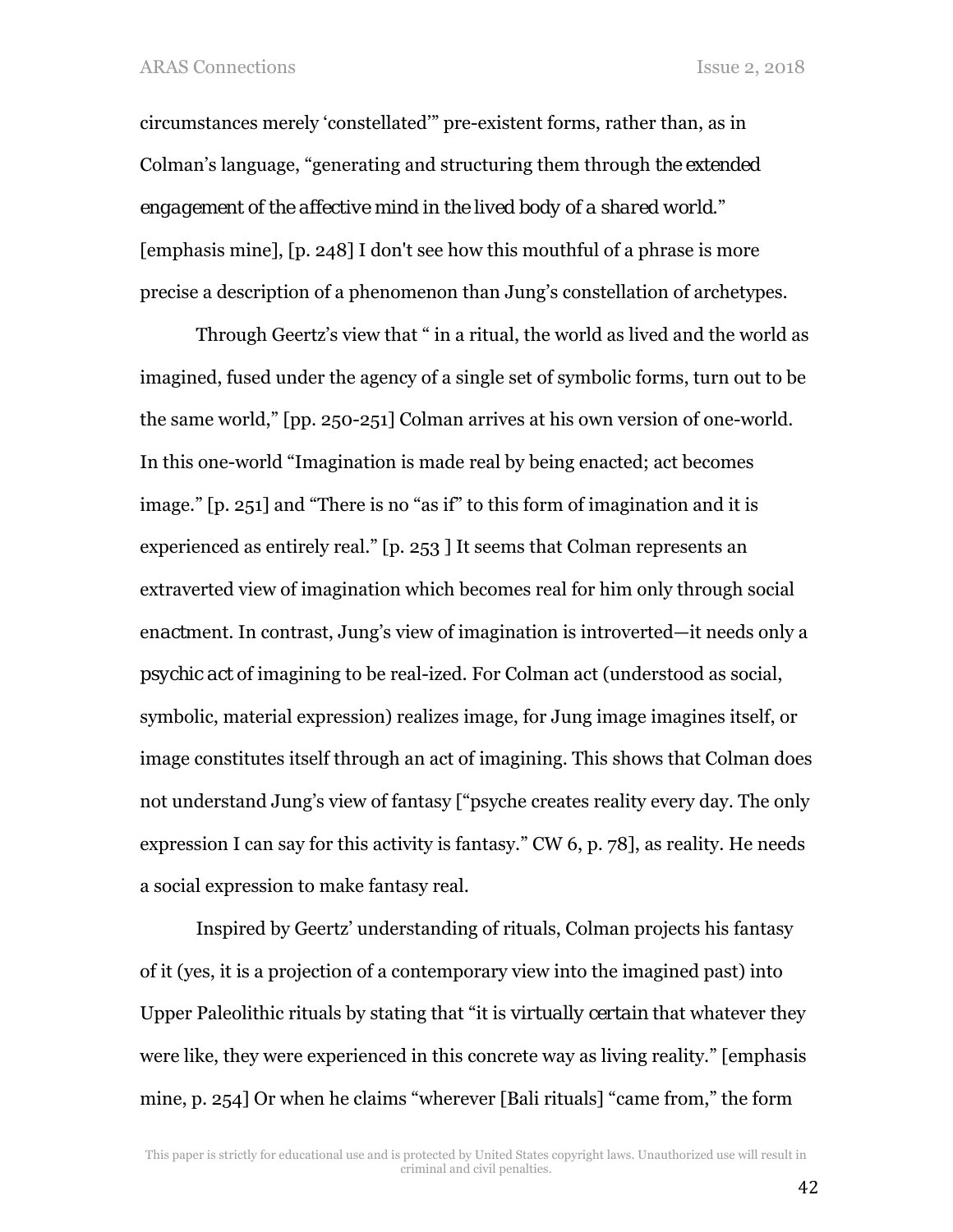in which they appear *must have evolved* over time, over many generations or even centuries through a gradual process of accretion and creative innovation by countless individuals." p. 255 [emphasis mine]



*Figure 13 Rangda and Barong, the figures in the Bali ritual discussed by Clifford Geertz* 

Those speculative fantasy proclamations are presented as real through the power of rhetorical hypothetical statements, however, they are as "real" or "metaphorical" as any "as-if" statements of Jung.

Finally, Colman arrives at the end of his heroic quest for the origins of symbolic imagination [defined as a way of thinking (and feeling) suited to the expression and representation of emotional aspects of experience, p. 255] and finds it in transformative social rituals of the Upper Paleolithic, claiming that "experiences of this kind can be transformative just as the mother's mediation of infant's beta elements transforms them into usable alpha elements fit for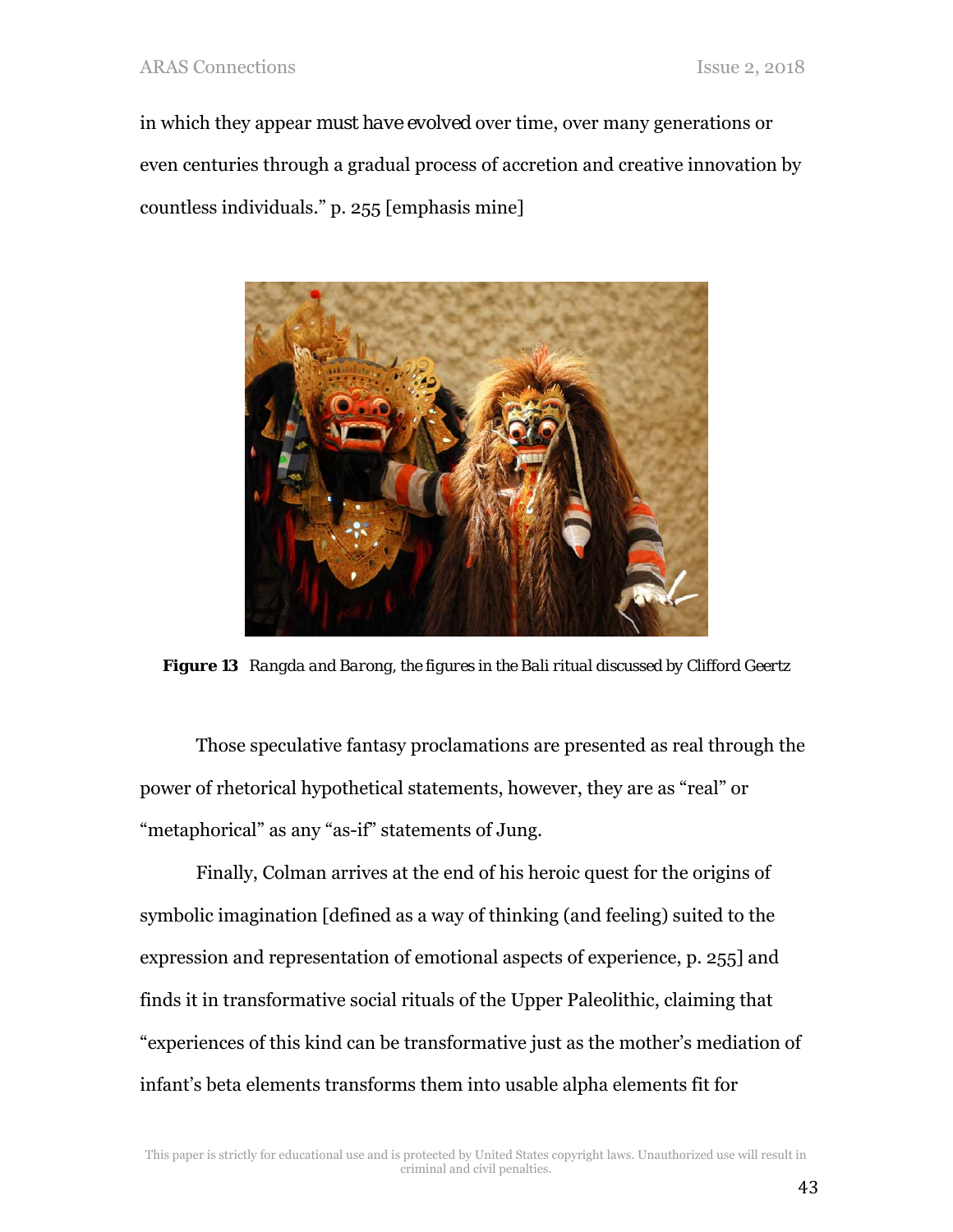dreaming." As a developmentalist Colman needs to locate the mother-infant interaction at the evolutionary origins of symbolic imagination, because his quest for origins (like any quest) is governed by the mythologem of Great Mother. However, it is as if he gets self-conscious at this juxtaposition and denies that he is "suggesting that the ritual is a 're-enactment' of infancy, but … the opposite." [p. 256] If he means by that that infancy is a re-enactment of ritual, this will open the developmental position of all that vast amount of psychological data, which emerged from mommy-baby interactions, to his own social critique. If that is the case, that such appraisal would be a most welcome contribution to the developmental theory.

Finally we arrive at the source, at the origins of symbolic imagination:

At some point in prehistory, adults who had only a rudimentary capacity for symbolic imagination would have needed some means of creating this other world of symbolic imagination as a way of making meaning of their heightened levels of affectivity which, in turn, derived from the increased importance of collective social living and the intersubjective aspects of attachment. [p. 256]

For me, Colman's meandering journey to the origins was much more interesting that its destination. While I've enjoyed reading, and, learned from, his project of updating Jung's XIX century anthropology to the XXI century, I am saddened by his conclusion in which he considers the psyche a social medium, not anymore located in the head/brain but in the extended space between the hand and the stone, between the mind and matter, in the social context, true to Winnicott's notion of transitional space. And that for me, at least, paradoxically leads to a XXI century recreation of the early XIX psychology without the soul.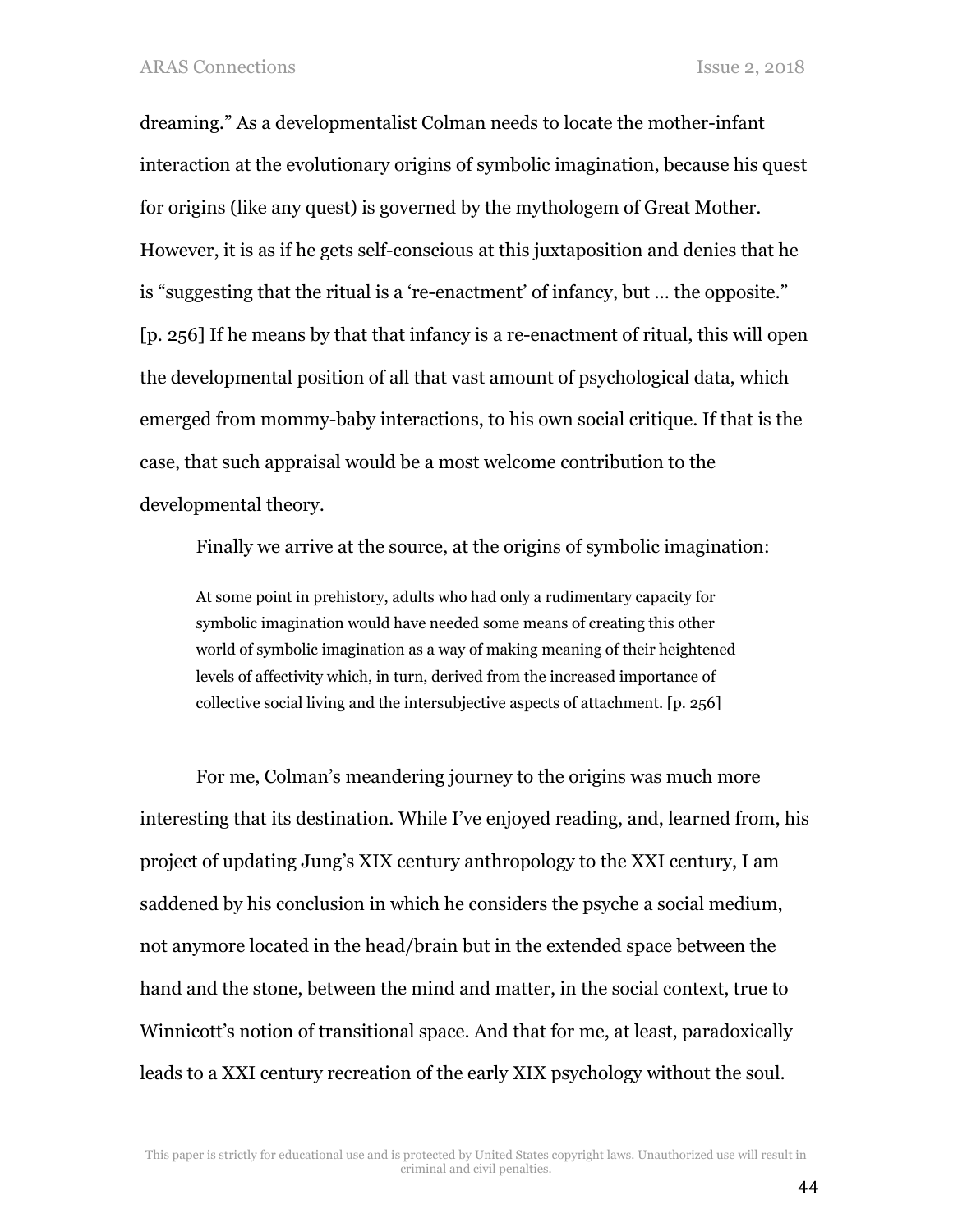It distresses me that as small as our Jungian enterprise is, 3,200 or so Jungian analysts in the world, we do not read work of people from different "schools". It seems that the already over 30 years old designation of Jungian "schools" into developmental, classical and archetypal in Andrew Samuels' *Jung and PostJungians* (1985), now holds even stronger. Colman arrives at a similar destination that, from a very different trajectory, James Hillman did, over 40 years ago, and not once does he mention Hillman's name. So, I'd rather stay with, Hillman's view: "Man is primarily an image maker and our psychic substance consists of images; our experience is imagination." *Re-Visioning Psychology*, p. 23

**Sylvester Wojtkowski, Ph.D**. is a Jungian analyst in private practice in New York City. He is a founding member of the Jungian Psychoanalytic Association (JPA), a contemporary psychoanalytic training institute, where he is a seminar instructor, control analyst and supervisor. He is a graduate of the C.G. Jung Institute of New York. He received his doctorate in Clinical Psychology from the New School. He is on the faculty of the C.G. Jung Foundation for Analytical Psychology. He presented on several national and International (IAAP) conferences for Analytical Psychology, on topics such as: *Islamic Wound of the Western Psyche* (Barcelona 2004), *Approaching the Unspeakable: Regarding 9/11* (Chicago 2005), *Deconstructing the Monstrous* (San Francisco 2006), *Jung's Art Complex* (San Francisco, 2008) [Online *ARAS Connections Issue 3, 2009*] . In October 2008 he was the Mary Weir Lecturer at the Texas University in San Antonio. In June 2011 he was a guest speaker at a Jungian Conference on "Reality and Myth in Modern Man" in Moscow, Russia. In July 2012 he presented on "Jung and Modern Art" at the conference Art and Psyche in the City, NYC, published online as "Wrestling with Azazel at *ARAS Connections Issue 2, 2015*. His recent publications include "Deconstructing the Monstrous" in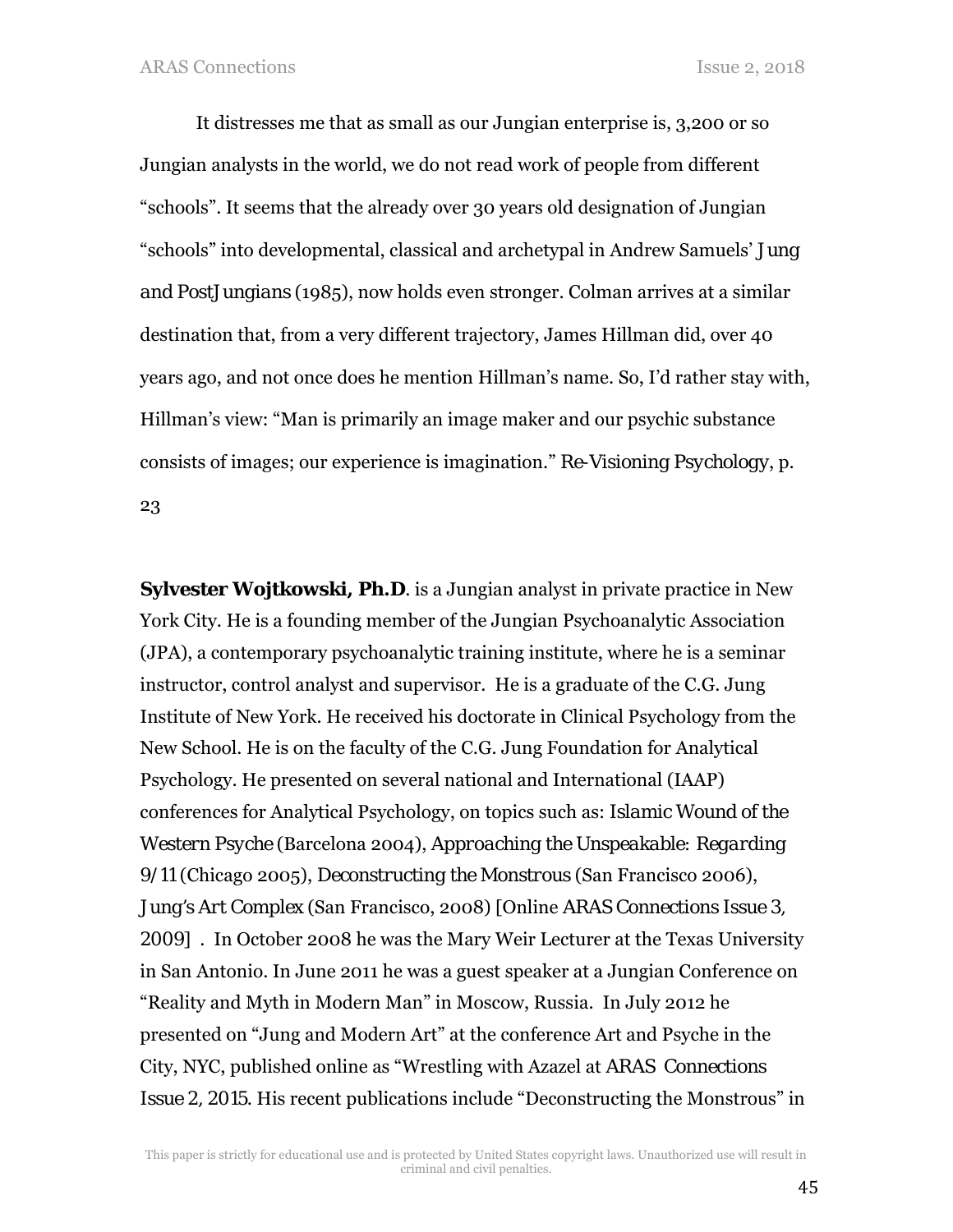*Archetypal Psychologies*, ed. Stanton Marlan, 2008; "Dwelling Imaginally in Soulless Times, An Appreciation of the Work of James Hillman." *ARAS Connections: Image and Archetype, 2012*; *Marriage of Madness and Reason— The Red Book and the Invention of Active Imagination* presentation at IAAP Congress at Copenhagen in 2013; *Seeing Writing on the Wall—Art of Banksy and the Spirit of the Times* at IAAP Congress in Kyoto in 2016; "Federico Fellini and the Giantess—Individuation of the Monster," *ARAS Connections 4/2017.*

## **Bibliography**

Warren Colman. *Act and Image, The Emergence of Symbolic Imagination*. New

Orleans: Spring Journal, 2016

Umberto Eco, *Kant and the Platypus*, Boston, MA: Harvest Books, 2000

Wolfgang Giegerich. "Killings: Psychology's Platonism and the Missing Link to

Reality," *Spring 54*, 5-18, 1993.

Snait B. Gissis and Eva Jablonka (Eds.)*. Transformations of Lamarckism: From* 

*Subtle Fluids to Molecular Biology.* MIT Press, 2011.

James Hillman, *Re-Visioning Psychology*, New York: Harper & Raw, 1975

James Hillman, *Healing Fiction.* Barrytown, NY: Station Hill Press, 1983

James Hillman, *Anima. An Anatomy of a Personified Notion.* Dallas: Spring Publications, 1985

James Hillman, *Egalitarian Typologies and the Perception of the Unique,* 

Eranos Lectures Series 4. Dallas: Spring Publications, 1986

C.G. Jung, "The Real and the Surreal." CW8

C.G. Jung, *Analytical Psychology 1925 Seminars*. Princeton: Princeton University Press, 1991